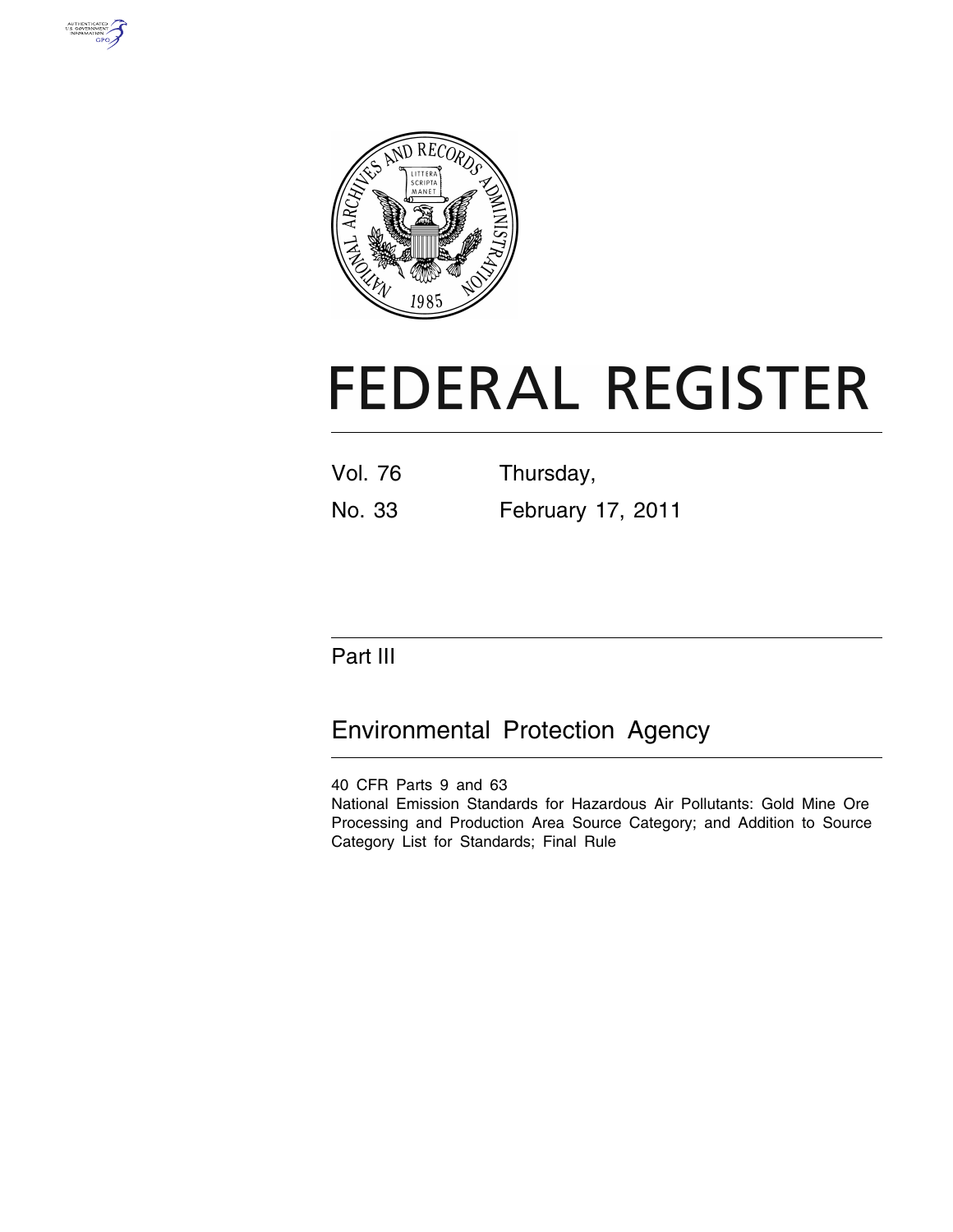# **ENVIRONMENTAL PROTECTION AGENCY**

#### **40 CFR Parts 9 and 63**

**[EPA–HQ–OAR–2010–0239; FRL–9242–3]** 

# **RIN 2060–AP48**

# **National Emission Standards for Hazardous Air Pollutants: Gold Mine Ore Processing and Production Area Source Category; and Addition to Source Category List for Standards**

**AGENCY:** Environmental Protection Agency (EPA). **ACTION:** Final rule.

**SUMMARY:** EPA is adding the gold mine ore processing and production area source category to the list of source categories to be regulated under Section 112(c)(6) of the Clean Air Act due to its mercury emissions. EPA is also promulgating national emission standards for hazardous air pollutants to regulate mercury emissions from this source category.

**DATES:** This final rule is effective on February 17, 2011. The incorporation by reference of certain publications listed in the final rule is approved by the Director of the **Federal Register** as of February 17, 2011.

**ADDRESSES:** EPA has established a docket for this action under Docket ID No. EPA–HQ–OAR–2010–0239. All documents in the docket are listed on the *<http://www.regulations.gov>*Web site. Although listed in the index, some information is not publicly available, *e.g.,* Confidential Business Information (CBI) or other information whose disclosure is restricted by statute.

Certain other material, such as copyrighted material, is not placed on the Internet and will be publicly available only in hard copy form. Publicly available docket materials are available either electronically through www.regulations.gov or in hard copy at the EPA Headquarters Library, Room Number 3334, EPA West Building, 1301 Constitution Ave., NW., Washington, DC. The EPA/DC Public Reading Room hours of operation are 8:30 a.m. to 4:30 p.m. Eastern Standard Time (EST), Monday through Friday. The telephone number for the Public Reading Room is (202) 566–1744, and the telephone number for the Air and Radiation Docket and Information Center is (202) 566–1742.

**FOR FURTHER INFORMATION CONTACT:** Mr. Chuck French, Sector Policies and Program Division, Office of Air Quality Planning and Standards (D243–02), Environmental Protection Agency, Research Triangle Park, North Carolina 27711, telephone number (919) 541– 7912; fax number (919) 541–3207, e-mail address: *[french.chuck@epa.gov.](mailto:french.chuck@epa.gov)* 

# **SUPPLEMENTARY INFORMATION:** The information presented in this preamble

is organized as follows:

- I. General Information
	- A. Does this action apply to me? B. Where can I get a copy of this document?
	- C. Judicial Review
- II. Addition to Section 112(c)(6) Source Category List
- III. What is the statutory authority and regulatory approach for the proposed standards?
- IV. Summary of Significant Changes Since Proposal
	- A. Applicability
- B. Final Emission Standards
- C. Compliance Dates
- D. Compliance Requirements
- E. Monitoring Requirements
- F. Definitions
- V. Summary of Responses to Major Comments
	- A. Statutory Requirements
	- B. Applicability
	- C. MACT Floors
	- D. Compliance Determinations
	- E. Monitoring Requirements
- F. Definitions
- VI. Summary of Environmental, Economic and Health Benefits
- VII. Statutory and Executive Order Reviews A. Executive Order 12866: Regulatory Planning and Review
	- B. Paperwork Reduction Act
	- C. Regulatory Flexibility Act
	- D. Unfunded Mandates Reform Act
	- E. Executive Order 13132: Federalism
	- F. Executive Order 13175: Consultation and Coordination With Indian Tribal Governments
	- G. Executive Order 13045: Protection of Children From Environmental Health and Safety Risks
	- H. Executive Order 13211: Actions Concerning Regulations That Significantly Affect Energy Supply, Distribution, or Use
	- I. National Technology Transfer and Advancement Act
	- J. Executive Order 12898: Federal Actions To Address Environmental Justice in Minority Populations and Low-Income Populations
	- K. Congressional Review Act

#### **I. General Information**

*A. Does this action apply to me?* 

The regulated categories and entities potentially affected by this final rule include:

| Category                     | NAICS code <sup>1</sup> | Examples of regulated entities                                                                                                                                                                                                                                                                                                   |
|------------------------------|-------------------------|----------------------------------------------------------------------------------------------------------------------------------------------------------------------------------------------------------------------------------------------------------------------------------------------------------------------------------|
|                              |                         |                                                                                                                                                                                                                                                                                                                                  |
| Industry:<br>Gold Ore Mining | 212221                  | Establishments primarily engaged in developing the mine site, mining, and/or beneficiating (i.e.,<br>preparing) ores valued chiefly for their gold content. Establishments primarily engaged in<br>transformation of the gold into bullion or dore bar in combination with mining activities are in-<br>cluded in this industry. |

1 North American Industry Classification System.

This table is not intended to be exhaustive, but rather provides a guide for readers regarding entities likely to be affected by this action. To determine whether your facility would be regulated by this action, you should examine the applicability criteria in 40 CFR 63.11640 of subpart EEEEEEE (National Emission Standards for Hazardous Air Pollutants (NESHAP): Gold Mine Ore Processing and Production Area Source Category). If you have any questions regarding the applicability of this action to a

particular entity, consult either the air permit authority for the entity or your EPA Regional representative, as listed in 40 CFR 63.13 of subpart A (General Provisions).

# *B. Where can I get a copy of this document?*

In addition to being available in the docket, an electronic copy of this final action will also be available on the Worldwide Web (WWW) through the EPA Technology Transfer Network (TTN). Following signature, a copy of

this final action will be posted on the TTN's policy and guidance page for newly proposed or promulgated rules at the following address: *[http://](http://www.epa.gov/ttn/oarpg/) [www.epa.gov/ttn/oarpg/.](http://www.epa.gov/ttn/oarpg/)* The TTN provides information and technology exchange in various areas of air pollution control.

# *C. Judicial Review*

Under Section 307(b)(1) of the Clean Air Act (CAA), judicial review of this final rule is available only by filing a petition for review in the U.S. Court of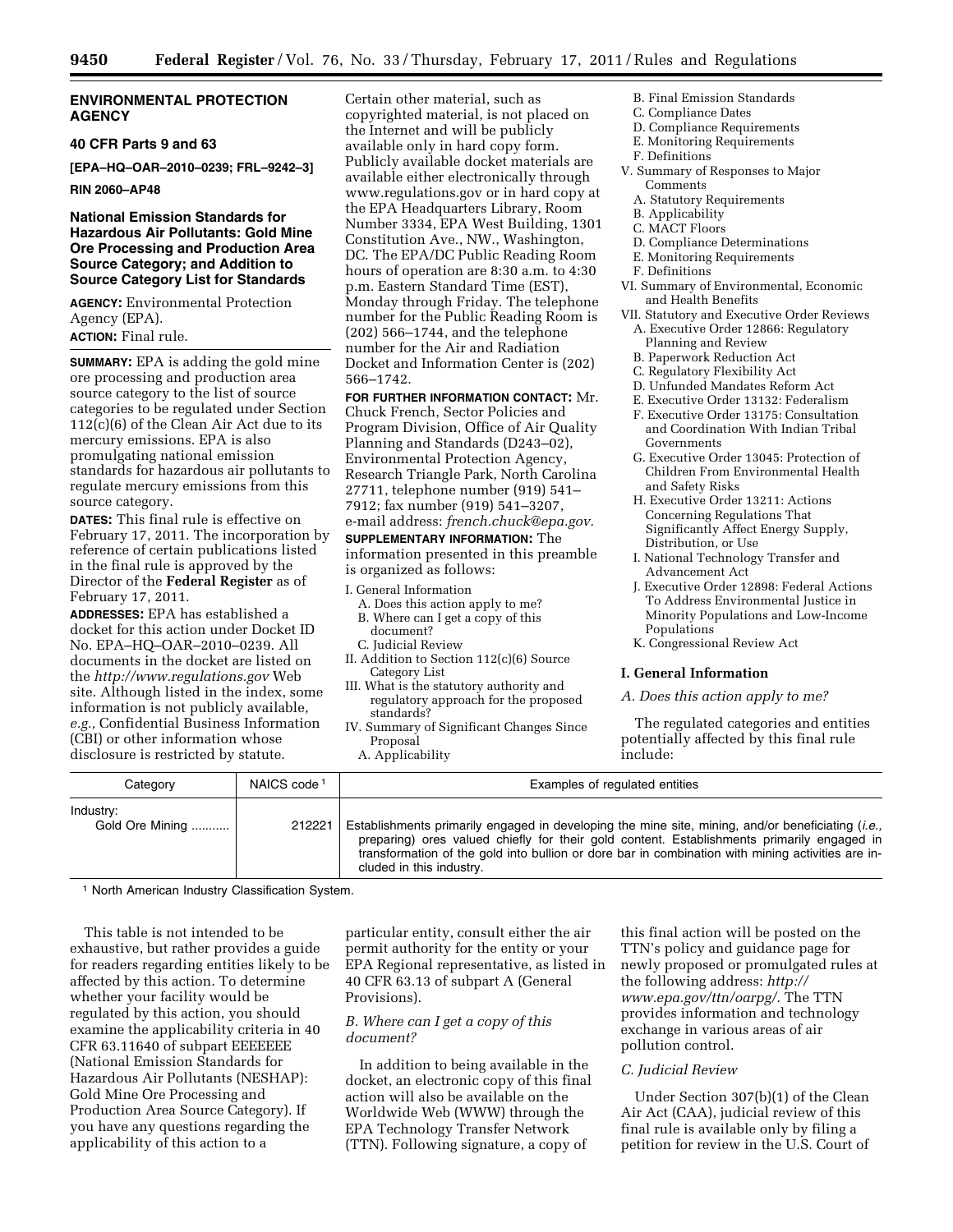Appeals for the District of Columbia Circuit by April 18, 2011. Under section 307(d)(7)(B) of the CAA, only an objection to this final rule that was raised with reasonable specificity during the period for public comment can be raised during judicial review. Moreover, under section 307(b)(2) of the CAA, the requirements established by this final rule may not be challenged separately in any civil or criminal proceedings brought by EPA to enforce these requirements.

Section 307(d)(7)(B) also provides a mechanism for us to convene a proceeding for reconsideration, ''[i]f the person raising an objection can demonstrate to EPA that it was impracticable to raise such objection within [the period for public comment] or if the grounds for such objection arose after the period for public comment (but within the time specified for judicial review) and if such objection is of central relevance to the outcome of the rule.'' Any person seeking to make such a demonstration to us should submit a Petition for Reconsideration to the Office of the Administrator, U.S. EPA, Room 3000, Ariel Rios Building, 1200 Pennsylvania Ave., NW., Washington, DC 20460, with a copy to the person listed in the preceding **FOR FURTHER INFORMATION CONTACT** section.

# **II. Addition to Section 112(c)(6) Source Category List**

For reasons stated in the preamble to the proposed rule (75 FR 22470, April 28, 2010), we are adding the gold mine ore processing and production area source category to the list of source categories under section 112(c)(6) on the basis of its mercury emissions. The preamble for the proposed rule provides a description of this industry including the processes used and the typical control technologies applied.

# **III. What is the statutory authority and regulatory approach for the proposed standards?**

As explained in the preamble to the proposed rule, CAA section 112(c)(6) requires that EPA set standards under section  $112(d)(2)$  or  $(d)(4)$ . The mercury standards for the gold mine ore processing and production area source category are being established under CAA section 112(d)(2), which requires maximum available control technology (MACT) level of control. Under CAA section 112(d), the MACT standards for existing sources must be at least as stringent as the average emissions limitation achieved by the best performing 12 percent of existing sources (for which the administrator has emissions information) for source

categories and subcategories with 30 or more sources, or the best performing 5 sources for categories and subcategories with fewer than 30 sources (CAA section 112(d)(3)(A) and (B)). This level of minimum stringency is called the MACT floor. For new sources, MACT standards must be at least as stringent as the emission control that is achieved in practice by the best controlled similar source (CAA section 112(d)(3)). EPA also must consider more stringent ''beyond-the-floor'' control options. When considering beyond-the-floor options, EPA must consider not only the maximum degree of reduction in emissions of HAP, but must take into account costs, energy, and nonair quality health and environmental impacts when doing so.

# **IV. Summary of Significant Changes Since Proposal**

This section summarizes the significant changes to the rule since proposal. Additional information on the basis for these changes and other changes can be found in the Summary of Responses to Major Comments in section V of this preamble and in the Summary of Comments and Responses document which is available in the docket for this action.

# *A. Applicability*

We have clarified in § 63.11651 of the final rule that the term ''gold mine ore processing and production facility'' does not include individual prospectors and very small pilot scale mining operations. These types of operations are very small and were not included in the section  $112(c)(6)$  inventory that was the basis for the listing of the gold mine ore processing and production source category.

# *B. Final Emission Standards*

We have made changes to all of the proposed emission standards as the result of the following developments: (1) Inclusion of additional emissions test data received since proposal; 1 (2) additional analyses in response to public comments on the proposed rule; 2 and (3) further review of the data used to develop the standards for the proposed rule. The changes are summarized below and described in more detail in section V of this

preamble. We estimate the final MACT standards will reduce mercury emissions from gold mine ore processing and production down to a level of about 1,180 pounds per year, which will be an estimated 77 percent reduction from the 2007 emissions level (5,000 lb/yr), a 95 percent reduction from year 2001 emissions level (about 23,000 lb/yr), and more than 97 percent reduction from uncontrolled emissions levels (more than 37,000 lb/yr).

#### Ore Pretreatment Processes

In the proposed rule, the proposed mercury emission standards for both existing and new ore pretreatment processes were 149 pounds per million tons of ore processed (lb/million tons of ore). In the final rule, the emission standard for existing sources is 127 lb/ million tons of ore; and for new sources the emission standard is 84 lb/million tons of ore. The final emission standards are based on several changes to the data set used in the MACT analysis. Since we issued the proposed rule, we collected emissions data from more recent tests that were not available at proposal. Further, we learned that two emissions tests that we used to develop the MACT floor in our proposed rule had been invalidated by the Nevada Division of Environmental Protection (NDEP), and we removed those test results from the database. Information on the specific tests invalidated and the rationale are available in the docket (docket item number EPA–HQ–OAR– 2010–0239–0061). We also discovered that the test data for a unit within the ore pretreatment affected source at a facility should have been included as part of a different unit at the same facility. We have also dropped the data for one facility from the analysis because their autoclave was shut down in 2007 and dismantled, and the only test data we had for them was one test of the autoclave when it was operating in 2006. Moreover, we conducted additional beyond-the-floor analyses for the ore pretreatment affected source. The new information and analyses described above are discussed in more detail in section V.C of this preamble and in the MACT Development Document which is available in the docket for this rulemaking.

The resulting data set included emissions data for four facilities that ranged from 45 to 165 lb/million tons of ore. Based on these data, and using the same upper prediction limit (UPL) approach used for proposal to account for variability, we determined the MACT floor to be 158 lb/million tons of ore for existing sources of ore pretreatment processes and 84 lb/

<sup>1</sup>The new test data used in final MACT standard calculations can be found in the docket as docket items: EPA–HQ–OAR–2010–0239–0359 and EPA– HQ–OAR–2010–0239–0360.

<sup>2</sup>Analyses for the final MACT standards can be found in the docket in the document titled: ''Development of the MACT Floors and MACT for the Final NESHAP for Gold Mine Ore Processing and Production'' (also known as the ''MACT Development Document'').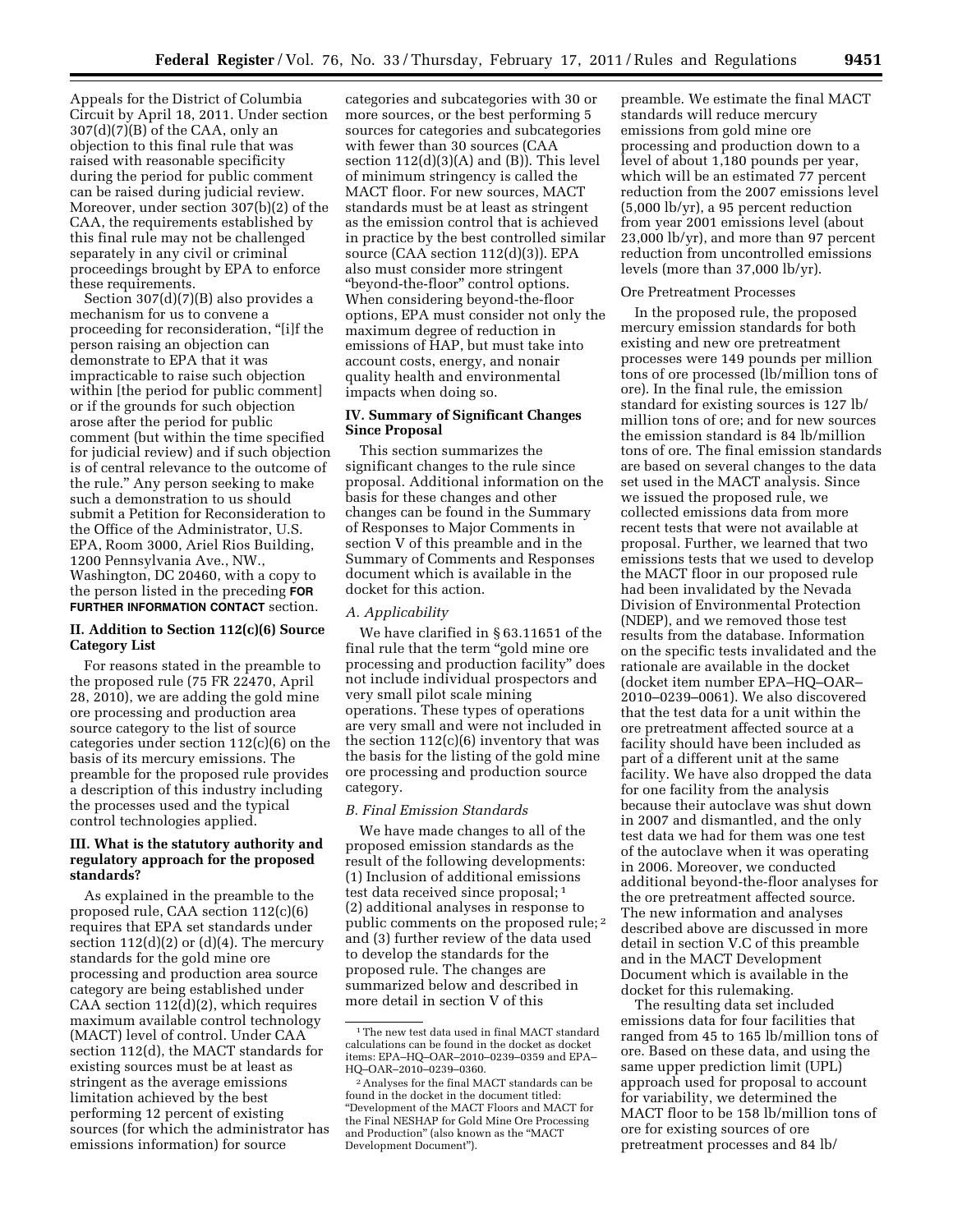million tons of ore for new sources. As explained in the proposed rule (75 FR at 22482), the technologies that we estimate are needed to achieve the MACT floor level of performance for existing ore pretreatment processes include calomel-based mercury scrubbers on roasters and venturi scrubbers on autoclaves and ancillary roaster operations. The preamble to the proposed rule provides a description of the UPL and the approach and calculations used to derive the UPL. The UPL is also discussed further in section V.

In our beyond-the-floor analysis, we evaluated the potential to add condensers and carbon adsorbers to control autoclaves, and the potential to add carbon adsorbers to control the ore pre-heaters. Based on this beyond-thefloor analysis, we concluded that it is feasible and cost-effective to establish the MACT standard for existing sources at a level lower than the MACT floor. Based on the analysis, we determined the MACT standard for existing sources to be 127 lb/million tons of ore. For new sources, we determined that it was not feasible and cost-effective to establish a standard lower than the new source MACT Floor (of 84 lb/million tons); therefore the MACT standard for new sources was determined to be 84 lb/ million tons.

The technologies needed to achieve the new source MACT floor will depend on the types of ore processed, amount of mercury in the ore, and specific process units used. Nevertheless, we conclude that, at a minimum, the controls that would be needed would include calomel-based mercury scrubbers on roasters and venturi scrubbers on autoclaves and ancillary roaster operations. Additional controls that will likely be needed to achieve emissions at or below the new source MACT floor level include condensers and carbon adsorbers on autoclaves, and carbon adsorbers on ore preheaters.

Table 1 summarizes the MACT floor analysis for existing and new ore pretreatment processes. The beyond-thefloor analyses are explained further in section V of this preamble and in more detail in the MACT Development document.

# TABLE 1—MACT FLOOR RESULTS FOR ORE PRETREATMENT PROCESSES

|        | Facility | Average<br>performance<br>(lb/million<br>tons of ore) |
|--------|----------|-------------------------------------------------------|
| $\cap$ |          | 45<br>56                                              |
|        |          |                                                       |

# TABLE 1—MACT FLOOR RESULTS FOR 0.17 lb/ton of concentrate for existing ORE PRETREATMENT PROCESSES— **Continued**

| Facility                                                    | Average<br>performance<br>(lb/million<br>tons of ore) |
|-------------------------------------------------------------|-------------------------------------------------------|
|                                                             | 165                                                   |
| Average of the 4 facilities<br>99% UPL for existing sources | 84                                                    |
| (i.e., the MACT Floor for ex-                               |                                                       |
| isting sources)<br>99% UPL for new sources <sup>1</sup>     | 158                                                   |
| ( <i>i.e.</i> , the MACT Floor for                          |                                                       |
| new sources)                                                |                                                       |

1The MACT Floor for new sources is based on the average performance of Facility A (i.e., 45) plus an amount to account for variability  $(i.e., 45 + 39 = 84)$ .

# Carbon Processes

Under the proposed rule, all carbon processes were subject to the same proposed mercury emissions limits of 2.6 pounds per ton of concentrate (lb/ ton of concentrate) for existing sources and, for new sources, either 0.14 lb/ton of concentrate or 97 percent reduction in uncontrolled mercury emissions. These limits would have applied to facilities that operate mercury retorts and facilities that do not operate mercury retorts. In the final rule, we distinguish between carbon processes with mercury retorts and carbon processes without mercury retorts because we believe there are unique differences in these two types of processes. Therefore, the final rule specifies separate emission standards for these two types of processes. Moreover, the final emission standards for carbon processes reflect inclusion of new test data that were not available at proposal. We also revised our data set based on new information that we received since proposal which impacted which sources were among the best performing sources. Based on the data that we have, there are 10 facilities that have carbon processes with mercury retorts, and we have mercury emissions data for all 10 of these facilities. There are approximately 7 facilities that have carbon processes without mercury retorts, and we have comprehensive and reliable mercury emissions data for 2 of these facilities. These 2 facilities are the best controlled facilities within that group based on the information we have. (*See* section V for further details.) For carbon processes with mercury retorts, the emission standard in the final rule is 2.2 lb/ton of concentrate for existing sources and 0.8 lb/ton of concentrate for new sources. For carbon processes without mercury retorts, the emission standard in the final rule is

sources and 0.14 lb/ton of concentrate for new sources.

For carbon processes, regardless of whether the facility operates a mercury retort, we estimate that to meet the MACT floor facilities would generally need to have mercury condensers and carbon adsorbers to control mercury emissions. We also considered beyondthe-floor options for both existing and new sources for these process groups, which were based on the addition of a second carbon adsorber; however, we rejected those options because they are not cost effective. Additional information on the analyses performed can be found in the MACT Development document in the docket for this rulemaking.

We also eliminated in the final rule the compliance alternative of 97 percent reduction for new carbon processes. After reviewing the comments received on this proposed alternative standard and giving further consideration to the practicality of how it would be measured, we concluded that this option would be difficult to implement, particularly when multiple processes that are operated at different times vent to a single control device and stack. In addition, we have limited data supporting this compliance alternative. In proposing this alternative for comment, we had hoped to, but did not, receive additional data indicating that the 97 percent reduction option would be equivalent to the proposed new source limit of 0.14 pounds of mercury per ton of concentrate. For the reasons stated above, we eliminated the 97 percent control efficiency option for new carbon processes in the final rule.

Table 2 summarizes the results of the MACT floor analysis for carbon processes with mercury retorts, and Table 3 summarizes the analysis for carbon processes without mercury retorts.

# TABLE 2—MACT FLOOR RESULTS FOR CARBON PROCESSES WITH MER-CURY RETORTS

| Facility | Average<br>performance<br>(lb/ton of<br>concentrate) |
|----------|------------------------------------------------------|
|          | 0.53                                                 |
|          | 0.74                                                 |
|          | 1.06                                                 |
| А        | 1.47                                                 |
|          | 1.67                                                 |
|          | 2.20                                                 |
| C        | 3.71                                                 |
| G        | 8.17                                                 |
|          | 14.49                                                |
|          | 20.60                                                |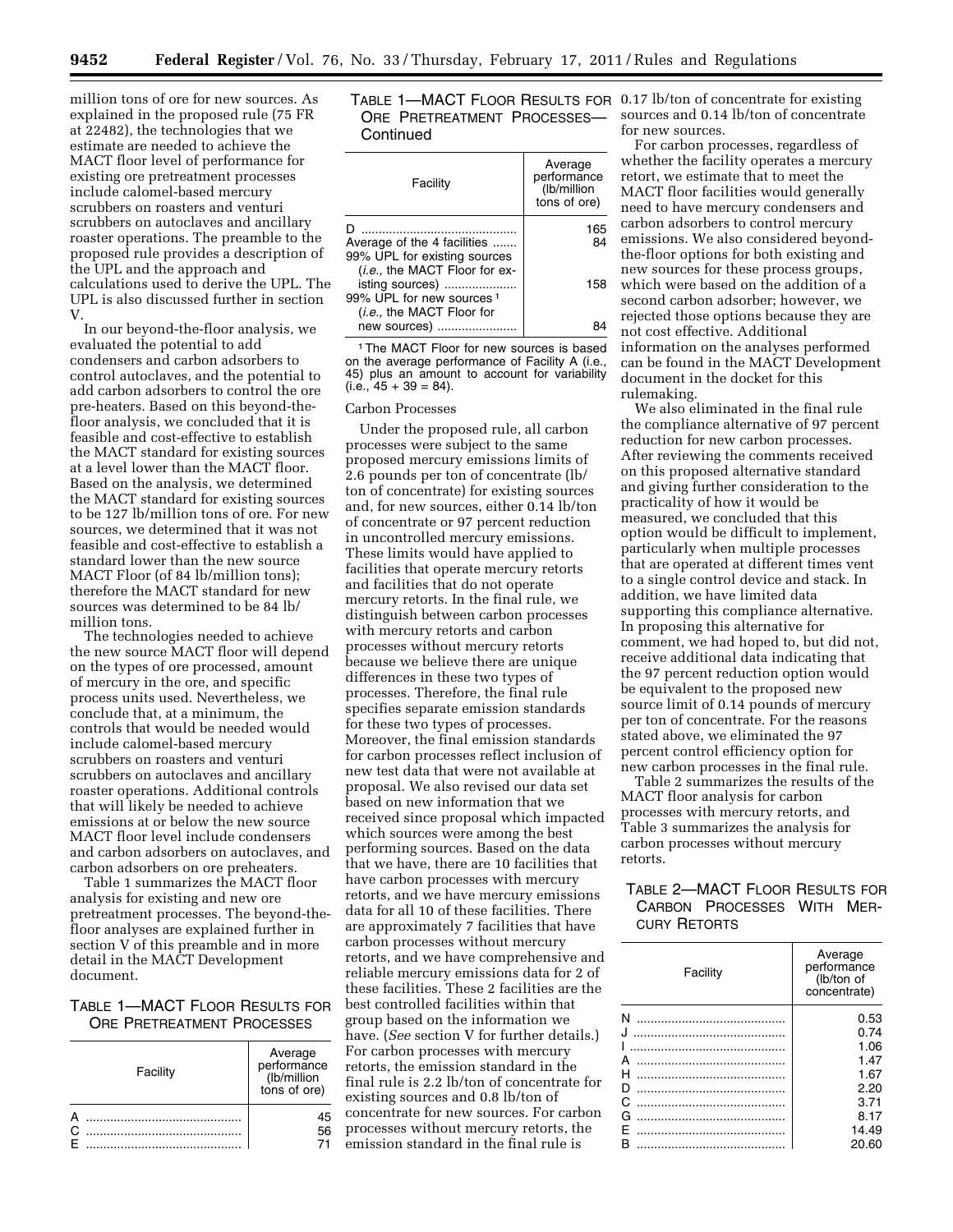# TABLE 2—MACT FLOOR RESULTS FOR CARBON PROCESSES WITH MER-CURY RETORTS—Continued

| Facility                                                                      | Average<br>performance<br>(lb/ton of<br>concentrate) |
|-------------------------------------------------------------------------------|------------------------------------------------------|
| Average of top 5<br>99% UPL for existing                                      | 1.1                                                  |
| sources (i.e., MACT Floor<br>for existing sources)<br>99% UPL for new sources | 22                                                   |
| ( <i>i.e.</i> , MACT Floor for new<br>sources)                                |                                                      |

# TABLE 3—MACT FLOOR RESULTS FOR CARBON PROCESSES WITHOUT MERCURY RETORTS

| Facility                                                                                  | Average<br>performance<br>(lb/ton of<br>concentrate) |
|-------------------------------------------------------------------------------------------|------------------------------------------------------|
| M<br>                                                                                     | 0.058<br>0.098                                       |
| Average of top 2 facilities<br>99% UPL for existing<br>sources ( <i>i.e.</i> , MACT Floor | 0.078                                                |
| for existing sources)<br>99% UPL for new sources<br>( <i>i.e.</i> , MACT Floor for new    | 0.17                                                 |
| sources)<br>                                                                              | በ 14                                                 |

#### Non-Carbon Concentrate Processes

Under the proposed rule, the mercury emission standards for non-carbon concentrate processes were 0.25 lb/ton of concentrate for existing sources and 0.2 lb/ton of concentrate for new sources. In the final rule, the emission standards for these sources are 0.2 lb/ ton of concentrate for existing sources and 0.1 lb/ton of concentrate for new sources. These standards are based on using new emissions data that were not available when we developed the proposal, along with the data that were used for the proposal. For non-carbon concentrate processes, we estimate that to meet the MACT floors, for both existing and new sources, facilities would generally need to control mercury emissions using mercury condensers and carbon adsorbers. As explained in the proposed rule, we considered beyond-the-floor controls for these processes (which were based on adding a second carbon adsorber to the MACT floor level controls) but concluded those controls would not be a cost-effective option. There are approximately 3 facilities in the U.S. that use these types of processes. We have emissions tests data for 2 of these facilities.

Table 4 summarizes the results of the MACT floor analysis for non-carbon concentrate processes.

TABLE 4—MACT FLOOR RESULTS FOR NON-CARBON CONCENTRATE PROC-ESSES

| Facility                           | Average<br>performance<br>(lb/ton of<br>concentrate) |
|------------------------------------|------------------------------------------------------|
| ĸ                                  | 0.047                                                |
|                                    | 0.078                                                |
| Average of 2 facilities            | 0.062                                                |
| 99% UPL for existing               |                                                      |
| sources ( <i>i.e.</i> , MACT Floor |                                                      |
| for existing sources)              | 0.2                                                  |
| 99% UPL for new sources            |                                                      |
| (i.e., MACT Floor for new          |                                                      |
| sources)                           |                                                      |

## *C. Compliance Dates*

In the final rule, we provide in § 63.11641 that the compliance date for existing sources is 3 years after promulgation of the final rule as opposed to 2 years as proposed. We reviewed the information provided in public comments on the challenges of installing new controls, especially for autoclaves, which, although the controls have not yet been demonstrated, have been proposed by facilities with autoclaves in their Nevada Mercury Control Program (NMCP) permit applications. We also considered the installation of new controls on the roaster preheaters, which also have not yet been demonstrated, but have been proposed by these facilities in their NMCP permit applications. We concluded that allowing 3 years for existing sources to comply is appropriate, given the complexity of the sources, the combinations of control devices that are needed in many cases, and the amount of time necessary for designing, installing, testing, and commissioning additional emission controls for mercury.

# *D. Compliance Requirements*

Section 63.11646(a)(1) of the final rule does not include Method 30A, as was proposed, as an appropriate method for determining mercury concentration because it is not yet in general use. This paragraph further clarifies that the use of ASTM D6784–02 and Method 30B are allowed for compliance tests only if approved by the permit authority as opposed to automatically being allowed as in the proposal. The final rule also does not include the requirement to follow the acetone rinse procedures and the absence of cyclonic flow determination requirement, which were in subparagraphs (v) and (vi)

respectively of our proposed § 63.11646(a)(1). Method 29 already includes requirements for the acetone rinse, so there is no need to specify those procedures in the rule; and Method 1, which is required by the rule, addresses the issue of cyclonic flow.

In § 63.11646(a)(2), we changed the minimum sample volume when Method 29 is used to determine compliance from the proposed 60 dry standard cubic feet (dscf) to 30 dscf. We believe this volume is adequate for detecting mercury in the samples and determining mercury emissions for this industry. We have also expanded this section to address non-detect values. If the emission testing results for any of the emission points yield a non-detect value, the final rule requires that the minimum detection limit (MDL) be used to calculate the mass of emissions (in pounds of mercury) for that emission point that would subsequently be used in the calculations to determine if the source is in compliance with the MACT standard. If the resulting calculations indicate that mercury emissions are greater than the MACT emission standard, the owner or operator may repeat the mercury emissions testing one additional time for any emission point for which the measured result was below the MDL using procedures that produce lower MDL results. If this additional testing is performed, the results from that testing must be used to determine compliance.

For sources with multiple emission units (*e.g.,* two roasters) ducted to a common control device and stack, we have clarified in § 63.11646(a)(3) that compliance testing must either be performed with all affected emissions units in operation, if this is possible, or units must be tested separately. We also clarified that the establishment of operating limits for units that share a common stack can be based on emissions when all process units are operating together, or based on testing units separately. However, this requirement does not affect the frequency and schedule for monitoring, which are specified in the rule. If facilities have batch type processes that cannot be operated simultaneously, then the facility can test some or all of the units individually.

In  $\S 63.11646(a)(6)$  and (7), we clarify that the production data used in compliance determinations are based on full calendar months. For the initial compliance test, data for all the full calendar months between publication of the final rule and the initial compliance test must be used. This initial compliance determination must include at least one full month of production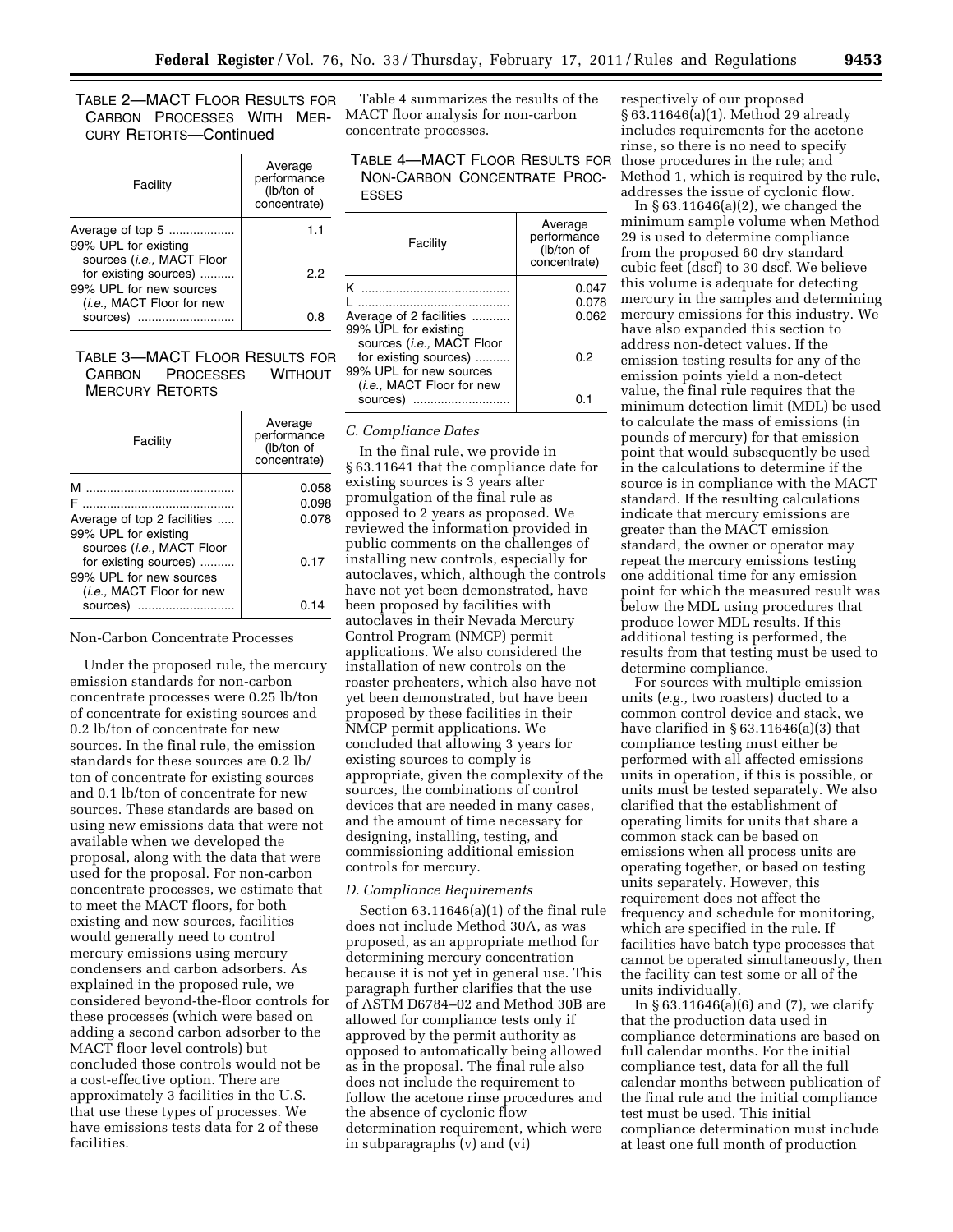data (*e.g.,* hours of operation, and million tons of ore processed or tons of concentrate processed) including the month the test was conducted. For subsequent annual compliance tests, data for the 12 full calendar months prior to the annual compliance test must be used to demonstrate compliance. In addition, we clarify in paragraphs § 63.11646(a)(5), (6) and (7) that compliance determinations are based on the number of 1-hour periods each process unit operates. By using the 1 hour period terminology, the final rule language is consistent with the terminology used in the General Provisions to part 63.

Because the final rule does not include the 97 percent reduction option that was in § 63.11645(e)(2) of the proposed rule, we have removed from the final rule the compliance requirement for that option that was in § 63.11646(b) of the proposed rule, which addressed testing the inlets and outlets for sources choosing that proposed option.

# *E. Monitoring Requirements*

Section 63.11647(a) of the final rule includes an additional option for monitoring mercury emissions from roasters. The proposed rule specified two options for monitoring mercury emissions: Paragraph (a)(1) specified weekly sampling using PS 12B; and paragraph (a)(2) specified continuous monitoring using a mercury continuous emissions monitoring system (CEMS). In the final rule, we added paragraph (a)(3) to provide a third option of continuous sampling using PS 12B. In addition, paragraph (a)(1) in the final rule was changed to require sampling at least twice per month using either PS 12B or Method 30B rather than weekly. We believe that Method 30B is an acceptable alternative method for monitoring purposes and allows owners and operators more flexibility in how they monitor roaster emissions. We also believe that sampling twice per month coupled with extensive parametric monitoring of control devices (as explained below) is sufficient for the monitoring option in paragraph (a)(1).

Section  $63.11647(a)(i)$ (iii) of the proposed rule would have required additional compliance testing if the mercury concentration in the ore fed to the roaster was higher than any concentration measured in the previous 12 months. We have removed this requirement from the final rule because it is not clear that the mercury content of the ore has a significant effect on the performance of mercury scrubbers applied to roasters, which are designed to handle and operate efficiently for a

range of mercury inlet concentrations. In addition, condensers are used to recover liquid elemental mercury prior to the mercury scrubber, and any increase in mercury loading would likely result in an increase in the recovery of elemental mercury.

The final rule incorporates several changes to  $\S 63.11647(b)$ , which addresses monitoring of calomel-based mercury scrubbers (*i.e.,* mercury scrubbers) that are used to control emissions from roasters. The proposed rule required monitoring of the scrubber liquid flow, liquid chemistry, scrubber pressure drop, and scrubber inlet gas temperature hourly. The final rule does not include the requirement to monitor pressure drop across calomel-based scrubbers because we conclude that pressure drop is not related to mercury emission control performance by this type of control device. In addition, the final rule allows hourly monitoring of the line pressure in the scrubber liquid supply line as an alternative to hourly monitoring of scrubber liquid flow rate. Line pressure monitoring is already in practice at some facilities and provides the same type of information as does liquid flow rate. As was proposed, the final rule allows the operating limit for scrubber liquid flow rate (or line pressure) and inlet gas temperature to be based on the minimum flow rate (or line pressure) or maximum inlet gas temperature established during the initial performance test. It also includes two additional options for setting these operating limits: (1) Based on the manufacturer's specifications if certain types of systems are designed to operate within a specified range of flow rates or temperatures; and (2) based on limits established by the permitting authority. If the facility chooses the option to establish the limits during initial compliance, the final rule requires the scrubber flow rate operating limit to be based on either the lowest value for any run of the initial compliance test or 10 percent less than the average value measured during the compliance test and the inlet gas temperature operating limit to be based on either the highest value for any run of the initial compliance test or 10 percent higher than the average value measured during the compliance test. This requirement takes into account the fact that, although initially the system may exhibit little variability from test run to test run, the short-term variability in performance may increase with time. Additional discussion of these changes can be found in section V.E of this preamble and in the Summary of Public

Comments and Responses document in the docket for this rulemaking.

In response to comments, we have revised the requirements for corrective action following control device monitoring parameter exceedances specified in § 63.11647(d). Under the final rule, if the corrective actions taken following an exceedance do not result in the parameter value (*e.g.,* liquid flow rate, line pressure, or inlet gas temperature) being returned to within the parameter range or limit within 48 hours, a mercury concentration measurement must be made to determine if the operating limit for mercury concentration is being exceeded. The measurement must be performed and the concentration determined within 48 hours after the initial 48 hours, or a total of 96 hours from the time the parameter was exceeded. If the measured mercury concentration meets the operating limit for mercury concentration, the corrective actions are deemed successful. In addition, the owner or operator may request approval from the permitting authority to change the parameter range or limit based on measurements of the parameter at the time the mercury concentration measurement was made. If, on the other hand, the measured mercury concentration indicates the operating limit for mercury concentration is exceeded, the exceedance must be reported as a deviation within 24 hours to the permitting authority, and the facility must perform a compliance test (pursuant to  $\S 63.11647(d)$ ) within 40 days to determine whether the source is in compliance with the MACT standard. We believe 40 days is appropriate because it may take 3 to 4 weeks to schedule and have the testing contractor on site, and, following completion of the test, another week or so to receive the final test results, and allows sufficient time to notify the permitting authority. We also removed the requirement that roasters must be shut down if a parameter is out of range.

In  $\S 63.11647(a)(1)(ii)$  of the final rule, we require these same corrective actions described above (*i.e.,* measuring mercury concentration within 48 hours, reporting a deviation if the data show the operating limit was exceeded within 24 hours, and conducting a compliance test within 40 days) for exceedances of mercury concentration operating limits indicated by the results of the twice monthly monitoring using PS 12B or Method 30B, CEMS, or continuous monitoring using PS 12B. In such cases, the owner or operator must use the results of the compliance test to determine if the ore pretreatment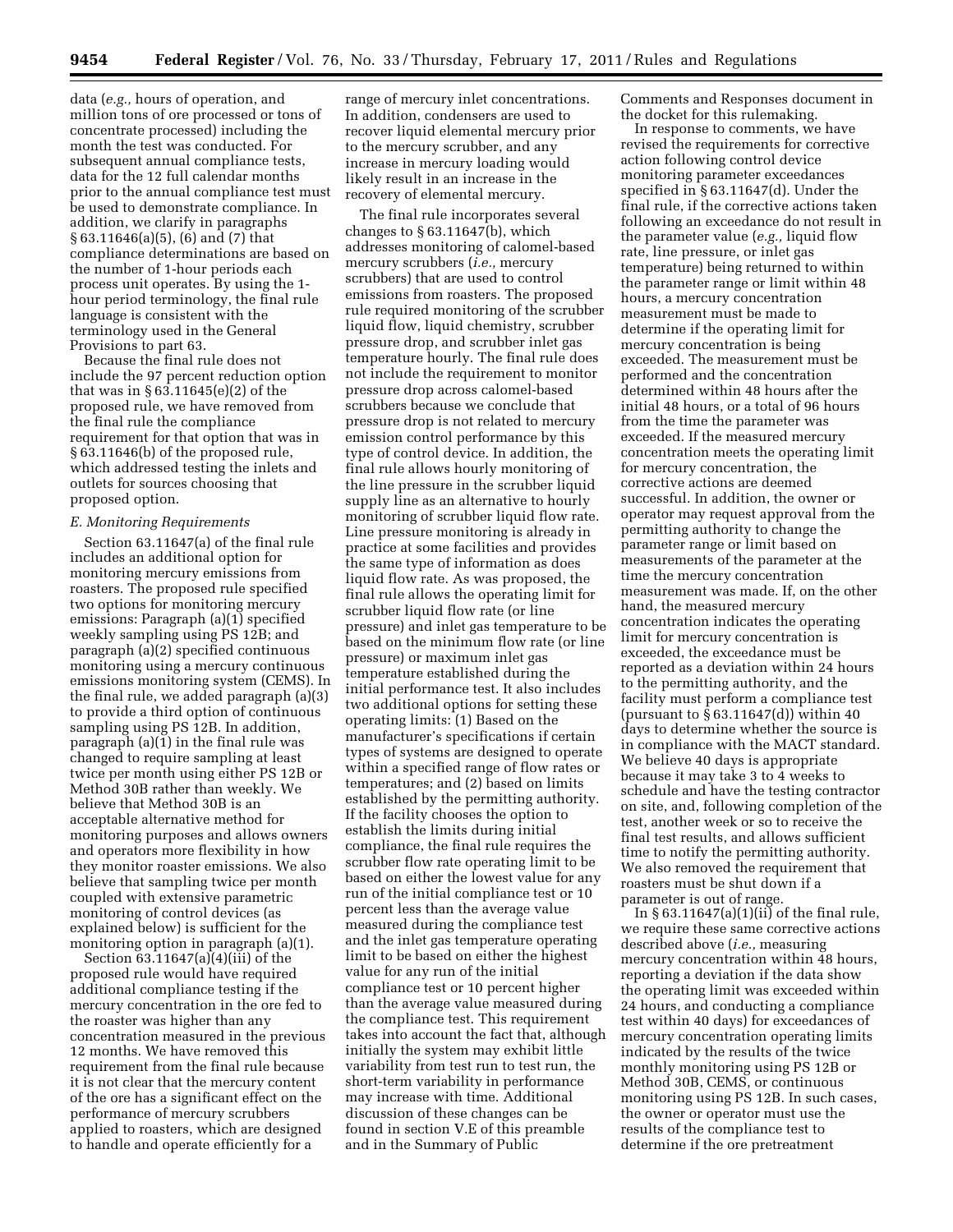process affected source is in compliance with the emission standard. If the source is determined to be in compliance, the owner or operator may use this compliance test to establish a new operating limit for mercury concentration for the roaster. We also removed the requirement that roasters must be shut down if the mercury concentration is out of range.

In the final rule,  $\S 63.11647(f)(1)$ requires monthly sampling of the exhaust stream of carbon adsorbers using Method 30B. The duration of sampling must be at least the minimum sampling time specified in Method 30B and up to one week. The proposed rule required a full week of such sampling, but, as pointed out by one of the commenters, breakthrough of the sampling trap from exhaust streams with high mercury concentrations could occur before a week had elapsed.

Section 63.11647(f)(2) of the final rule clarifies that sampling of the carbon bed must be collected from the inlet and outlet of the bed. This paragraph also specifies that, for carbon adsorbers with multiple carbon columns or beds, the sampling should be performed in the first and last column or bed rather than at the inlet or outlet.

We have deleted § 63.11647(f)(3) in the proposed rule, which allowed the carbon bed change-out rate to be determined based on historical data and the estimated life of the carbon. We have concluded that this method would not be adequate to ensure that breakthrough does not occur earlier than expected.

We have clarified § 63.11647(h) with respect to the monitoring of scrubbers (other than the calomel-based mercury scrubbers described above). Under the final rule, owners or operators are required to monitor and record water flow rate (or line pressure) and scrubber pressure drop once per shift; they also must record any occurrences when the water flow rate (line pressure) or pressure drop are outside the operating range, take corrective actions to return the water flow rate (line pressure) or pressure drop back in range, and record the corrective actions taken. At proposal, the water flow rate and pressure drop were to be monitored continuously. However, measuring the water flow rate (line pressure) and pressure drop once per shift will provide two to three measurements per day, and we believe that is sufficient to assure proper operations of the wet scrubber, and thus assure compliance with the emission standards. We have also added the option of monitoring the line pressure in the scrubber liquid supply line as an alternative to

monitoring scrubber liquid flow rate because line pressure monitoring is already in practice at some facilities and provides the same type of information as does liquid flow rate. As was proposed, the final rule allows the operating limit for water flow rate and pressure drop to be based on the minimum value during the initial performance test. It also includes two additional options for setting the operating limit: (1) Based on the manufacturer's specifications; and (2) based on limits established by the permitting authority. We have also clarified that, for scrubbers on autoclaves, the pressure drop parameter range should be established from manufacturer's specifications only.

#### *F. Definitions*

We have added a definition of carbon adsorber to § 63.11651 to clarify that this term, as used in the final rule, includes control devices consisting of a single fixed carbon bed, multiple carbon beds or columns, carbon filter packs or modules, and other variations of carbon adsorber design.

The definition of "gold mine ore" processing and production facility'' in § 63.11651 of the rule has been clarified to state that small operations, such as prospectors and very small pilot scale mining operations, that process or produce less than 100 pounds of concentrate per year are excluded from the source category. These prospectors and very small pilot-scale operations (that process at or below this level) were not included in the section 112(c)(6) inventory that was the basis for the listing of gold mine ore processing and production source category. These types of very small operations were not intended to be subject to the final rule, and we do not expect any significant emissions from them. We also clarified that the source category does not include facilities at which 95 percent or more of the metals produced are metals other than gold. For example, if other non-ferrous metals (such as copper, lead, nickel, or zinc) comprise 95 percent or more of the product, the facility is not part of the gold ore processing and production source category.

# **V. Summary of Responses to Major Comments**

# *A. Statutory Requirements*

1. Listing of the Gold Mine Ore Processing and Production Source Category Under Section 112(c)(6)

*Comment:* One commenter stated that adding the gold mine ore processing and production category to the list of

categories required by Clean Air Act (CAA) section 112(c)(6) was correct and required because gold mines accounted for a significant portion of the aggregate emissions of mercury in the baseline year (1990) and because they still do so today. Other commenters stated that EPA does not have the authority to list gold mining processing and production as a source category under section 112(c)(6) and noted that section  $112(c)(6)$  requires EPA to list, by 1995, categories of sources that make up 90 percent of the 1990 emissions for a subset of hazardous air pollutants (HAP), including mercury. The commenters said that EPA concluded its statutory listing obligation for mercury in 1998 with the publication of a list of source categories constituting 90 percent of aggregate mercury emissions, and that gold mining was not included on that list in 1998. In addition, the commenters said that the CAA requires EPA to list all categories under section 112(c)(6) by 1995 and complete issuance of standards for all listed sources by 2000, a task that would be impossible if EPA had the authority to add source categories ad infinitum.

*Response:* We appreciate the commenter's support in listing the gold mine processing and production area source category pursuant to section 112(c)(6). We disagree, however, with the commenters that assert that EPA is precluded from listing additional categories pursuant to section 112(c)(6). The commenters appear to be arguing that EPA is limited to a single listing opportunity under section 112(c)(6) and, having not listed gold mine ore processing and production in the initial 1998 listing effort, EPA is now foreclosed from doing so. There is nothing in the language of section 112(c)(6), however, that precludes EPA from listing additional source categories to the extent EPA determines that those categories are needed to meet the 90 percent requirement in section 112(c)(6). Indeed, the commenter's reading is contrary to the fundamental purpose of section 112(c)(6).

The core requirement of section 112(c)(6) is that EPA "shall  $* * *$  list categories and subcategories of sources assuring that sources accounting for not less than 90 per centum of the aggregate emissions of each such pollutant'' are subject to standards under either 11217FE0(d)(2) or (d)(4). EPA reasonably interprets section 112(c)(6) as allowing it to revise the list to add categories, where, as here, it determines that it needs the additional categories to meet the 90 percent requirement in section 112(c)(6). Indeed, EPA has previously revised the section 112(c)(6)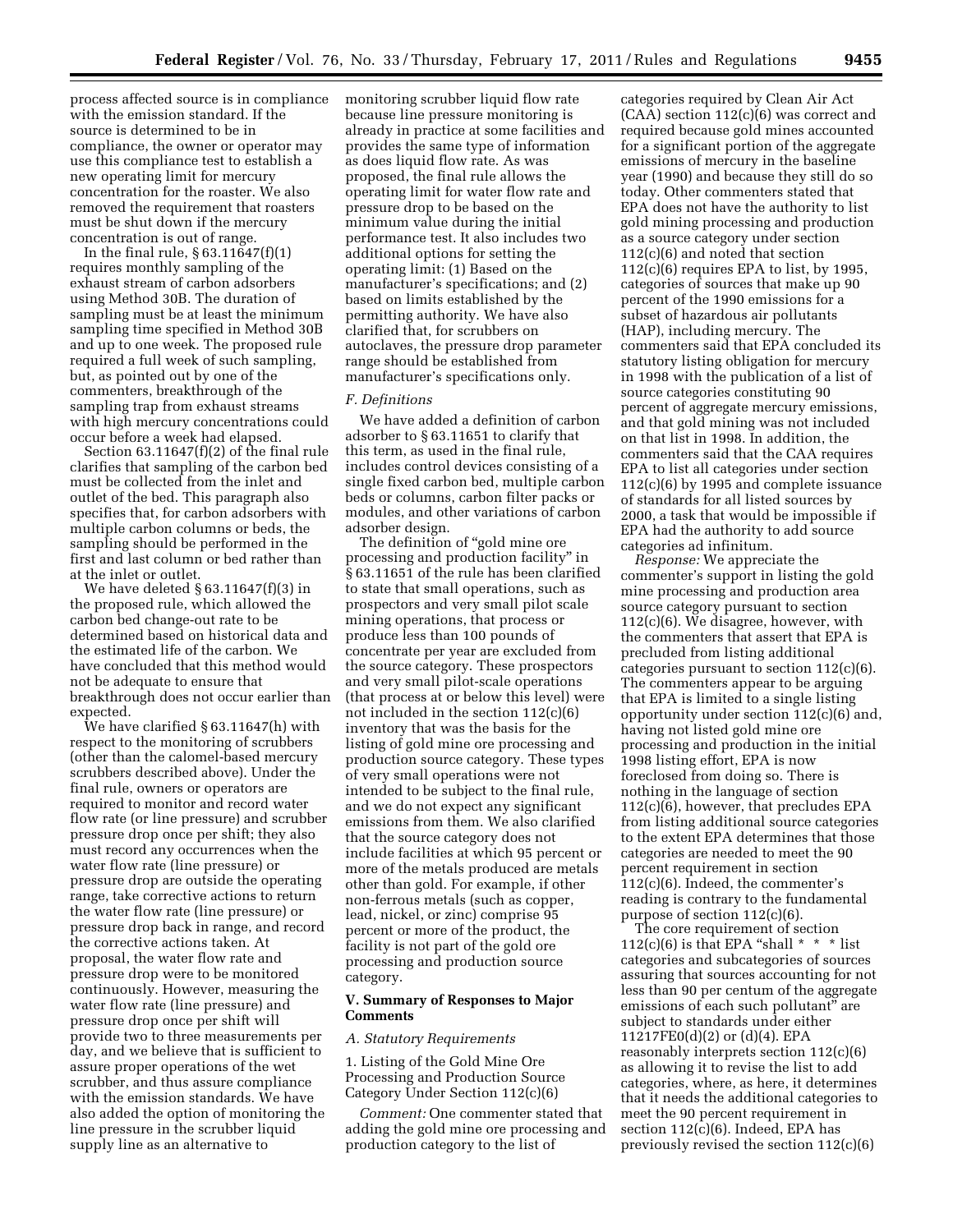list to add a source category, where EPA determined that category was needed to meet its 90 percent requirement for mercury. *See* 72 FR 74087 (Dec. 28, 2007) (adding area source electric arc furnaces to the section  $112(c)(6)$  list).

As explained in the proposed rule, we have a 1990 baseline emissions inventory, and it is against this baseline that we assess compliance with the 90 percent requirement for each of the pollutants specified in section 112(c)(6). EPA explained in the initial 1998 listing notice that it was using 1990 as the baseline year for assessing compliance with the 90 percent requirement. As EPA has developed emission standards for the sources included on the initial section 112(c)(6) list, it has acquired additional information on those sources and their emissions in 1990, which has resulted in some revisions to the 1990 baseline emissions inventory estimates. These revisions resulted in the need to regulate an additional source category. *See* 72 FR 74087 (setting standards for area source electric arc furnaces).

In addition to obtaining additional information concerning the source categories on the initial list, EPA has obtained additional information concerning the 1990 emissions of other sources. As explained in the preamble to the proposed rule, at the time of the initial section  $112(c)(6)$  listing, there was very little available information on mercury emissions from gold mine ore processing and production. *See* 75 FR 22471. Because EPA lacked emissions information on mercury emissions from this source category at the time of the listing decision, EPA was unable to estimate the 1990 baseline mercury emissions from the gold mine ore processing and production source category and include this category in the first listing effort. Based on information that became available after the initial listing, EPA now finds that regulation of the area source gold mine ore processing and production category is needed to meet the 90 percent requirement for mercury. 75 FR 22471. Under the commenters' view, EPA cannot add any additional categories to the section 112(c)(6) list following the initial listing. If true, EPA could not meet its section 112(c)(6) obligation—a result Congress could not have intended. EPA reasonably interprets section 112(c)(6) in a manner that allows the Agency to achieve that provision's core requirement. EPA repeats that it sees nothing in the language or purpose of section 112(c)(6) that precludes it from listing additional source categories as needed.

Finally, Congress left to EPA's discretion which categories and

subcategories of sources to include on the section  $112(c)(6)$  list. We have determined that we need the gold mine ore processing and production source category to meet the 90 percent requirement in section  $112(c)(6)$  for mercury and are therefore now setting standards for that category.

We also reject the comment that the task of completing standards by 2000 would be impossible if EPA had the authority to add source categories. Nevertheless, EPA is under a court ordered deadline to complete section 112(c)(6) standards by January 16, 2011. (*Sierra Club* v. *EPA,* Consolidated Case No. 01–1537, D.D.C).

*Comment:* Some commenters claimed that EPA did not provide an adequate basis for its 1990 emissions estimate for gold mining processing and production. Specifically, they questioned EPA's estimated emissions of 4.4 tons from this source category in the 1990 baseline year.

*Response:* Although the commenters question EPA's estimated emissions of 4.4 tons from this source category in the 1990 baseline year, they did not provide an alternative method for calculating such emissions or alternative data or assumptions that should be used. They also did not explain what they think the 1990 baseline emissions should have been. EPA continues to maintain that its baseline emissions estimate is reasonable. The methodology EPA used to derive that estimate is described in docket item EPA–HQ–OAR–2010–0239– 0175.

*Comment:* Several commenters stated that Phase 2 permits under the Nevada Mercury Control Program (NMCP), which are scheduled for issuance by the end of 2010, will result in MACT-level controls on all thermal units at Nevada gold mines. According to the commenters, these permits are the culmination of a 7-year collaborative effort between NDEP and the gold mining industry to substantially reduce mercury emissions from gold mine processes. The commenters said that the proposal does not address how the NESHAP will result in reductions in mercury at gold mines in areas of the country other than Nevada, where the mercury content of the ore in gold mines is non-existent or only a fraction of the amount found in Nevada, and Nevada accounted for 99 percent of mercury emissions associated with gold mining operations in the United States. According to the commenters, this shows that if Nevada has an equivalent mercury control program for the gold mining industry, then there is nothing to be gained from imposing a Federal program, and if EPA acknowledges that

the mines in Nevada are already well controlled, then the listing of gold mining and the promulgation of an additional layer of regulation at substantial cost to industry, but with little environmental benefit, is both legally indefensible and practically unsupportable.

*Response:* As explained above, we are regulating the gold mine ore processing and production source category to meet the 90 percent requirement in section 112(c)(6) for mercury and are therefore setting standards for that category. Based on our 1990 baseline inventory for section 112(c)(6) and other emissions information for subsequent years, we estimate that this industry was among the top ten highest emitting categories of mercury emissions in the U.S. in 1990 and has remained in the top 10 since that time. Moreover, even though most emissions are from facilities located in Nevada, several commenters expressed serious concerns about the potential for mercury emissions from new gold mines in other States (*e.g.,* Alaska). We share these concerns about potential emissions from new gold mine facilities. Finally, Congress left to EPA's discretion which categories and subcategories of sources to include on the section 112(c)(6) list. We are regulating the gold mine ore processing and production source category to meet the 90 percent requirement in section 112(c)(6) for mercury and are therefore now promulgating a Federal NESHAP for existing and new gold mine ore processing and production facilities.

2. Emission Standards for HAP Other Than Mercury

*Comment:* One commenter stated that CAA section 112(c)(6) provides that EPA must "list categories and subcategories of sources assuring that sources accounting for not less than 90 percent of each [enumerated] pollutant are subject to standards under subsection  $(d)(2)$  or  $(d)(4)$  of this section.'' The commenter also stated that the D.C. Circuit has held repeatedly that when EPA sets standards for a category or subcategory of sources under section  $112(d)(2)$ , EPA has a statutory duty to set emission standards for each HAP that the sources in that category or subcategory emit (*e.g., National Lime Ass'n* v. *EPA,* 233 F.3d 625, 633–634 (D.C. Cir. 2000)). The commenter concluded that when EPA sets standards for gold mines under section  $112(d)(2)$ , as section  $112(c)(6)$  requires it to do, EPA must set section 112(d)(2) emission standards for all the HAP that gold mines emit.

The commenter said that EPA appears to believe that because gold mines are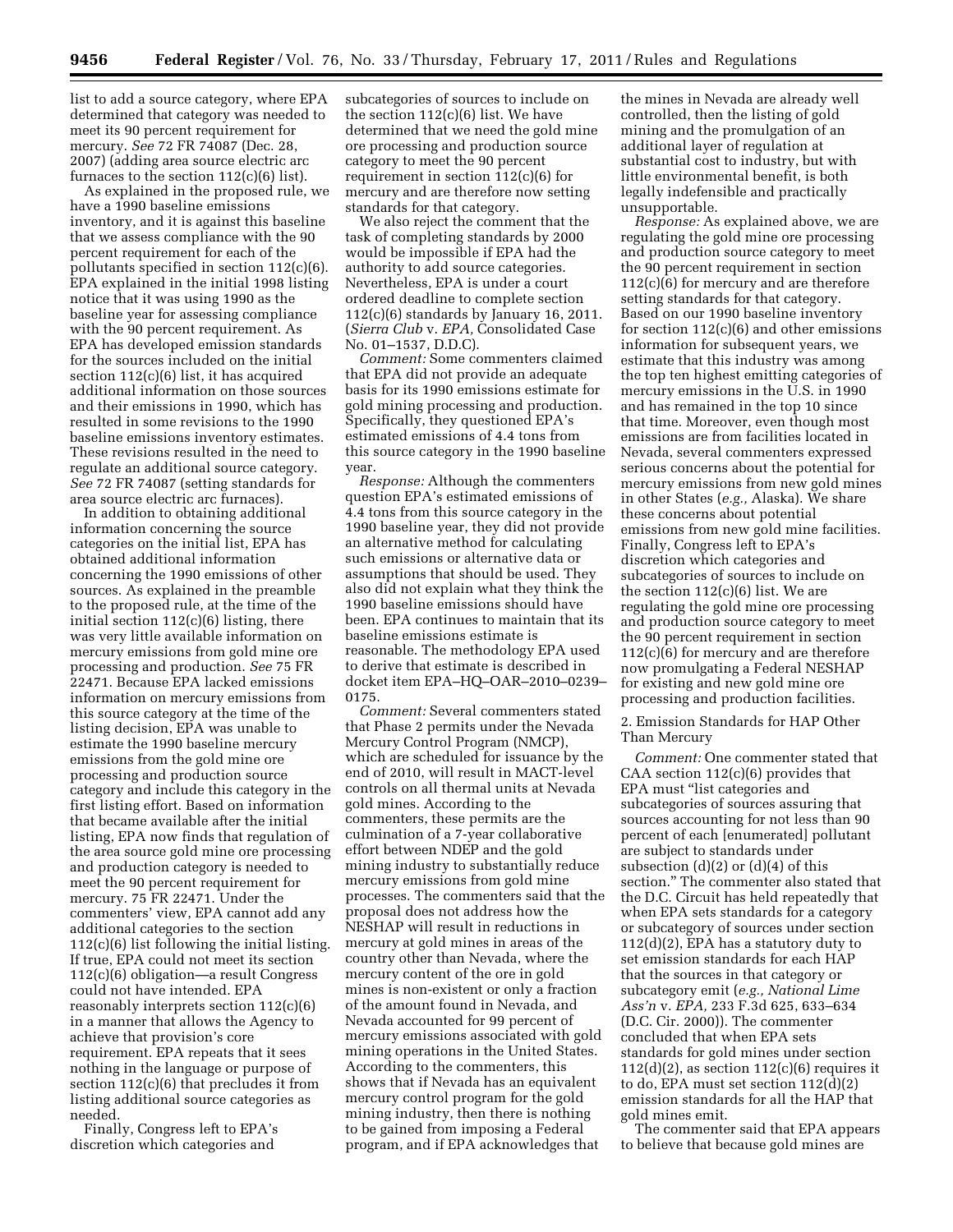needed only to reach the section 112(c)(6) requirement of 90 percent for mercury and not for the other pollutants enumerated in section 112(c)(6), EPA's only obligation under section 112(c)(6) is to set section 112(d)(2) standards for mercury. The commenter said that section 112(c)(6) expressly requires EPA to issue section 112(d)(2) standards for the ''sources'' in the categories listed under section 112(c)(6), not some subset of the pollutants that those sources emit, and that section 112(d)(2) standards must include emission standards for each HAP that a source category emits. The commenter continued by stating that nothing in the CAA exempts EPA from this requirement. The commenter concluded that, had Congress wished to give EPA discretion to set standards for only some of the pollutants emitted by a category listed under section 112(c)(6), it would have done so expressly.

*Response:* EPA disagrees with the comment that, even though EPA lists a category under section 112(c)(6) due to the emissions of one or more HAP specified in that section, EPA must issue emission standards for all HAP (including HAP not listed in section  $112(c)(6)$ ) that sources in that category emit. The commenter cited in support the opinion by the United States Court of Appeals for the DC Circuit in *National Lime Ass'n* v. *EPA,* 233 F.3d 625, 633–634 (D.C. Cir. 2000)). The part of the National Lime opinion referenced in the comment dealt with EPA's failure to set emission standards for certain HAPs emitted by major sources of cement manufacturing because the Agency found no sources using control technologies for those HAP. In rejecting EPA's argument, the court stated that EPA has ''a statutory obligation to set emission standards for each listed HAP.'' Id. at 634. The Court noted the list of HAP in section 112(b) and stated that section 112(d)(1) requires that EPA ''promulgate regulations establishing emission standards for each category or subcategory of *major sources* \* \* \* of hazardous air pollutants listed for regulation. \* \* \*'' Id. (Emphasis added). For the reasons stated below, we do not believe that today's final rule is controlled by or otherwise conflicts with the *National Lime* decision.

*National Lime* did not involve section 112(c)(6). That provision is ambiguous as to whether standards for listed source categories must address all HAP or only the section 112(c)(6) HAP for which the source category was listed. Section 112(c)(6) requires that ''sources accounting for not less than 90 per centum of the aggregate emissions of each such [specific] pollutant are subject to standards under subsection

 $(d)(2)$  or  $(d)(4)$ ." This language can reasonably be read to mean standards for the section 112(c)(6) HAP or standards for all HAP emitted by the source. Under either reading, the source would be subject to a section 112(d)(2) or (d)(4) standard.

The commenter insists that once a section 112(d)(2) standard comes into play, all HAP must be controlled (per *National Lime*). But this result is not compelled by the pertinent provision, section  $112(c)(6)$ . That provision is obviously intended to ensure controls for specific persistent, bioaccumulative HAP, and this purpose is served by a reading which compels regulation under section 112(d)(2) only of the HAP for which a source category is listed under section 112(c)(6), rather than for all HAP.

The facts here support the reasonableness of EPA's approach. Gold mine ore processing is an area source category listed under section 112(c)(6) for regulation under section 112(d)(2) solely due to its mercury emissions. There is special statutory sensitivity to regulation of area source categories in section 112. For example, an area source category may be listed for regulation under section 112 if EPA makes an adverse effects finding pursuant to Section 112(c)(3) or if EPA determines that the area source category is needed to meet its section 112(c)(3) obligations to regulate urban HAP or its section 112(c)(6) obligations to regulate certain persistent bioaccumulative HAP. Therefore, unless an area source category emits a section 112(c)(3) urban HAP or a section 112(c)(6) HAP and EPA determines that such category is needed to meet the 90 percent requirement set forth in section  $112(c)(3)$  and  $(c)(6)$ , findings related to adverse human health or environmental effects are required before EPA can regulate that area source category findings EPA is unable to make for nonmercury HAP emitted from the gold mine ore processing and production source category at this time. Moreover, to the extent EPA lists an area source category pursuant to section 112(c)(3) (whether that finding is based on adverse effects to human health or the environment or a finding that the source is needed to meet the 90 percent requirement in section 112(c)(3), the statute gives EPA discretion to set generally available control technology (''GACT'') standards for such sources. 42 U.S.C. 7412(d)(5).

EPA does not interpret section 112(c)(6) to create a means of automatically compelling regulation of all HAP emitted by area sources unrelated to the core object of section

112(c)(6), which is control of the specific persistent, bioaccumulative HAP, and thereby bypassing these otherwise applicable preconditions to setting section 112(d) standards for area sources. Nor does *National Lime*  address the issue, since the case dealt exclusively with major sources.3 233 F. 3d at 633. Consequently, EPA disagrees with the comment that it is compelled to promulgate section 112(d)(2) MACT standards for all HAP emitted by gold mine ore processors.

# 3. Emission Standards for Fugitive Emissions

*Comment:* One commenter stated that gold mines have significant fugitive emissions of mercury, but that EPA did not propose standards for these emissions or mention them in its proposal. The commenter said that EPA has a statutory obligation to set standards for gold mine mercury emissions under section 112(d)(2) and (3), and must set emission standards for all the mercury emissions from the listed category. Another commenter described a recent preliminary study at two facilities in Nevada that found fugitive mercury air emissions from various non-point sources at those two mining operations such as from leach pads and tailings ponds.

One commenter stated that means to control fugitive emissions are available, such as enclosing their leaching operations. By enclosing the leaching process, the commenter believes that mines could eliminate this source of fugitive emissions. The commenter also stated that mines should not send tailings into open tailing ponds, but into closed treatment facilities that would remove mercury and other HAP from the tailings and prevent their release to the air. The commenter recommended that EPA evaluate the use of sulfurbased complexing agents for removing mercury during cyanidization of gold. According to the commenter, research indicates that these products appear useful for substantially reducing mercury in process solution during heap leaching.

*Response:* Due to the lack of information, we have not included fugitive mercury emissions at gold mine facilities in our 1990 baseline emission estimate (or in our more recent emissions estimates) for the gold mine ore processing and production area source category. Accordingly, these fugitive emissions are not part of the

<sup>3</sup>EPA acknowledges that major sources regulated under section 112 must be subject to MACT standards for all HAP emitted from the source category consistent with *National Lime.*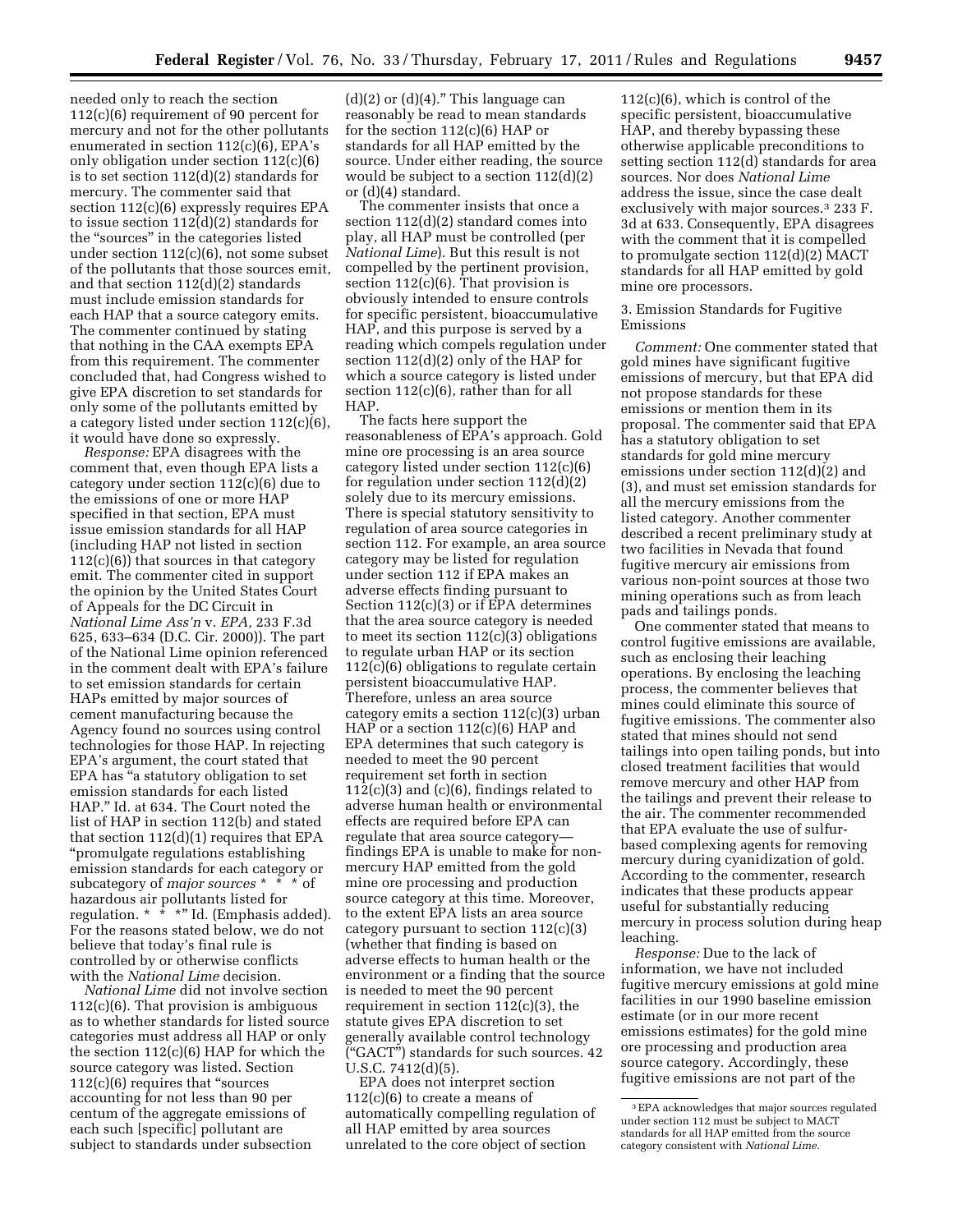source category we are listing and regulating in this final rule. Other than the recent preliminary research at two facilities, we have no data on fugitive mercury emissions at gold mine facilities. The recent preliminary research suggests that some fugitive emissions may be occurring at these facilities from large non-point sources such as tailings ponds, leach fields and waste rock piles. However, it is our understanding that this preliminary research has not yet been published or peer-reviewed. Thus, at this juncture, we do not have sufficient information on fugitive emissions.

Furthermore, we have very little information on how these fugitive mercury emissions might be controlled. A few commenters suggested that certain compounds were available that may be useful for limiting these emissions. However, as far as we know, there has been no demonstration that these compounds would work effectively to limit the emissions, and we do not know the costs or potential adverse impacts of applying these chemicals. Therefore, we question the feasibility and practicality of applying these chemicals to limit fugitive mercury emissions from these non-point sources. We also question the feasibility and practicality of enclosing the leaching operations or the tailings ponds, as suggested by some commenters.

As explained in the proposed rule, the gold mine ore processing and production area source category covers the thermal processes that occur after ore crushing, including roasting operations (*i.e.,* ore dry grinding, ore preheating, roasting, and quenching), autoclaves, carbon kilns, electrowinning, preg tanks, mercury retorts, and furnaces. The data and calculations used to derive the estimated 4.4 tons of mercury emissions for this source category for the 1990 baseline inventory for section 112(c)(6) reflect emissions from the thermal processes described above, and the final MACT standards address all of these processes.

# 4. Major Source Determination

*Comment:* One commenter noted that the proposal stated that the gold mining processing and production source category consists of only area sources; however, the proposal indicated that actual emissions of hydrogen cyanide (HCN) at a few facilities were near the major source threshold. The commenter concluded that EPA violates both the CAA and its own regulations by basing its evaluation of whether gold mines are major sources on their actual emissions instead of their potential emissions.

The commenter further noted that the proposal requested comment on a certification process that would allow gold mines to avoid major source status whereby companies could certify that they are area sources by implementing certain ''management practices'' and then certifying to EPA that they had done so. The commenter stated that such a certification process would be unlawful in calculating a sources ''potential to emit'' because the management practices are not ''control equipment," "restrictions on hours of operation or on the type or amount of material combusted, stored, or processed,'' and would not be ''federally enforceable.''

Other commenters supported EPA's conclusion and determination that the gold mines are area sources of HAP. According to the commenters, EPA's methodology in making this determination was extremely conservative because EPA did not apply what the commenters believe to be a key correction factor. Application of this correction factor would have reduced the HCN emissions estimates from by approximately 40–50%. The commenters also stated that fence line testing at selected gold mine operations demonstrated that these levels of HCN were below all applicable public health standards.

The commenters believe that, because the gold mines are area sources of HCN, they should not be subject to section 112 work practice standards or newly developed certification requirements. The commenters noted that it is not technically practical to set systematic work practice standards to reduce HCN emissions for every gold mining operation to follow because each mine is unique in its mineralogy and cyanide leaching processes, and different process solution pH values are necessary to enhance gold recovery.

The commenters explained that for economic, health, and safety reasons, they already implement work practice standards designed to minimize HCN. The commenter concluded that the combination of these work practice standards and the annual TRI reporting more than adequately ensure that gold mining operations will remain area sources of HCN.

*Response:* Contrary to the assertions of one of the commenter's, EPA did not state in the preamble to the proposed rule that the sources at issue had actual emissions ranging from 5 to 9 tons. By contrast, EPA stated that ''a few facilities are close to the major source threshold due to hydrogen cyanide (HCN).'' 75 FR

22479. EPA failed to clarify in the preamble to the proposed rule that the range of 5 to 9 tons represented potential to emit calculations for the largest-emitting sources. Specifically, as explained in the document ''Estimated Emissions of HCN from Gold Mine Facilities in the U.S.'' (which is available in the docket for this rulemaking), EPA estimated the potential to emit for the five largest sources assuming that these sources would be operating every day of the year, 24 hours a day, at 100 percent of its current capacity. These assumptions and calculations resulted in a potential to emit estimate of 5 tons of HCN per year for the largest source. EPA then completed a second set of calculations, using the same assumptions (*i.e.,*  operating every day of the year, 24 hours a day, at full capacity), but without applying the surface area correction factor, and those calculations resulted in a conservative potential to emit estimate of 9 tons of HCN per year for the largest source. The emission estimates for the remaining large facilities were all below 9 tons.

The commenters correctly point out that in determining whether a source is a ''major source'' under CAA section 112, we must consider the source's potential to emit, as well as its actual emissions. See CAA section 112(a)(1) and 40 CFR 63.2. As noted above, we specifically examined the sources' potential to emit and concluded that all sources' potential to emit were below the major source thresholds.

Some commenters allege that EPA significantly overestimated HCN emissions from the larger sources by not accounting for certain correction factors. They assert that if one were to account for the appropriate correction factors in developing the potential to emit values, HCN emissions would "range from 3.7– 4.5 tpy for the larger mines compared to the 5–9 tpy estimate'' (*See* document titled ''PTE Emission Estimates for HCN'' by the Nevada Mining Association, which is available in the docket for this action). Other commenters make a blanket, unsupported assertion that the Agency has underestimated HCN emissions from the source category because they believe that without the management practices currently employed by sources in the category, HCN emissions would exceed the major source thresholds at the larger sources. These latter commenters, however, made only conclusory statements and did not demonstrate that HCN emissions from the larger sources would exceed the major source thresholds if the management practices were not employed.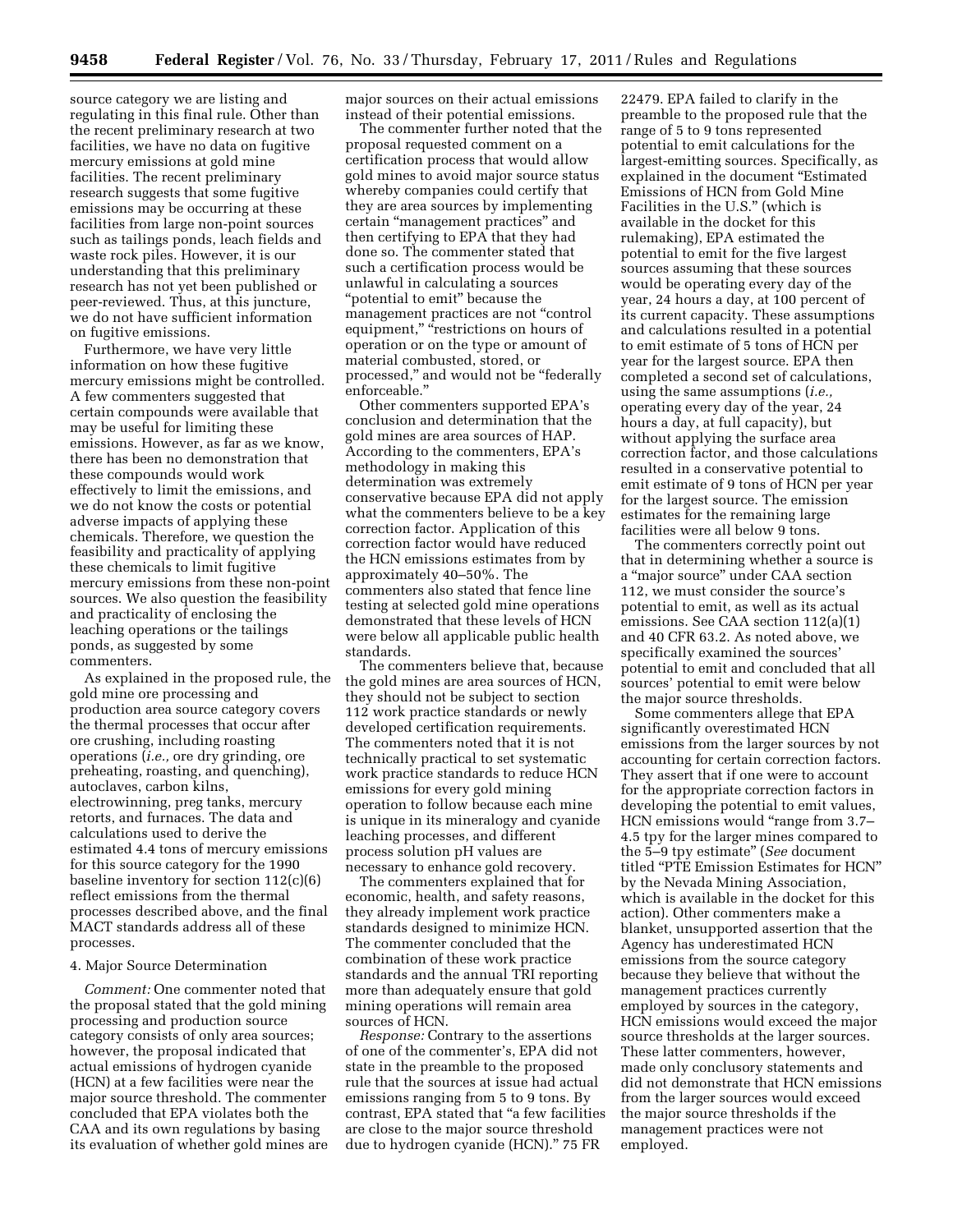In sum, EPA has developed conservative estimates of the sources' potential to emit HCN. At one end of the range EPA estimates potential emissions of 5 tons per year of HCN for the largest source, which is well below the major source threshold of 10 tons per year of a single HAP. At the other end of the range EPA estimates potential emissions of 9 tons per year for that same largest source, which is a conservative estimate and is still below the major source threshold. The emission estimates for the remaining large facilities were all below 9 tons. We understand that the sources at issue implement various management practices as part of their operations to minimize the use and emissions of cyanide to protect workers, to comply with Mine Safety and Health Administration (MSHA) standards, to comply with their agreements to the International Cyanide Code, and for economic reasons (to reduce operational and supply costs). We currently do not have sufficient information to explicitly quantify emissions reductions achieved through these management practices, but nothing in the record suggests that the facilities would be major sources if they failed to employ the management practices. Accordingly, we are taking final action today to list the gold mine ore processing and production area source category and regulate its mercury emissions pursuant to CAA section 112(c)(6).

Although not required, we intend to send letters to various Gold Mining Processing and Production companies pursuant to Section 114 of the Clean Air Act to confirm our conclusion that the sources' potential to emit remain below major source thresholds.

## 5. Title V Permit Exemption

*Comment:* In the proposal preamble, EPA solicited comment on whether a title V exemption ''is appropriate under section 502(a) for any particular sources in this category.'' One commenter offered the following reasons for not exempting gold mines from title V permitting requirements:

• EPA did not properly determine whether some or all sources in the category are major sources by determining each source's potential to emit.

• The CAA allows EPA to exempt area sources from title V permitting only if it establishes that compliance with the title V permitting requirements would be ''impracticable, infeasible or unnecessarily burdensome.'' However, EPA does not claim that such requirements are "impracticable," "infeasible," or "unnecessarily burdensome'' for gold mines.

• It is feasible and within the gold mining companies' financial means to comply with title V permitting requirements.

The commenter believes that the text and legislative history of the CAA make plain that Congress intended ordinary citizens to be able to get emissions and compliance information about air toxics sources and to be able to use that information in enforcement actions and in public policy decisions on a State and local level. According to the commenter, Congress did not think that enforcement by States or other government entities was enough; if it had, Congress would not have enacted the citizen suit provisions. The commenter said that, if a source does not have a title V permit, it is difficult or impossible for a member of the public to obtain relevant information about its emissions and compliance status or to bring enforcement actions. The commenter stated that to the extent the informational and enforcement benefits provided by title V permits can be considered a burden, these benefits far outweigh that burden.

The commenter also noted that title V provides important monitoring benefits and that title V permits are necessary to provide adequate monitoring. The commenter concluded by stating that the legislative history of the CAA shows that Congress did not intend EPA to exempt source categories from compliance with title V unless doing so would not adversely affect public health, welfare, or the environment; however, exempting gold mines from title V would adversely affect public health, welfare and the environment by depriving the public of important informational and enforcement benefits.

One State agency commented that additional title V permitting would subject both the source and the State agency to additional resource burdens. The commenter points out that major sources of criteria pollutant emissions are currently subject to title V permit requirements in Nevada and that sources not subject to major source permitting requirements are subject to Nevada's minor source permitting program. In addition, the NMCP requires all mining sources to obtain mercury-specific operating permits to construct. The commenter believes that these permit programs would provide a strong basis for implementing and enforcing any Federal MACT requirements for the gold mining industry, and there would be nothing gained by subjecting these sources to title V permitting.

Several commenters stated that EPA should exercise its discretion and

exempt the gold mine ore processing and production industry from the title V requirements as impracticable, infeasible, and unnecessarily burdensome. The commenters said that, in light of EPA's findings in other similar rulemakings for area sources, the four factors set forth in the Exemption Rule support a finding that title V permitting is ''unnecessarily burdensome'' for the gold mine ore processing and production area source category.

In discussing the first factor of the Exemption Rule, whether title V would result in significant improvements to the compliance requirements, the commenters said that the proposed NESHAP for the gold mine ore processing and production area source category includes extensive monitoring, recordkeeping, and reporting requirements that are more comprehensive than title V requirements. The commenters believe that Nevada regulations and permits provide an additional layer of compliance assurance on the Federal NESHAP that obviates the need for title V permitting. The commenters claimed that the additional layering of title V does not ''significantly improve'' upon the proposed and existing compliance requirements.

Regarding the second factor in the Exemption Rule, whether title V permitting would impose significant burdens on the area source category and whether the burdens would be aggravated by any difficulty the sources may have in obtaining assistance from permitting agencies, the commenters said that there are extensive administrative burdens and costs associated with the title V permitting process, including mandatory activities that have been previously identified by EPA. The commenters claimed that many of the area source gold mines are owned and operated by small entities that are already required to comply with comprehensive State permitting requirements for mercury emissions and that requiring title V permits for them would result in resources being redirected away from more useful and necessary efforts.

The commenters explained that the third factor in the Exemption Rule examines whether the costs of title V permitting for the area source category would be justified, taking into consideration any potential gains in compliance likely to occur for such sources. The commenters claim that there do not appear to be any gains in compliance to justify the additional costs that would be imposed on these area sources from title V permitting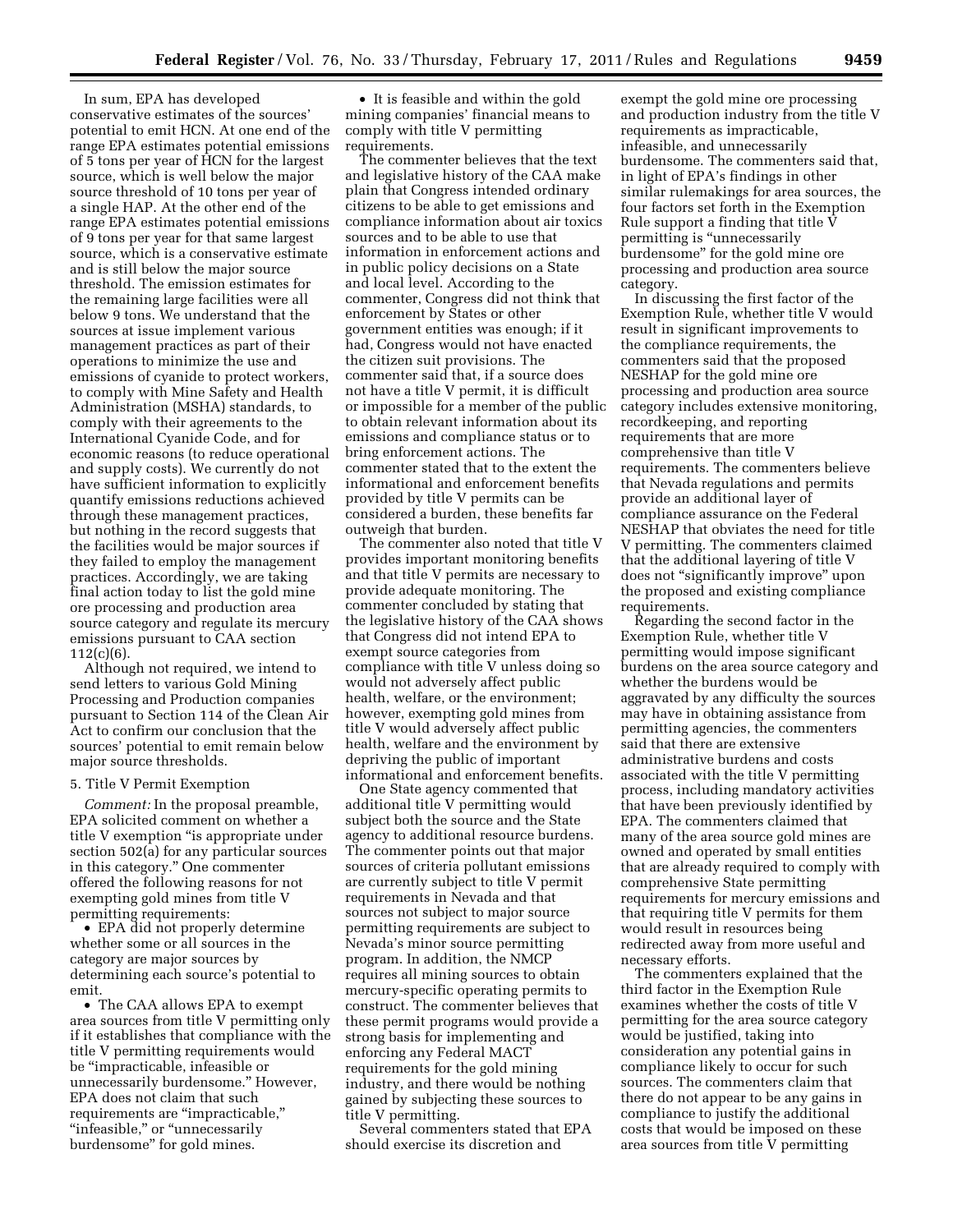based on the lack of significant improvements in compliance requirements and the substantial additional costs and burdens associated with title V compliance.

The commenters noted that the fourth factor in the Exemption Rule analysis is whether there are implementation and enforcement programs in place that are sufficient to assure compliance with the NESHAP for the area source category, without relying on title V permits. The commenters claimed that the proposed rule includes all necessary monitoring to effectively implement its requirements, and the area sources for the gold mine ore processing and production are already permitted under State permit programs. According to the commenters, all non-title V sources in Nevada are required to hold ''Class II'' operating permits that must contain, among other things, all applicable emission limitations and standards. The commenters said that other States where gold mine ore processing and production area source are located either would be covered by a comparable delegated State air program or by EPA.

The commenters stated that EPA regularly provides title V exemptions for area sources similar to gold mine ore processing and production area sources and cited examples from the past year. The commenters claim that the existing and proposed compliance and monitoring requirements for the gold mines are generally more stringent than those found in the other NESHAPs for which EPA has granted a title V permit exemption.

The commenters stated that exempting the gold mine ore processing and production area source category from title V permitting will not adversely affect public health, welfare, or the environment because title V permits do not generally impose substantive air quality control requirements. According to the commenters, requiring title V permits also carries the potential of adversely affecting public health, welfare, or the environment by shifting State agency resources away from ensuring compliance with a program that is reducing mercury emissions from gold mines.

The commenters stated that EPA should exempt the gold mine ore processing and production area source category from title V permitting requirements, and at a minimum, should exempt area source gold mines that are subject to Nevada's comprehensive mercury control program.

*Response:* After reviewing the comments, we continue to believe that it is appropriate that all gold mine ore processing and production facilities be required to obtain title V permits. Most of the other area source categories for which we have provided title V permit exemptions have hundreds or thousands of facilities that are mostly owned by small businesses. In contrast, there are an estimated 21 facilities that are subject to this final rule, and, based on our research and analyses, none of the facilities are owned by small businesses; most of these facilities are owned by large, and in some cases, multi-national, corporations. Therefore, we conclude that the argument of financial burden, which has supported title V exemption for other source categories, does not apply to the gold mining industry (see Economic and Small Business Analysis, which is available in the docket).

Currently, it is our understanding that 7 of the 21 facilities that will be subject to the final rule already have title V permits (5 in Nevada and 2 in other states). Further, there are approximately 5 facilities in all other States (*i.e.,* except Nevada) that do not currently have title V permits that will be subject to this final rule, so title V permitting will apply to no more than a few facilities in any one of these other States. Therefore, we do not believe the requirement for title V permitting will be overly burdensome to the permitting authorities in those States. Although there are more facilities in Nevada that will be subject to the final rule, as the commenters point out, Nevada already has an effective permitting system in place. Five of the 14 gold mine facilities in Nevada already have title V permits. Because of Nevada's existing permitting system and experience with title V permitting, we do not think that it is an undue burden on the State of Nevada to require title V permits from the other gold mine facilities located within the State. We also think it is important for the public in States where these facilities are located to have access to emissions and monitoring data and the opportunity for public involvement in the permitting of these facilities that is provided by title V permitting.

#### 6. Reconstruction

*Comment:* Several commenters believe it is appropriate to group under each of the umbrella "affected sources" all the equipment associated with each particular process in order to ensure a reasonable application of the reconstruction provisions found in the General Provisions. The commenters asked that EPA reaffirm that the 50 percent fixed capital cost trigger for

determining reconstruction would be measured against all equipment components needed for the defined processes, and that reconstruction at one affected source as defined in the standard will not affect or result in reconstruction at another affected source.

The commenters also noted that the definition of ''reconstruction'' authorizes EPA to establish special provisions in a particular standard for the application of the reconstruction criteria to the affected source. The commenters said that the "carbon processes" affected source illustrates that the affected source can consist of several pieces of interconnected equipment that together constitute the process line, and it can be anticipated that production needs will give rise to the need to add more pieces of equipment to an existing carbon process line or even to install a whole new carbon process line. The commenters provided three examples: Adding a new component to an existing carbon processes group; construction of a new carbon group due to expansion at a facility that has an existing carbon group; and installation of new pollution control equipment. The commenter said that consideration of whether or where new MACT requirements should apply in these examples warrants the development of special reconstruction provisions in this standard, or EPA should clarify that the three examples would not be considered reconstruction under the proposed rule.

The commenters asked that EPA either clarify that the three examples would not be considered reconstruction, or alternatively, add the following provisions to the proposed rule: (1) An addition of a new piece of equipment to address production requirements is not considered a reconstruction, (2) the expansion of a facility by the construction of a completely new process line will not be considered a reconstruction of an existing process line, and (3) the installation of air pollution control equipment to comply with this standard is not considered a reconstruction.

*Response:* The determination of what constitutes a reconstruction is directly tied to the definition of the affected source and the definition of reconstruction in the part 63 General Provisions:

Reconstruction, unless otherwise defined in a relevant standard, means the replacement of components of an affected or a previously nonaffected source to such an extent that:

(1) The fixed capital cost of the new components exceeds 50 percent of the fixed capital cost that would be required to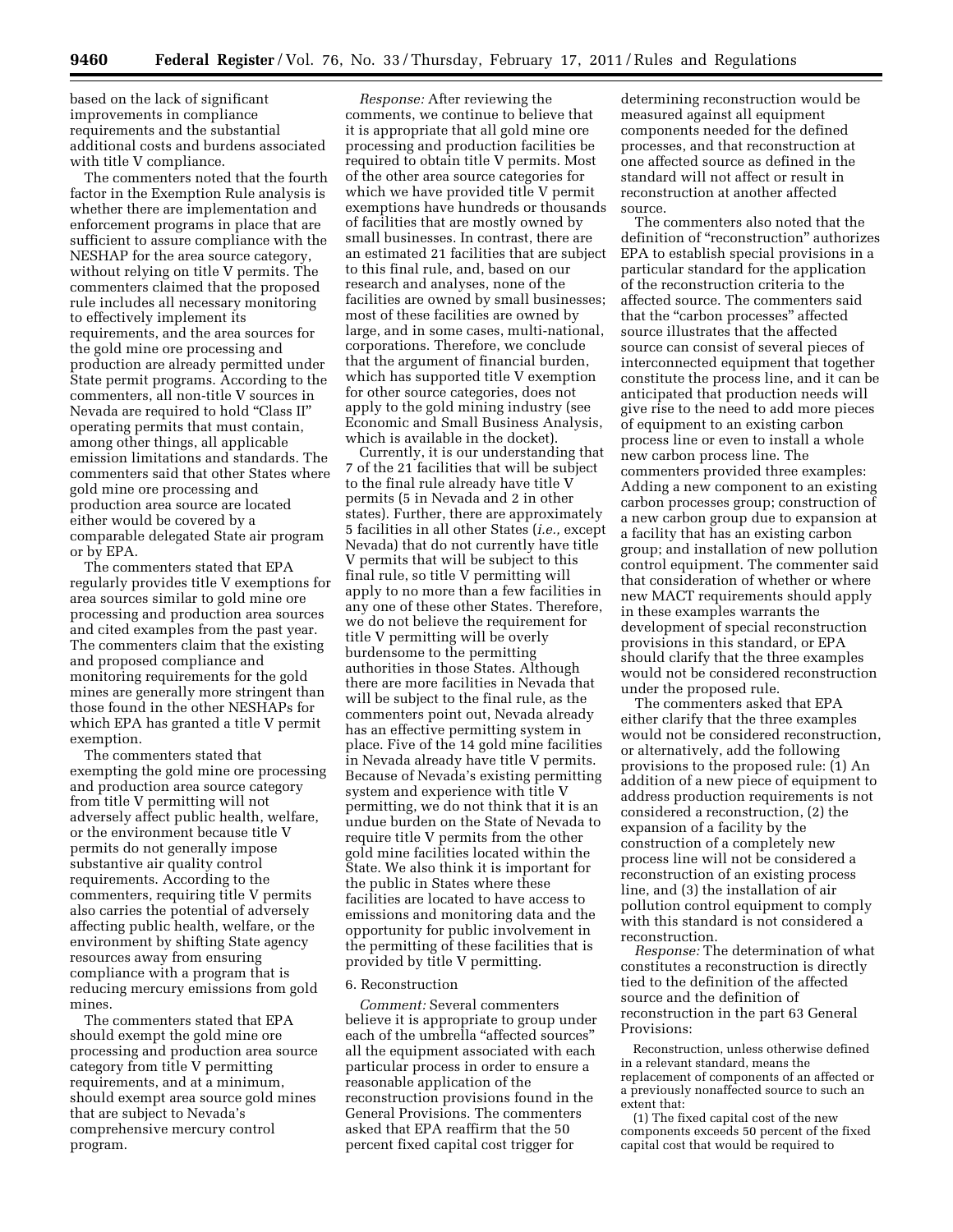construct a comparable new [affected] source; and

(2) It is technologically and economically feasible for the reconstructed source to meet the relevant standard(s) established by the Administrator (or a State) pursuant to section 112 of the Act. Upon reconstruction, an affected source, or a stationary source that becomes an affected source, is subject to relevant standards for new sources, including compliance dates, irrespective of any change in emissions of hazardous air pollutants from that source.

For each of the four affected sources in the final rule, we have defined the affected source as the collection of processes associated within each affected source. Consequently, if one process within the affected source is upgraded or replaced with a new process, the 50 percent fixed capital cost criterion would be based on the fixed capital cost of replacing all processes in the affected source, not just the capital cost of the process being upgraded or replaced. For example, if a new carbon kiln is added to an existing group of carbon processes with mercury retorts, the capital cost of the new carbon kiln would be divided by the fixed capital cost of constructing a comparable new affected source containing all of the processes within the existing affected source of carbon processes with mercury retorts to calculate the percent for comparison to the 50 percent criterion.

With regard to the scenario where a new carbon process with a mercury retort is installed, the affected source is defined as the collection of all applicable processes within the affected source, and because of this, a facility could not have two carbon processes with mercury retorts affected sources, such as the commenter suggested, where one group is new and the other is existing. For example, if a new group of carbon processes with mercury retorts is installed at a facility in addition to an existing group of carbon processes with mercury retorts, the two groups (all carbon processes with mercury retorts at the facility) collectively would be a single affected source. In this case, the fixed capital cost criterion would be based on the fixed capital cost of replacing the existing affected source with a comparable new affected source, and if the new processes exceed 50 percent of that cost, all of the carbon processes with mercury retorts would be subject to the new source limit for carbon processes. There would not be separate and different emission standards for the two sets of carbon sources with mercury retorts (the older group and newer group) because the collection of all of these processes is the affected source.

We do not see a necessity to provide criteria for this final rule that are different from the requirements in the General Provisions for determining what constitutes a reconstruction. We also think it is appropriate to exclude the cost of emission control equipment from the cost calculation for reconstruction determinations.

# *B. Applicability*

*Comment:* Several commenters stated the rule should exempt individuals (prospectors), laboratories, small mining operations, and non-leaching operations. The commenters urged EPA to include in the final rule all of the following exemptions to avoid the problem of unintended regulation of sources that were not meant to be included in the source category: Gold mining operations that produce less than 100 pounds of concentrate per year, which would exempt analytical labs that perform small bench scale processing tests on gold ores; gold mining operations that do not leach or dissolve gold, which would exempt placer and other non-leaching operators, including both small commercial efforts as well as individual recreation-type prospectors; and gold mining operations that process less than 1,000 tons per year of gold ore, which would exempt certain small scale pilot plants and related testing operations. The commenters said that the exemptions suggested above will not reduce in any way the effectiveness of the proposed rule in controlling mercury emissions from the targeted larger mines, nor will they lead to increased mercury emissions, but they will exclude regulation of a large number of small operators who do not emit any significant mercury.

*Response:* Section 63.11640(c) of the proposed rule provides that the emissions standards for this area source category do not apply to research and development facilities, as that term is defined under CAA section 112(c)(7). We did not receive any adverse comments concerning this provision, and are finalizing the provision in this rule.

Further, as mentioned above in section IV, we are clarifying in this final rule that this area source category does not include individual prospectors and very small pilot scale mining operations. Prospectors and other very small pilot-scale operations (*e.g.,*  operations that produce or process less than 100 pounds of concentrate per year) are very small and were not included in the section 112(c)(6) inventory that was the basis for the listing of gold mine ore processing and

production source category. We believe that emissions from the very small scale operations described above to be very minimal.

By contrast, the commenter's suggested 1,000 tons/yr ore threshold may include operations beyond the very small scale pilot operations discussed above. We believe that the 100 pounds of concentrate per year more appropriately reflect these very small scale operations.

We are not making the suggested change of excluding operations that do not leach or dissolve gold because certain gold mine facilities in the source category use flotation or gravity flotation processes and perform thermal processing of concentrate in melt furnaces, which can have significant emissions of mercury. However, as mentioned above we are clarifying that this final rule does not apply to these very small scale operations.

# *C. MACT Floors*

1. Consideration of Variability in Determining Floors

*Comment:* One commenter acknowledged that EPA may consider variability in calculating the best sources' performance, but stated that EPA's method of considering variability seeks to assure that none of the sources among those identified as best performers would ever exceed the floor level. The commenter claims that such an approach ignores the reality that sources' emission levels are largely within their control, and although a great deal of variability may be statistically conceivable if EPA chooses a high enough prediction limit (in this case the 99th percentile) that does not mean that a well-operated source actually would experience such variability. The commenter said that one of the main points of having emission standards is to ensure that sources not only deploy the appropriate control measures, but also use those control measures consistently to minimize emissions.

The commenter said that using an upper prediction limit to set standards reflecting the statistical worst performance these sources could have in a purely statistical sense does not yield an accurate picture of the best sources actual performance, and it is especially arbitrary in the absence of any explanation of why EPA thinks that the relevant best sources' performance would ever be so bad, other than the fact that it is statistically possible.

*Response:* As described previously, the MACT floor limits are calculated based on the performance of the lowest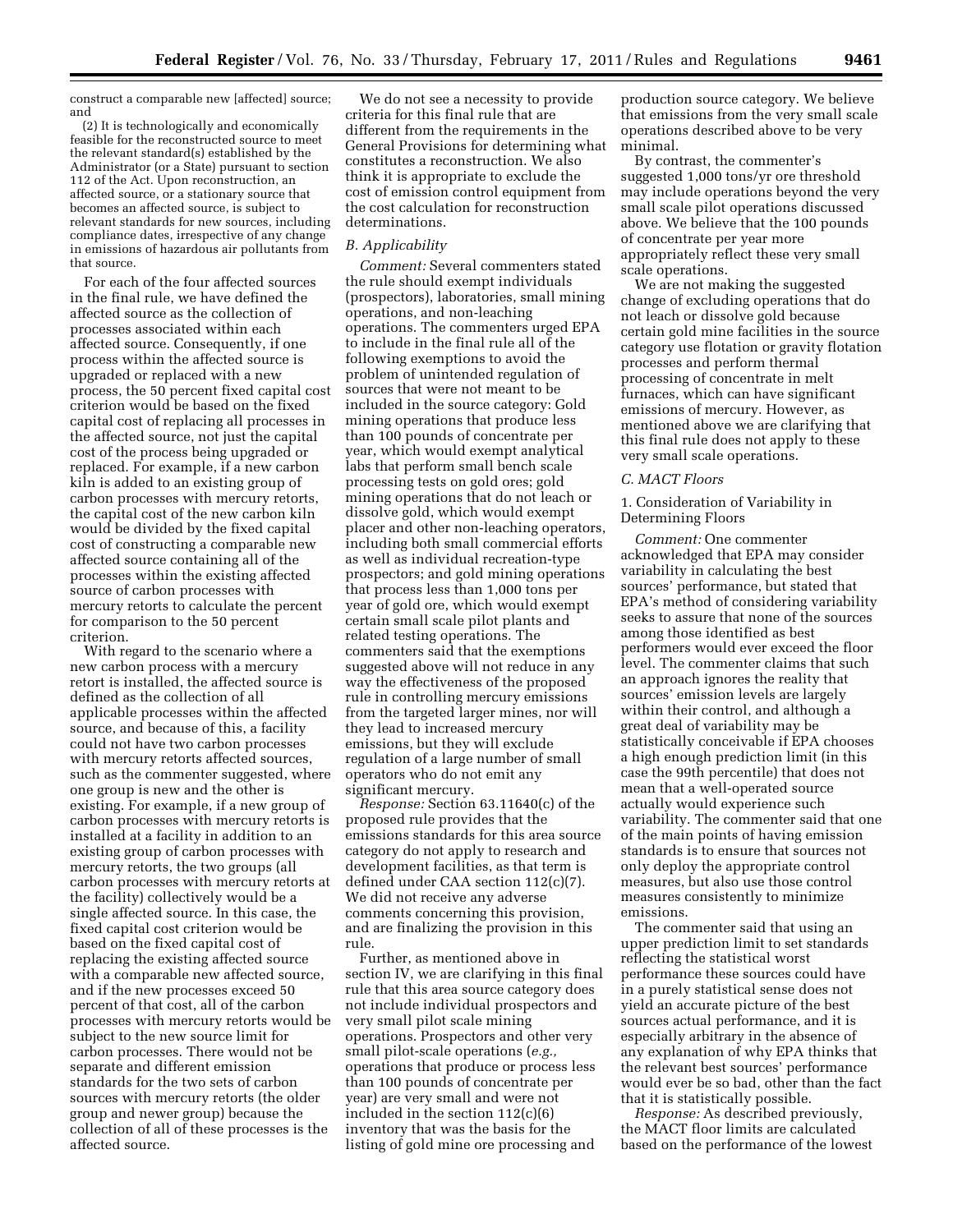emitting sources in each of the MACT floor pools. We ranked all of the sources for which we had data based on their emissions and identified the lowest emitting sources.

As the commenter concedes, EPA can consider variability in assessing sources' performance when setting MACT standards. See *Brick MACT,* 479 F.3d at 881–82; and *Mossville Envt'l Action Now* v. *EPA,* 370 F.3d 1232, 1241–42 (D.C. Cir 2004) (reaffirming that EPA can assess variability in determining the level of emissions control achieved by the best performing sources).

Variability in facilities' performance has various causes. One source of variability for these facilities is the differing mercury concentrations in the input materials. Another source of variability is due to normal variations in performance of the control devices for which both run-to-run and test-to-test variability must be accounted.4 A review of the run-by-run emissions data in the record shows that emission rates from one run to the next for welloperated sources can vary by as much as a factor of 8. We need to account for sources' variability (both due to control device performance and variability in inputs) in assessing sources' performance when developing technology-based standards. Accordingly, EPA accounts for variance in test data, between units, and among facilities when developing the MACT standard.

In determining the MACT floor limits, we first determine the average emissions of the top performers based on available data. We then assess variability of the best performers by using a statistical formula designed to estimate a MACT floor level that is equivalent to the average of the best performing sources based on future compliance tests. Specifically, the MACT floor limit is an upper prediction limit (UPL) calculated with the Student's t-test. The Student's t-test has also been used in other EPA rulemakings (*e.g.,* NESHAP for Cement Manufacturing, NSPS for Hospital/ Medical/Infectious Waste Incinerators, and NESHAP for Industrial, Commercial, and Institutional Boilers and Process Heaters) in accounting for variability. A prediction interval for a future observation is an interval that

will, with a specified degree of confidence, contain the next (or some other pre-specified) randomly selected observation from a population. In other words, the prediction interval estimates what the upper bound of future values will be, based upon present or past background samples taken. The UPL consequently represents the value which we can expect the mean of future observations (*i.e.,* emission test runs) to fall below within a specified level of confidence, based upon the results of an independent sample from the same population. In other words, if we were to randomly select a future test condition from any of these sources (*e.g.,* average of 3 runs) we can be 99 percent confident that the reported level will fall at or below the 99 percent UPL value. We note that the methodology accounts for both short-term and longterm variability and encompasses runto-run and test-to-test variability.

For this rule, we used the 99 percent UPL analysis on the emissions data for the top performing sources to account for the variance. In the context of determining the MACT floor, the 99 percent UPL represents the value below which the mean of future compliance tests (based on, for example, a 3-run average) would fall 99 percent of the time. A 99 percent level of confidence means that a facility, whose emissions are consistent with the best performing sources, has one chance in 100 of exceeding the emission standard.

We believe that using the 99 percent UPL is appropriate for this rule. As noted above, this approach is consistent with several other previous rulemakings. It also makes sense from a practical standpoint. If we selected a lower number (*e.g.,* 95 percent UPL) this would mean that a best performing source that is performing at the MACT level of control would potentially exceed the limit 5 percent of the time which we do not believe is a reasonable approach for this rule. *See Mossville,*  379 F.3d at 1241–42); *see also* 70 FR at 59438 (Oct. 12, 2005) (explaining use of 99th percentile). With regard to the commenter's statement that no sources among the best performers would ever exceed the MACT standard, we believe this is incorrect. The commenter provided no basis for this statement, and we do not believe the commenter based this statement on an analysis of the variability in the data.

We do not believe that the UPL analysis reflects the statistical worst performance the top five performing sources could have. The UPL calculation is dependent on the data that we have, and reflects the actual variability in the test data for the best

performing sources. It does not reflect worst-case performance. We continue to believe that the UPL does yield an accurate picture of the best sources' performance as best as possible with taking into account variance between the facilities, units at the facilities, and between test runs for the different units (including variability in input materials).

Furthermore, although the average of several data sets may show a top performing source meeting the emission standard by a significant margin, the variability in emissions inherent in any one compliance test could easily indicate much higher emissions, and, in some cases, an exceedance of the emission standard. We continue to believe that the UPL analysis evaluated at 99 percent confidence is appropriate for this source category.

Moreover, we believe the data we used to calculate the MACT standards are representative of the normal performance of the best performing sources for several reasons. First, the test results that we are using in our MACT database are tests conducted under Nevada's mercury emission control program, and are conducted to determine whether a facility is in compliance with State requirements. Facilities typically try to perform as well as they can during such tests. State (and often EPA) permitting authority staff are notified before a performance test is conducted to provide an opportunity to attend and observe the test, and they often attend to ensure the source is operating properly and that the testing is performed according to the strict requirements in the codified test methods.

Test reports are carefully reviewed by the permitting authority, and any failure to follow the test method or abnormal operation of a source is flagged. These data are usually invalidated, and invalidated tests are not used in our MACT standard calculations. For example, several tests from these facilities were invalidated by the NDEP because the specified testing procedures were not followed or the emission control device was not operating properly, and we have not used those results in our analysis for those reasons. We have collected additional data from test reports not available at the time of proposal, and one of those tests was invalidated because NDEP representatives discovered that the emission control device was not operating properly during the test. Therefore, we also did not use those test data.

The commenter believes that floors must be set at the average emission level

<sup>4</sup>Run-to-run variability is essentially within-test variability, and encompasses variability in individual runs comprising the compliance test, and includes uncertainties in correlation of monitoring parameters and emissions, and imprecision of stack test methods and laboratory analysis. 72 FR at 54877 (Sept. 27, 2007). Test-totest variability results from variability in pollution device control efficiencies over time. Test-to-test variability can be termed long-term variability. 72 FR at 54878.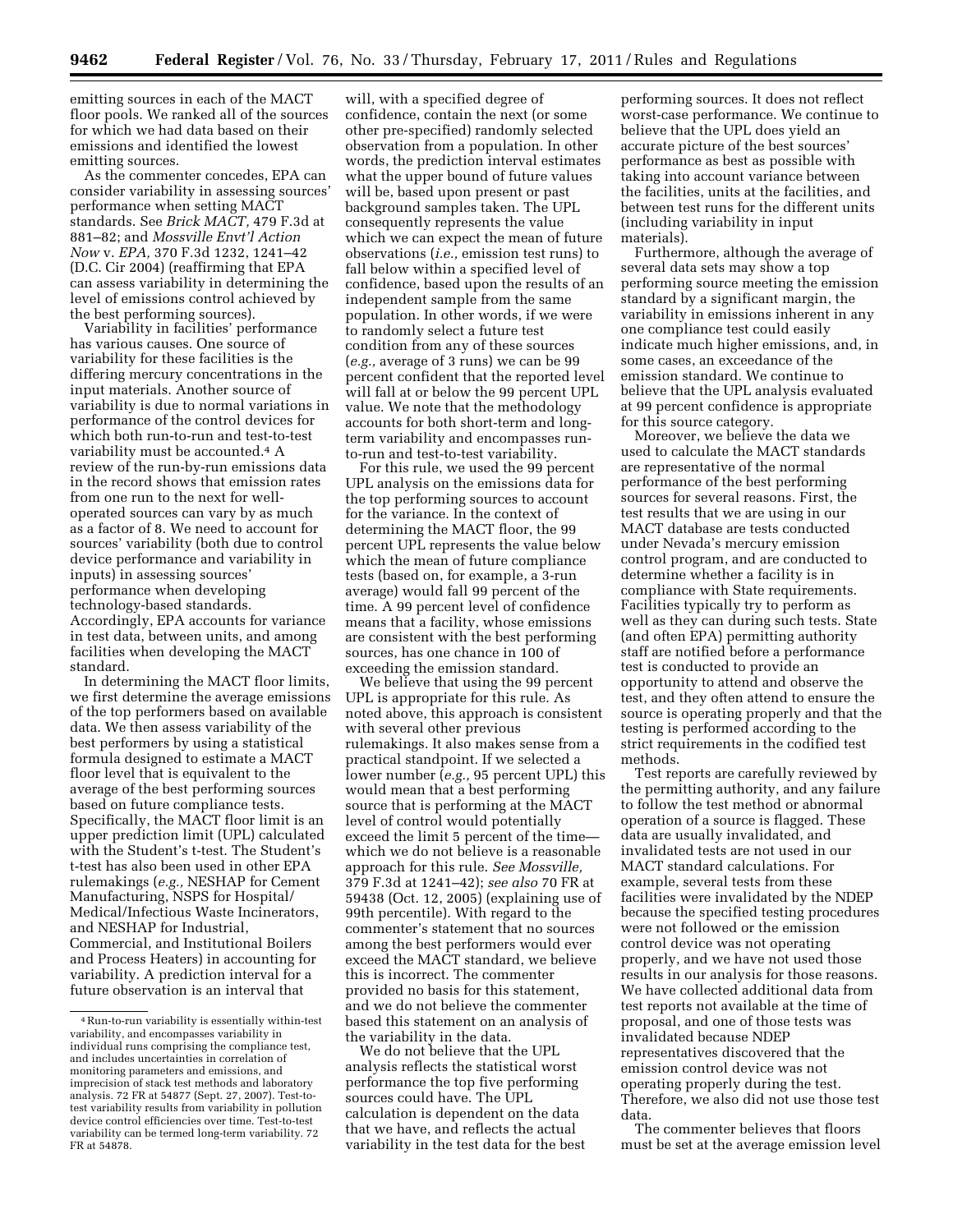achieved by the best performers when they are operating properly. We agree that the performance data characterizing the emission level achieved by the top performers must be data obtained when they are operating properly, and we believe that is the case for our current database for this source category.

As described above, the MACT floor is based on the average performance of the top performers plus an amount to account for variability. We have appropriately developed a MACT standard based on emissions from the top 5 best performing sources that accounts for variability because, over an extended period of time, the emissions from each of these best performing facilities (even the best controlled) will vary above and below the facility average. For example, we expect that about half of the duration of the year the emissions from a best performing facility would be somewhat below their average and that about half of the duration of the year their emissions would be somewhat higher than their average. If we set the MACT limit exactly equal to the average emissions level achieved by the best performers (without accounting for variability), and we had a source that was performing at exactly the MACT level over the course of the year, the measured emissions level on roughly half the days of the year would suggest that the source is emitting at levels above the MACT limit, and on about half of the other days of the year the measured emissions level would suggest that the source is emitting at levels less than the MACT limit. We reasonably and appropriately accounted for variability in the data consistent with established statistical theory and practice and judicial precedent. Finally, ignoring variability of the best performing sources and using only the average performance would virtually guarantee that some of even the best performers would exceed the floor limit at least some of the time.

Thus, we developed a MACT standard based on the average of the best performing sources that accounts for variability. We accomplished this by calculating the MACT standard from this average performance and accounting for variability by using the 99 percent UPL. The specific calculations are presented in the MACT floor document in the docket for this rulemaking. Furthermore, we agree with the comment that one of the points of having emission standards is to ensure that sources not only deploy the appropriate control measures, but also use those control measures consistently to minimize emissions. We believe that the MACT standards established in this

rule along with the requirements to monitor and maintain control device parameters within certain ranges will ensure control measures are applied consistently to minimize emissions.

*Comment:* Another commenter stated that consideration should be given to defining the inherent range of measurement error and requiring more test runs in order to reduce variability due to process variation. The commenter said that this would also better clarify when variability was due to operational controls, which could be addressed, rather than due to factors that cannot be controlled, such as mercury content in the ore. The commenter asked for clarification on how inconsistent runs should be treated, what defines an acceptable set of runs, and at what point more runs would be required to provide reliable data.

The commenter also stated that the degree of variability allowed in the development of the new source limit for ore pretreatment appears to be out of line with the new source limits for carbon processes and non-carbon processes. The commenter believes that ore pretreatment variability for new sources is higher than existing sources because low thermal units were included in the same category, high emissions were allowed in the data set, and variable emissions were allowed in data set. The commenter recommended that, if EPA continues to use Goldstrike as the best performing source for new source MACT, then they should reevaluate and reduce the variability to be equal to or less than the variability for existing sources.

*Response:* We agree with the commenter that the testing process would be more accurate if the number of test runs was increased. However, we balance several factors in determining the minimum number of runs required, and because the compliance testing is supplemented by various types of continuous or periodic parametric monitoring, we have concluded that three test runs are appropriate for this final rule. Although we have not proposed a formal procedure to assess the consistency of test runs, the permitting authority performs routine reviews of compliance test data to identify potential outliers and results that suggest further investigation is needed. For example, a routine review tracks trends in performance, and in particular, flags any trends in deteriorating performance over time. An unusually high run among the three runs also attracts attention and would be examined to determine if it might have been caused by a problem with the

process, control device, sampling, or analysis. If the permitting authority identifies inconsistent runs, they have the authority to invalidate any or all runs. A source would be required to perform more runs to provide reliable data if two to three runs were invalidated.

We agree with the commenter that the degree of variability used in the development of the proposed new source MACT standard for the ore pretreatment group appeared to be inconsistent with the degree of variability used in the development of the proposed new source MACT standard for carbon processes and noncarbon concentrate processes. We agree with the commenter that the ore pretreatment degree of variability at proposal for new sources was higher than the degree of variability for existing sources. We do not believe that the variability was higher because low thermal units (*i.e.,* autoclaves) were included in the same category, but because two tests of the ore preheater/ dry grinding processes at Goldstrike were allowed in the data set. These tests had, as the commenter identified, inconsistently high emissions (as compared to other tests at other times for the same units) and inconsistent variability between the runs. We have determined that the tests the commenter is referring to are not representative of normal operation, and those tests have been removed from our database because the NDEP invalidated the tests due to possible sample contamination. (*See* the MACT Floor Document in the docket for the final rulemaking for more details). We continue to use Goldstrike as the best performing source for the ore pretreatment new source MACT, and the variability for new source MACT is now less than that of the variability for existing source MACT, and is less than the variability calculated at the time of proposal.

#### 2. General Comments on MACT

*Comment:* Some commenters stated that the MACT floor already represents installation and operation of MACT controls, and the use of emissions data from facilities that are already controlling their mercury emissions creates an artificially low MACT floor. The commenters said that the low MACT floor penalizes facilities that voluntarily invested in pollution control technology and creates a substantial disincentive for industry and States to move ahead of EPA in reducing emissions of HAP.

*Response:* We acknowledged at proposal that many gold mine facilities are already well controlled for many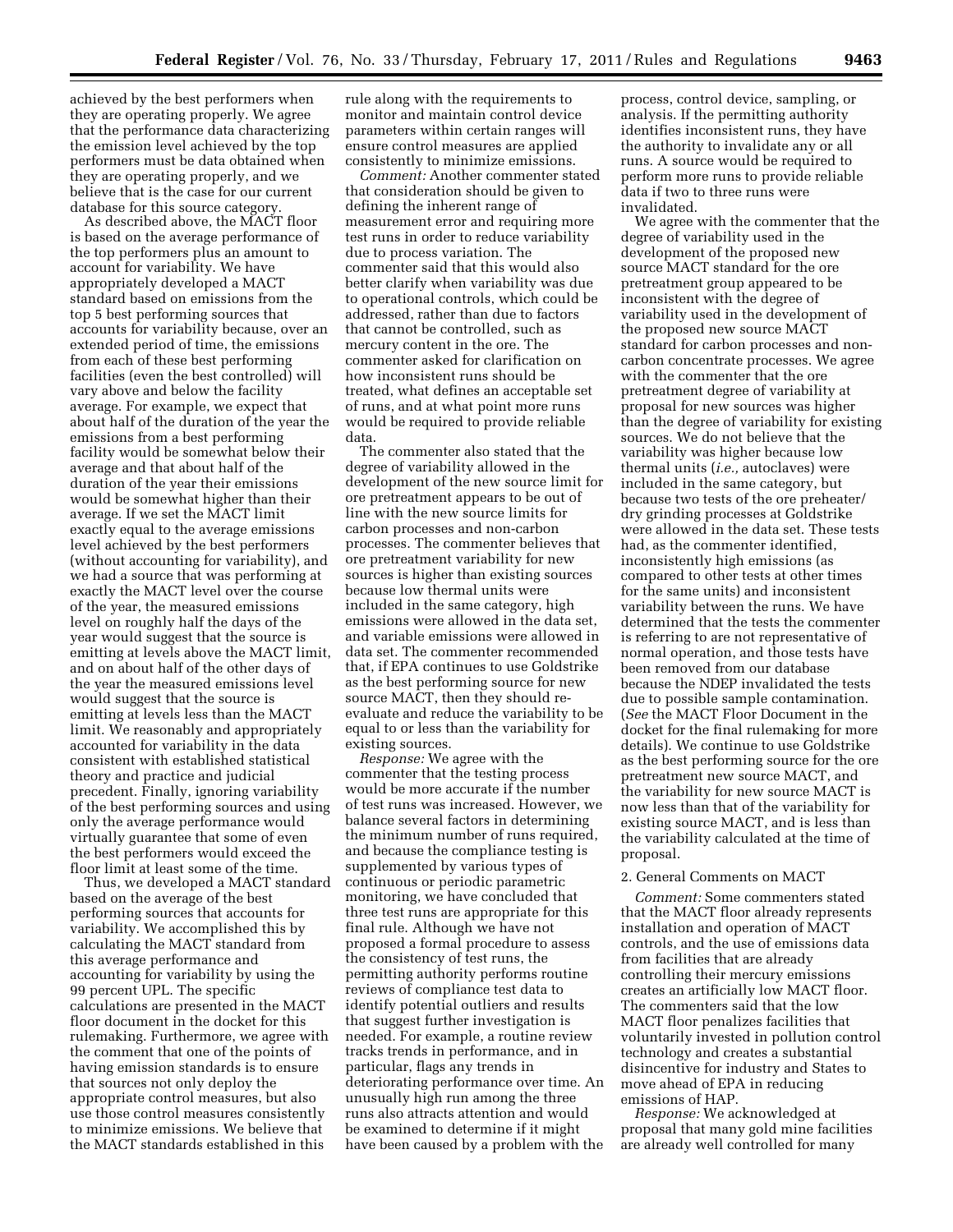reasons, including participation in the NMCP. We also acknowledge that the top performing facilities that are the basis for the MACT floor calculation are the top performers because they have installed controls. CAA section 112(d)(3)(B) requires that, for a category with fewer than 30 sources, the MACT floor not be less stringent than ''the average emission limitation achieved by the best performing 5 sources (*for which the Administrator has or could reasonably obtain emission information*).'' (Emphasis added). EPA has information on the well-controlled facilities and used the information to conduct MACT floor analysis, as required by the CAA. Although the MACT floor may be considered more stringent in comparison to floors that would have been established if no facilities had mercury emission controls, we do not consider the floor to be "artificially low" because consistent with the statute, it reflects the level achieved in practice by the best performing sources. *See* 112(d)(3). We do not believe that the MACT floor penalizes facilities that invested in pollution control technology because those facilities will be able to meet the MACT standards. We do not consider that this final rule creates a disincentive for industry and States to move ahead of EPA in reducing HAP emissions because as facilities reduce mercury emissions by adding controls required by State programs, they will be able to meet the NESHAP. Most of the facilities that will not meet the current final standards have already proposed to add controls to their units in their Phase 2 applications for the NMCP.

# 3. MACT for the Ore Pretreatment Group

*Comment:* Several commenters supported EPA's general approach to establish three groups of affected sources in the proposal. On the other hand, several commenters suggested that EPA develop separate emission standards for roasters and autoclaves for existing and new sources. One commenter stated that roaster and autoclave processes are different from each other based on the mercury species released, controls utilized, and their rates of mercury emissions. The commenter said that roasters commonly reach temperatures of 400° to 700°C, releasing gaseous elemental mercury, whereas autoclaves commonly reach temperatures of 175° to 230°C producing reactive gaseous mercury and sulfate and forming mercury sulfate. According to the commenter, autoclaves are expected to be able to improve efficiency over time. The commenter

noted that roasters produce one to two orders of magnitude higher emissions than do autoclaves. The commenter believes that facilities that only use autoclaves should not be allowed the leeway to emit at the rate that facilities employing roasters are allowed. The commenter recommends that the ore pretreatment group be divided into high temperature pretreatment processes (roasters) and low temperature pretreatment processes (autoclaves and ancillary roaster processes, such as dry grinding, pre-heating, and quenching).

*Response:* We discussed in section V.A. of the preamble to the proposed rule our rationale for establishing the different affected sources, including the ore pretreatment processes affected source. We believe it is appropriate to maintain the ore pretreatment group affected source, as we had proposed. We do not agree with the comment that roasters necessarily have higher emissions that are one to two orders of magnitude higher than emission from autoclaves. The available data show a wide range in emissions from autoclaves (from 0.4 to 115 lb/million tons of ore). This range overlaps the range for roasters and their ancillary equipment, which have combined emissions between 42 to 71 lb/million tons of ore. Regardless of the mercury species released, controls utilized, operating temperatures, or control efficiency over time, autoclaves and roasters process the same input material (*i.e.,* ore) and are intended for the same purpose (*i.e.,*  to oxidize the ore). Therefore, we believe that it is appropriate to maintain the ore pretreatment affected source as we had proposed, keeping roasting operations and autoclaves together.

*Comment:* One commenter stated that EPA failed to consider beyond-the-floor standards for roasters and that if additional reductions are achievable at roasters, then EPA must set additional beyond-the-floor standards for roasters.

A commenter also stated that although EPA's standard for new ore pretreatment facilities is as high as its standard for existing facilities, EPA does not propose or discuss setting beyondthe-floor standards for new sources. The commenter claims that EPA has a statutory obligation to ensure that its new source standards reflect the maximum achievable reduction in emissions.

*Response:* Following proposal, we continued to investigate the performance of facilities with ore pretreatment processes and opportunities for additional control. We collected data from more recent tests that were not available at proposal, and these new data show that emission

control performance at these facilities has continued to improve. We identified two previous tests in the proposal database that were suspect, and we confirmed with NDEP that these tests should be invalidated and not used in the analysis because of possible sample contamination. We have also dropped the data for one facility from the analysis because their autoclave was shutdown in 2007 and dismantled, and we only had one test of the autoclave when it was operating in 2006. For these reasons, we did not include data for that facility in the analysis, which is now based on the only four facilities currently operating.

Based on the addition and change described above with respect to our available data, we revised the MACT floor analysis for the ore pretreatment processes. The revised MACT floor for existing sources decreased from 175 lb/ million tons at proposal to 158 lb/ million tons, and the new source MACT floor dropped from 163 lb/million tons to 84 lb/million tons.

The MACT floor limit for existing ore pretreatment processes is based on the use of calomel-based mercury scrubbers on roasters and wet scrubbers on autoclaves and ancillary roaster operations. We conducted a beyond-thefloor analysis during the development of the proposed rule. The roasters were already equipped with very good mercury controls (condensers and calomel-based mercury scrubbers), and we did not identify any beyond-thefloor options for the roasters. However, we identified as a beyond-the-floor control for autoclaves the installation of both a refrigeration unit (or condenser) and a carbon adsorber. We continue to believe that the roasters stacks are well controlled, but since our proposal, we have identified a beyond-the-floor control option (carbon adsorption) for the ore pre-heaters/dryers (ancillary roaster operation) that could achieve additional emissions reductions of approximately 70 percent (or more) for those units. Two of the three facilities with roasters have already proposed in their NMCP Phase 2 permit applications to apply controls to their preheaters/ore dryers, and these two companies have submitted cost estimates for applying a carbon adsorption system. Using the cost estimates submitted by the affected facilities, we estimate the capital costs for control of roaster preheaters/dryers for the three facilities with roasters as \$3 million with a total annualized cost of \$1.6 million per year. We also estimate a reduction of 118 lb/yr of mercury emissions would be achieved at an overall cost effectiveness of about \$13,800 per pound of mercury. We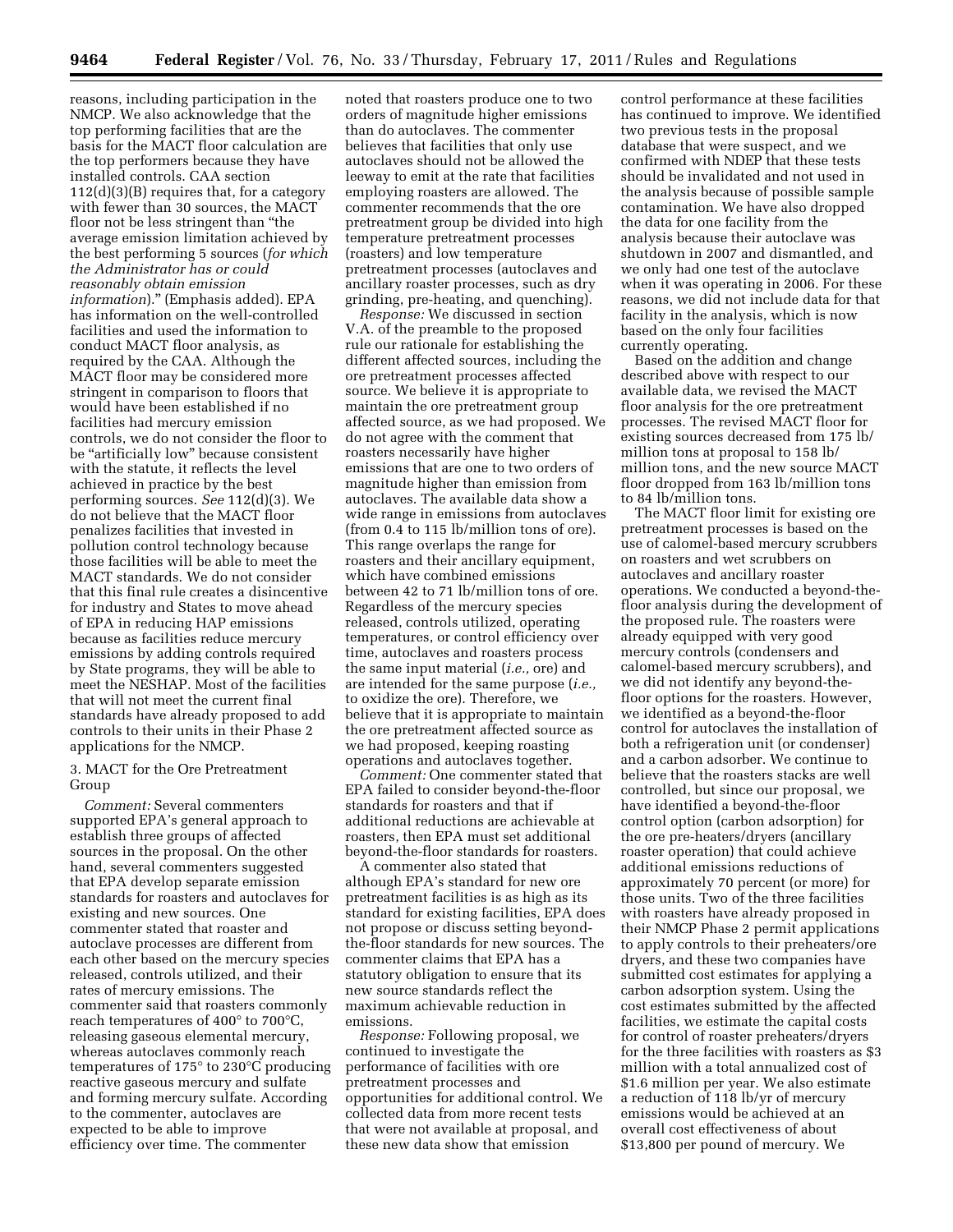believe that these costs and cost effectiveness are reasonable. As required under CAA section 112(d)(2), we have also considered non-air quality health and environmental impacts and energy requirements of this additional control. We conclude that this is an acceptable beyond-the-floor control technology for existing roaster preheaters/ore dryers. Therefore, we included the beyond-thefloor control for ore preheaters/dryers, as well as the beyond-the-floor control for autoclaves, in determining the MACT standard in this final rule for existing sources of ore pre-treatment processes. After applying the appropriate variability analyses to the data, we determined that the MACT standard for existing sources is 127 lb/ million tons of ore.

As mentioned above, we have revised the new source MACT floor. We also did a beyond-the-floor analysis for new sources in the ore pre-treatment processes group. However, we did not establish the MACT standard for new sources based on this beyond-the-floor analysis because we did not identify a feasible and cost-effective option to achieve reductions greater than the new source MACT floor. Therefore, for new sources of ore pretreatment processes, the MACT "floor" is the MACT standard for the affected source. The final new source MACT standard is 84 lb/million tons of ore, which is considerably more stringent compared to the proposed standard of 149 lb/million tons of ore and reflects the maximum achievable reduction in emissions.

*Comment:* One commenter stated that the proposed estimated capital costs of \$890,000 and total annualized cost of \$720,000 for beyond-the-floor autoclave controls are not representative of actual costs of installing a refrigeration unit (or condenser) and a carbon adsorber on autoclaves. The commenter estimates that capital costs for autoclave controls will range from \$18 million to at least \$30 million, and annual operating costs could range from \$2 million to \$60 million, depending on which controls, if any, are determined to be technically feasible. The commenter believes that based on these cost estimates, beyondthe-floor MACT controls would be cost prohibitive and are not justified for the ore pretreatment affected source group.

Another commenter estimated that for the installation of carbon adsorbers on their autoclaves to control mercury emissions, the capital costs would range from \$30 million to \$35 million, annual operating costs would be \$2 million per year, and the annual energy requirements would be 11,400 megawatt-hours per year with an annual energy cost of \$900,000.

*Response:* After reviewing the new cost estimates provided by the commenters, we agree that capital and total annualized cost estimates of the beyond-the-floor controls on autoclaves in the proposal were underestimated. We evaluated the detailed cost estimate based on an engineering study for a carbon adsorption system provided by one of the commenters (see details in the comment above on capital, operating, and energy costs), and our review of these details indicates it to be a reasonable cost estimate and more representative. Therefore, we have used this estimate as the basis for our estimate of the costs of the beyond-thefloor mercury emission controls for autoclaves. Our revised estimates are that the capital cost for installing carbon adsorbers on autoclaves would be \$29.3 million, with a total annualized cost of \$4.9 million per year, which would result in an estimated reduction of 431 lb/yr of mercury emissions per year and an overall cost effectiveness of about \$11,000 per pound of mercury. Based on these new costs and estimated reductions we conclude that the beyond the floor controls are affordable and justified for the ore pretreatment affected source.

*Comment:* Several commenters noted that, at the proposed new source MACT limit of 149 pounds/million tons of ore, the proposed new source Donlin Creek Mine, located in Alaska, would be allowed to emit 3,200 lb/yr of mercury based on a projected production rate of 22 million tons/yr of ore.

*Response:* With respect to this proposed new gold mine in Alaska, the commenters' estimate of 3,200 lb/yr of mercury emissions is inaccurate and a significant overestimate for a number of reasons. The two primary reasons are that, based on available information, if the facility is built, only an estimated 15 percent of the ore mined will be processed in autoclaves (not 100 percent as assumed by the commenters), and that the commenters' estimate is based on assuming that the average emissions level for the facility throughout the year would be at the maximum allowed at the proposed new source limit (149 lb/ million tons of ore), which has been significantly reduced since proposal.

With the new source MACT standard in the final rule that is about two times more stringent (*i.e.,* lower) than the proposed MACT standard, along with corrections described above, we estimate that far less than 3,200 lb/yr would be emitted from this new source if it is ever built. Assuming continuous operation for 365 days per year, an estimated 21.5 million tons/yr of ore mined, about 3.2 million tons/yr

processed in autoclaves (15 percent), and assuming the source would emit at the average emission level used to calculate the revised new source MACT (45 lb/million tons of ore), we calculate that mercury emissions would be about 144 lb/yr, which is about 5 percent of the estimate provided by the commenters. Considering that the facility has yet to go through the permitting process and that, if it is built, it will likely include emissions controls that would reduce the emissions below 45 lb/million tons of ore, we believe that, if the facility is built, emissions would quite likely be lower than 144 lb/yr.

## 4. MACT for Carbon Processes

*Comment:* Several commenters objected to including Facility M in the MACT floor determination for new and existing sources in the carbon processes affected source because it is not representative of, or similar to, other sources, because it has unusually low mercury concentrations in its ore, and no need for a retort to remove and recover mercury. They noted that, because the mercury content of the gold ore is fixed, the only way for other facilities to reduce emissions of mercury is to apply mercury emission controls, but, for many facilities, emission controls will not be enough to meet the proposed MACT standard. The commenters stated they were aware that the DC Circuit Court had constrained EPA's discretion to set floors that fail to consider material inputs, but they said gold mines were different from the remanded source categories (brick kilns and cement kilns) because gold mining operations process very large quantities of ore, and the ore is the only material input that results in mercury emissions. The commenters stated that, in adopting section 112, Congress expressly cautioned EPA against setting standards that would require mining operations to change the ore used as essential feedstock. The commenters said that, by ignoring the mercury content in the ore being mined and processed at the facilities in the MACT floor determination, EPA is requiring facilities to consider the substitution of, or changes in, the ore that is processed because there is no other way to achieve the standard. The commenters recommended that EPA address, as a threshold matter, the differences in processing and emissions across facilities that result from the variable concentration of mercury in ore. The commenters recommended that Facility M not be considered the ''best controlled similar source'' for purposes of setting the new source MACT floor because the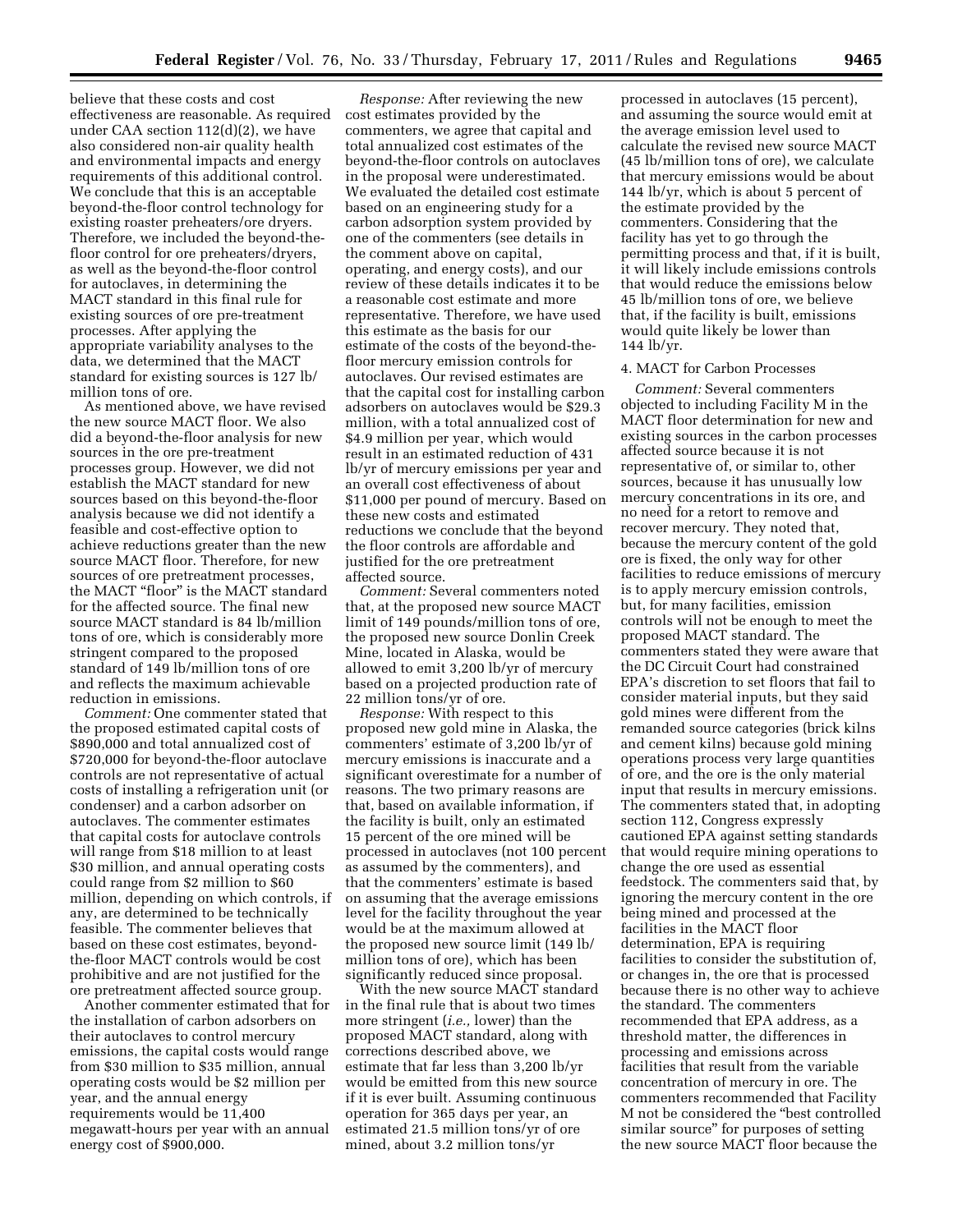facility is not similar to other sources. The commenters stated that, if EPA does not exclude from the source category facilities that do not use retorts to process concentrate, then they should subcategorize them.

*Response:* After consideration of comments and a re-examination of the design of the facilities at issue, the emission controls, and other factors affecting emissions from the carbon processes at Facility M, we agree that this facility is quite different and unique compared to most other gold mine ore processing and production facilities, including other facilities in Nevada, in its carbon process. The difference is manifested in the processing train in that mercury retorts are not needed or used at Facility M to recover mercury. As the commenter notes, the CAA allows EPA to "distinguish among classes, types and sizes of sources within a category'' in developing MACT emission standards, and gold mine facilities without mercury retorts are different in both class and type from those with mercury retorts. Accordingly, in the final rule, we identify and set separate MACT standards for these two different types of carbon processes: those that use mercury retorts; and those, such as the carbon process at Facility M, that do not use mercury retorts.

As part of our re-analysis of the MACT floor and the MACT for sources that are in the carbon processes with mercury retorts group and sources that are in the carbon processes without mercury retorts group, we considered new data that were not available at the time of proposal. Over the past one to two years since our data collection effort for the proposal, facilities in Nevada have continued to add controls and improve emission control as part of the NMCP. The new data indicate there were two facilities with carbon processes without mercury retorts operating in 2009. Using the data from these two facilities, we determined that the MACT floor limits for carbon processes without mercury retorts are 0.17 lb/ton of concentrate for existing sources and 0.14 lb/ton of concentrate for new sources (based on the best performing facility, Facility M).

In our beyond-the-floor analysis, we considered the addition of a carbon adsorber on an uncontrolled emission unit within an existing affected source. We estimate the capital cost as \$210,000 with a total annualized cost of \$72,000 per year, an emission reduction of 1.63 lb/yr of mercury, and a cost effectiveness of \$44,000/lb of mercury. We do not believe that the small emission reduction that this control

option would achieve is justified in light of its cost. We therefore decided not to go beyond-the-floor. We also considered possible beyond-the-floor options for new carbon processes without mercury retorts, but concluded these options were not cost-effective or feasible. Therefore, for new and existing sources of carbon processes without mercury retorts, the MACT floor limit is the MACT standard for this affected source.

As part of our re-analysis for the carbon group processes with mercury retorts, we collected and evaluated additional data. As discussed above, several of the facilities have improved emission control over the levels observed in the database we used at proposal. Two facilities with newlyinstalled controls replaced two higheremitting facilities that were in the top 5 at proposal, and all three of the other facilities that remained in the top 5 had lower levels of emissions after considering the new data. The results are that the MACT floor limits for carbon processes with mercury retorts are 2.2 lb/ton of concentrate for existing sources and 0.8 lb/ton of concentrate for new sources (based on the best performing facility, Facility N). In the beyond-the-floor analysis, we evaluated the impacts of adding a second carbon adsorber in series with the controls applied to achieve the MACT floor level of control. We estimate the capital cost would be \$3 million with a total annualized cost of \$1.3 million per year, an emission reduction of 9 lb/yr of mercury, and a cost effectiveness of \$150,000/lb of mercury. Because of the small emission reduction and high cost effectiveness associated with this additional control, we decided not to go beyond the floor. Therefore, for existing sources of carbon processes with mercury retorts, the MACT floor limit is the MACT standard for this affected source. We also considered possible beyond-the-floor options for new carbon processes with mercury retorts, but concluded these options were not costeffective or feasible.

# 5. Compliance Alternative for New Carbon Process Sources

*Comment:* One commenter noted that the compliance "alternative" of 97 percent would be unlawful unless EPA specified that carbon sources had to meet the more stringent of either the floor standard or a 97 percent reduction standard. The commenter stated that because floors must reflect the emission level achieved by the best performing sources, allowing sources to meet a 97 percent reduction standard that was less stringent than the emission level

actually achieved by the relevant best sources would contravene section 112(d)(3) and well-established D.C. Circuit court precedent.

One commenter supported EPA's use of the percent control alternative to the new source MACT for the carbon group. The commenter believes that the percent control alternative for new source carbon group MACT should also be available as an alternative to the existing source MACT for the carbon group.

Another commenter stated that another facility, which has an average mercury reduction efficiency level of 99.995 percent, represents the ''best controlled'' similar source for the carbon process group and should be the basis for the alternative limits for new carbon processes.

Several commenters requested clarification of the way in which compliance with the alternative for percent reduction would be demonstrated for new sources when there are multiple control devices on an emission unit.

*Response:* We eliminated in the final rule the compliance alternative of 97 percent reduction for new carbon processes. After reviewing the comments received on this standard and giving further consideration to the practicality of how it would be measured, we concluded that this option would be difficult to implement, particularly when multiple processes that are operated at different times vent to a single control device and stack. In addition, we have limited data supporting this compliance alternative. In proposing this alternative for comment, we had hoped to, but did not receive additional data indicating that the 97 percent reduction option would be equivalent in stringency to the proposed new source limit of 0.14 pounds of mercury per ton of concentrate. Largely due to the reasons stated above, we have eliminated the 97 percent control efficiency option for new carbon processes in the final rule. In addition we are not allowing this percent reduction to be used for existing carbon sources. We also note that the facility that one commenter identified as having an average mercury reduction efficiency level of 99.995 percent is now being used as the ''best controlled'' similar source for the final MACT standard for new carbon processes with mercury retorts.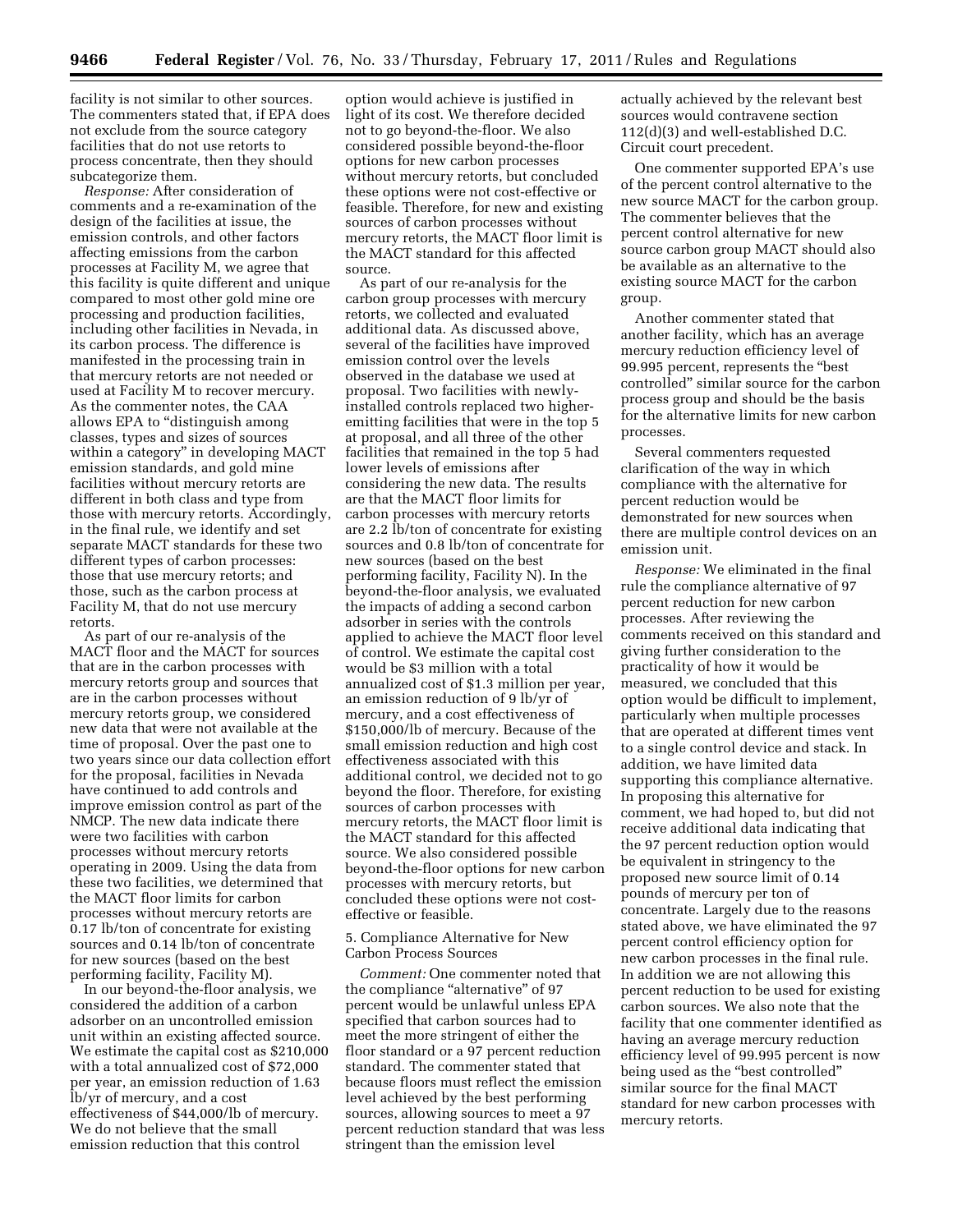## *D. Compliance Determinations*

# 1. Timing for Compliance Determinations

*Comment:* Several commenters requested that the compliance deadline for existing sources be 3 years after the effective date of the rule, rather than the 2 years proposed. The commenters noted that several facilities will have to install control devices to achieve the MACT floor limits that have been proposed. The commenters explained that the controls must be custom designed for the unique characteristics of each process and associated process streams at each facility and stated that it can be time consuming and difficult to design, procure, construct, and implement emission controls to ensure effective operation for the particular source.

*Response:* After reviewing the information provided in public comments on the challenges of retrofitting new controls, we believe that allowing 3 years for existing sources to comply is appropriate. Given the complexity of the sources, the combinations of control devices that are needed in many cases, and the amount of time necessary for designing, installing, testing, and commissioning additional emission controls for mercury, we conclude that 2 years may not provide adequate time for existing sources to comply with the final emission standards.

*Comment:* Several commenters recommended that the rule specify that source testing results be used to determine compliance for the calendar year in which the test was conducted rather than to determine compliance for the prior 12 months. The commenters suggested that the source test results be applied to the hours of operation at the end of the calendar year to determine the source's compliance with the MACT standard on an annual basis, as required in the NMCP. The commenters suggested that, if more than one source test is conducted in a year, the facility should average the mercury emission test results to determine compliance for the calendar year in which the tests were conducted.

Another commenter commented that the annual compliance testing should not be constrained to the same calendar quarter each year. The commenter stated that this can lead to testing during periods of operation that may not represent normal production capacities. The commenter believes that mercury emissions testing should be scheduled for the most appropriate time interval throughout the calendar year.

*Response:* The permitting authority needs to be able to determine compliance with the NESHAP as soon as possible after the tests are completed and test results are available. Consequently, the final rule requires that initial compliance be determined based on production data and operating hours for all full calendar months between the date the rule is published in the **Federal Register** and the date of the compliance test, and subsequently, annual compliance must be based on production data and operating hours for the 12 full calendar months preceding the compliance test. This allows the permitting authority to determine if the affected source is in compliance in a timely manner. (This is consistent with the way compliance determinations are made in another MACT rule that uses a similar format—National Emission Standards for Hazardous Air Pollutants for Primary Lead Smelting, 40 CFR part 63, subpart TTT.) If compliance was based on a calendar year, as suggested by the commenter, then we would not know if a source is in compliance until after December each year. For example, if a source conducted its compliance test in March, we would have to wait about 9 more months before we could determine if that source was actually in compliance. After those 9 months, if the source was not in compliance, it would mean that the source could have been out of compliance for the previous 9 months.

Moreover, we do not believe that compliance with the NESHAP based on the production data from the 12 months prior to the compliance test would cause problems with reporting under the State program. It is our understanding that the emissions limits in the Nevada State Phase 2 permits are (or will be) based on concentration in the stacks (*e.g.,* micrograms per cubic meter ( $\mu$ g/m<sup>3</sup>)). The limits in this final rule are based either on pounds of mercury per million tons of ore or pounds of mercury per tons of concentrate. Therefore, the companies can continue to report the annual emissions as required under the TRI program and the State program without conflict with this rule.

If multiple compliance tests are conducted during the year, then a compliance determination must be made for each separate compliance test based on the production data and hours of operation for the 12 full calendar months preceding each test (*i.e.,* the results of multiple compliance tests conducted throughout the year are not averaged to provide a single compliance determination for the year).

We understand that the rule, as proposed, may have required all existing sources to conduct their subsequent annual compliance tests in the same calendar quarter, and this may pose a scheduling problem because of the large number of facilities located in the same State (*e.g.,* Nevada). Our concern was that subsequent annual compliance tests, if not separated in time, could be conducted for two different years with little time between the two tests (*e.g.,* only a few days apart for the extreme case where the first test is conducted in late December and the second one in early January of the following year). We are providing scheduling flexibility by requiring that annual compliance tests be at least 3 months apart and no more than 15 months apart, and we are providing a similar separation for the period between the initial compliance test and the first annual compliance test. We do not believe that tracking multiple compliance dates is a particular problem for the permitting authority because that is the case for many other source categories subject to annual compliance testing.

# 2. Test Methods

*Comment:* Several commenters supported EPA's proposal of alternate Methods 30A and 30B for demonstrating compliance. One commenter supported EPA's requirement to use Method 29 as an emission test method, but recommended two revisions: Requiring a determination of the absence of cyclonic flow before sampling, and a minimum sampling time of 90 minutes for each test run. The commenter also stated that they do not support the use of the Ontario Hydro Method (ASTM D6784–02), Method 30A, or Method 30B as mercury test methods. The commenter believes that the methods of demonstrating compliance with the emissions standards should be consistent with the methods utilized to establish the emission standards, which were based mainly on Method 29 data. The commenter said that the typical gas streams associated with the gold mining industry have high particulate loadings, high mercury concentrations, sulfur dioxide  $(SO<sub>2</sub>)$ , and contain particulatebound mercury. The commenter also stated that the alternative methods were not developed specifically for the gold mining industry and their typical gas streams and concluded that the results from the various alternative methods will yield varying results, will not be comparable, and will provide inconsistent reporting of overall mercury emissions.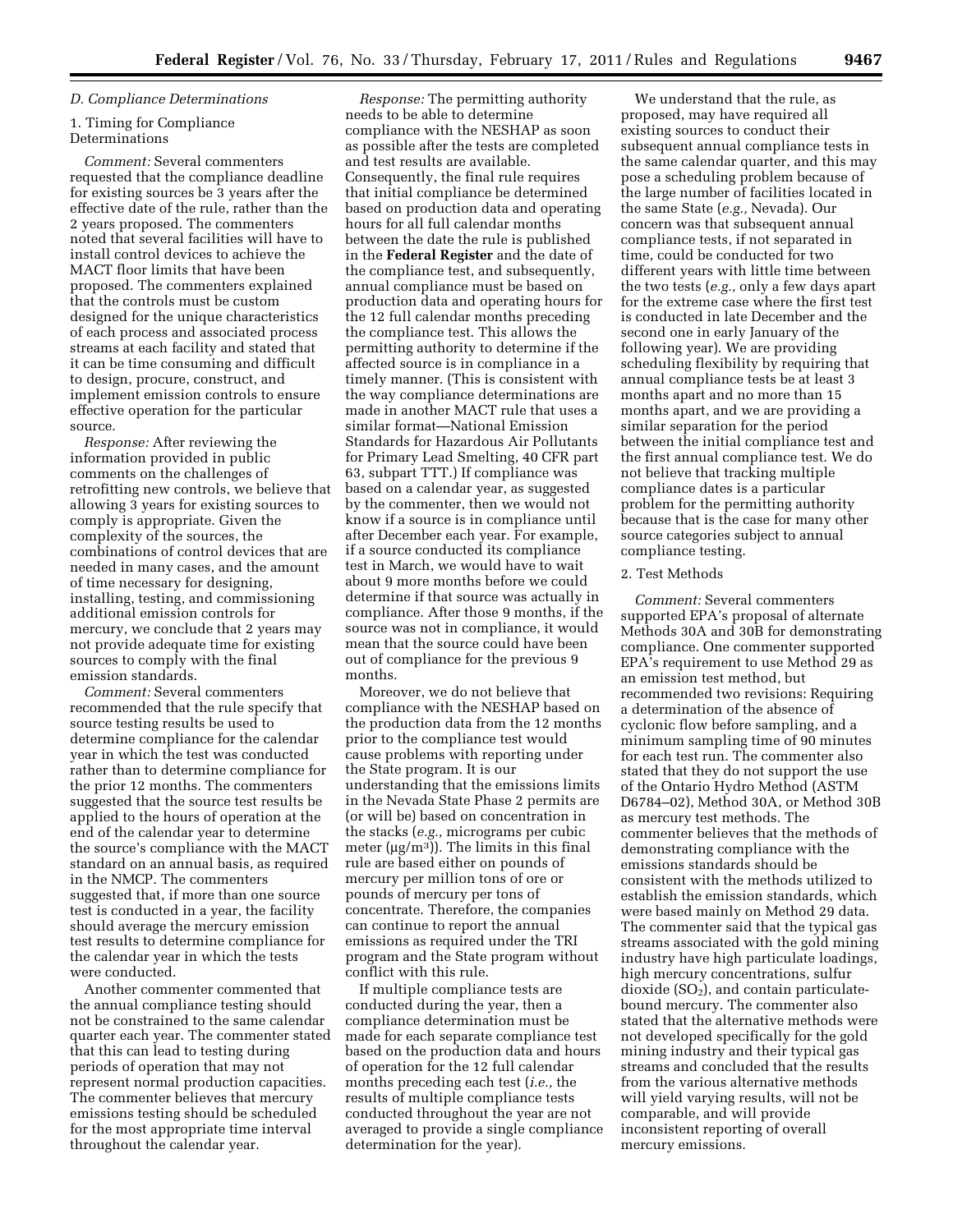*Response:* Method 29 references Method 1, which requires cyclonic flow checks under certain circumstances. Consequently, in the final rule, we have removed the specific requirements for cyclonic flow checks prior to every stack test that were in  $§ 63.11646(a)(1)(vi)$  of the proposed rule. Owners or operators should follow the requirements in the applicable EPA reference method and any additional requirements specified by the permitting authority.

When specifying the minimum requirements for compliance tests, it is more important to specify a minimum sampling volume than a minimum sampling time because the detection of a regulated pollutant is a function of the volume of the sample rather than the length of time taken to collect the sample. Thus, the final rule does not specify a minimum sampling time. We are also changing the required minimum sampling volume to be 30 dscf rather than the 60 dscf as proposed in § 63.11646(a)(2) because we believe that 30 dscf generally will be adequate for detecting mercury emissions for this industry. Affected facilities should be aware, however, that the minimum sample volume may sometimes result in a failure to detect any mercury (a nondetect) emitted from a process unit subject to the emission standard (for the group of process units within the affected source) because of a mercury concentration at the outlet lower than expected. If the emission testing results for any of the emission points yield a non-detect value, then the minimum detection limit (MDL) must be used in calculating the emissions for that emission point and, in turn, for calculating the sum of the mass emissions for all emission points subject to the emission standard for determining compliance. If the resulting mercury emissions (in pounds of mercury per ton of concentrate, or pounds of mercury per million tons of ore) for the affected source are greater than the MACT emission standard, the owner or operator may use procedures that produce lower MDL results and repeat the mercury emissions testing one additional time for any emission point for which the measured result was below the MDL. If this additional testing is performed, the results from that testing must be used to determine compliance (*i.e.,* there are no additional opportunities allowed to lower the MDL).

After reviewing the information provided by the commenter about Method 29, we agree with the commenter that Method 29 is the most appropriate method for compliance

determinations for this source category because of the unique characteristics of these sources. Therefore, we are promulgating Method 29 as the main method for compliance in this rule. Alternative methods, such as 30B and the Ontario Hydro method (OHM; ASTM D6784–02), could be used to demonstrate compliance for this source category if approved by the permitting authority. These alternative methods (such as 30B and OHM) may prove to be more appropriate under certain circumstances. However, we have omitted Method 30A as an option in the final rule, as it is not yet in general use.

#### *E. Monitoring*

## 1. Compliance Assurance

*Comment:* One commenter noted that EPA's proposed mercury standards are expressed in a format of pounds of mercury per million tons of ore processed and observed that the proposed rule requires stack testing only once a year. The commenter claims that EPA's proposed monitoring requirements would not demonstrate whether sources are in compliance with their emission standards, which renders the rule unenforceable. According to the commenter, the once-a-year stack test would provide no indication as to what a mine's emissions were the rest of the year. The commenter said that a source that failed its stack test would have only one violation of emission standards, even if that test showed that the source likely violated its emission standard throughout the year. The commenter believes that EPA's proposed monitoring requirements would not assure compliance with the proposed emission standards. The commenter also noted that EPA proposed to require sources to monitor their mercury emissions either with CEMs, sampling, or various types of parametric monitoring; however, these methods do not provide direct information about the pounds of mercury emitted. Consequently, none of these monitoring methods could be used to demonstrate whether a source is in or out of compliance with the proposed emission standards.

According to another commenter, all three affected source categories should be required to use CEMS at all times and at all emission points. The commenter stated that the ore pretreatment group especially needs CEMS because of variable levels of mercury in the ore and different operational measures within the control of the facility.

Other commenters supported a requirement for continuous monitoring and said that the CEMS should be

incorporated into the compliance regime as well. The commenters believe that, if the monitoring results indicate that the mine is consistently out of compliance for a period of one week without correction, the process unit should be subject to compliance-based penalties and/or shut down until corrections are made and the process unit is back in compliance. According to the commenters, quarterly stack testing should still be required to demonstrate that the CEMS is working.

*Response:* We recognize the importance of requiring adequate monitoring to assure compliance with the emission standards. Because of the higher mercury emitting potential of the roaster, we proposed the option of mercury monitoring using CEMS or weekly monitoring with PS 12B with associated parametric monitoring as well. We are including in the final rule the option to perform continuous PS 12B monitoring, and, as with the CEMS, associated parametric monitoring would not be required. We are changing the frequency of the proposed weekly concentration monitoring approach for roasters to twice per month (at least 11 days apart) and would allow a facility to conduct a Method 30B test (as an alternative to a PS 12B test), supplemented with continuous parametric monitoring. We changed the frequency because we believe that sampling twice per month, coupled with continuous parametric monitoring, is sufficient for determining that the roaster control devices are operating properly. We added the alternative of using Method 30B because this method directly measures mercury concentration and is a valid means of determining whether the concentration is below the operating limit established during the initial performance test. The twice per month Method 30B measurements will provide a concentration value that can be compared to that operating limit to determine if an exceedance of the operating limit has occurred. Also, if the twice monthly sampling shows repeated deviations over time, EPA could decide at a later date that CEMS or continuous monitoring with PS 12B are appropriate and necessary for roasters.

We disagree with the commenter that the proposed monitoring requirements render the rule unenforceable. Although the mercury concentrations monitoring for roasters along with the parametric monitoring of all control devices on all units do not directly measure pounds of mercury per ton of input, we believe that these actions, along with the annual emissions compliance tests, is still an acceptable approach to assure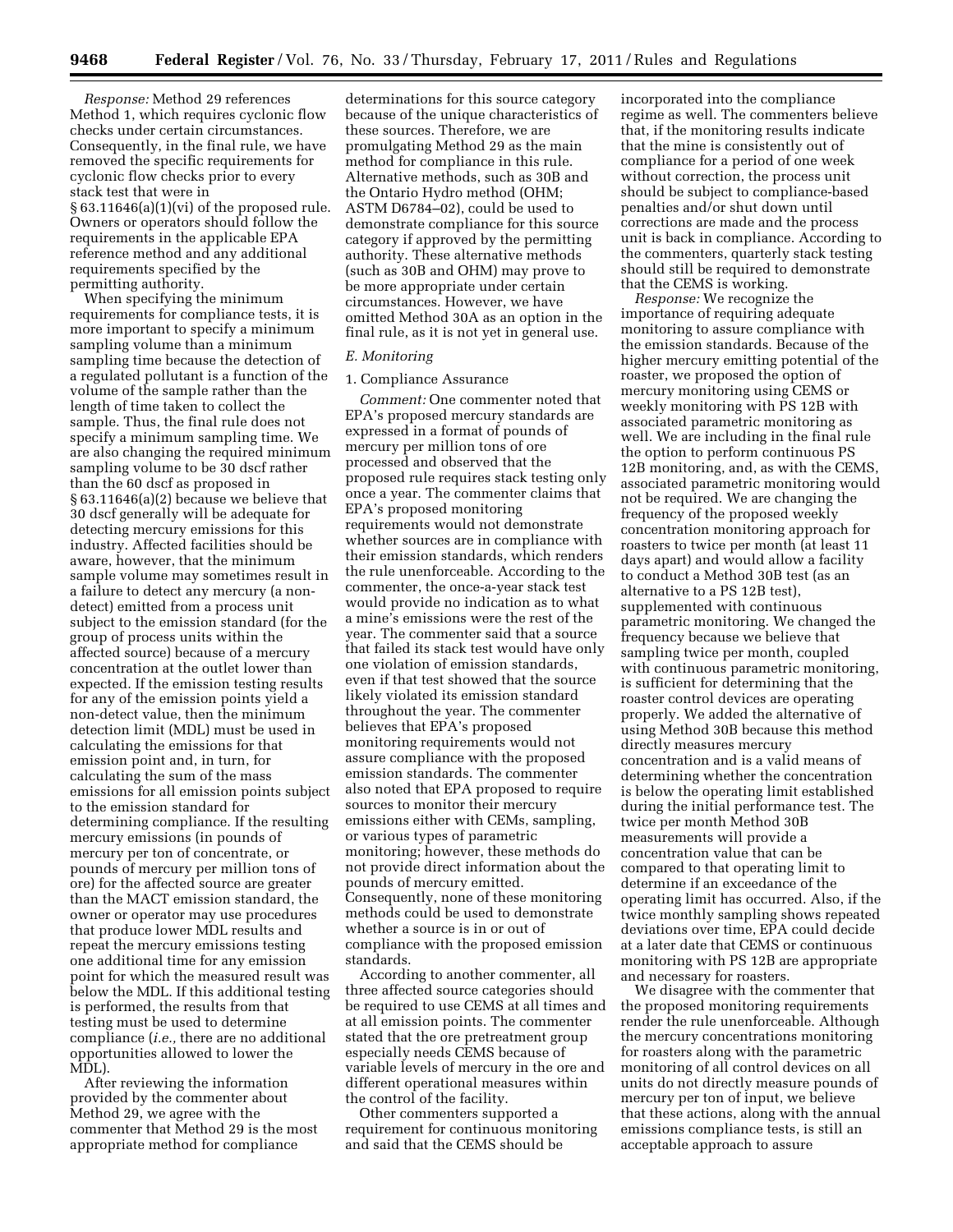compliance with the emission standards all year long. Parametric monitoring of control devices assures that the control devices are operating properly (and reducing emissions) on an ongoing basis. Any exceedance of the parameter limits or operating limits triggers corrective action. If corrective action does not return the mercury concentration within the established limits, the plant must conduct a full compliance test and determine if the source is meeting the mass-based (lb/million tons of ore) emission standard.

We do not believe that we should include CEMS as a monitoring option for the non-roaster sources. These sources have less potential mercury emissions, and requiring CEMS on all these other units would be quite costly and burdensome. Moreover, most of these other units are, or will be, controlled with carbon adsorbers, and the carbon adsorber monitoring required by the final rule is an effective means of ensuring the controls are working effectively on a continuing basis. We consider that either frequent testing of carbon beds to monitor for breakthrough using Method 30B, or frequent adsorbent sampling for mercury content, is an effective way to ensure these mercury control systems are operating properly on a continuing basis. The final rule also requires parametric monitoring of wet scrubbers that are considered the final mercury control (*i.e.,* not followed by a carbon adsorber or calomel mercury scrubber). We believe that annual tests coupled with appropriate parametric monitoring of the wet scrubbers are sufficient to ensure emissions are properly controlled on a continuing basis.

With regard to the comment that quarterly stack testing should be required for facilities using a CEMS, we believe that following the Quality Assurance (QA) procedures detailed in 40 CFR 60, Appendix F, are sufficient to ensure the CEMS continues to operate as designed, and in this case, additional stack sampling is not necessary.

# 2. Operating Limits

*Comment:* One commenter stated that the operating limits for roasters and for carbon adsorbers are inappropriate and set up a second set of MACT standards. The commenter claimed that the operating limits do not take into account the effects of: Hours of operation of a process unit on mercury emissions; reduction in performance of a process unit offset by an improvement in performance of another process unit; variability in the exhaust gas flow rates with no appreciable effect on the

corresponding mercury emission rate; and variability in the inlet mercury concentrations to a carbon adsorber. These factors all result in variability in the outlet mercury concentration. The commenter also noted that the proposed operating limit for carbon adsorbers could result in premature carbon change out, resulting in the generation of more waste. The commenter recommended that EPA defer to the Nevada state monitoring requirements and only provide for monitoring of throughput and annual mercury emission testing to demonstrate compliance with the MACT emission standard. The commenter believes that any operating limit parameters must be established based on manufacturer specifications and recommendations in coordination with the permitting authority and not based on values measured during source compliance testing.

*Response:* We proposed the mercury operating limits as a monitoring tool to ensure that the processes within individual affected sources and their associated control devices are functioning properly on a continuing basis and not as a second set of MACT standards. We developed emission standards for four affected sources, and the emission standard for an affected source applies to the sum of emissions from all process units within the affected source. One unit could have an upward fluctuation in mercury concentration, but the group of process units could still meet the MACT limit. We see the value of the operating limit approach as sufficient to detect significant increases in emissions and as a valuable tool to ensure the control devices are operating effectively and provide quick notification of a potential problem with controls or emissions. The monitoring parameters are used as compliance indicators, and the relevant mercury operating limits are the main ''triggers'' of a possible emissions increase and are set to alert facility operators when emissions are greater than the corresponding mercury operating limit. We believe it is important to have such monitoring in the rule to ensure the control devices are working properly.

Regarding specific comments about monitoring the carbon adsorber, the State of Nevada has had good results with conducting sampling of the carbon adsorber to maintain its performance. The final rule offers an additional option of measuring the mercury concentration exiting the carbon adsorber that also achieves the same objective of avoiding breakthrough of the bed. We do not expect sudden dramatic failures of this technology.

Instead, we expect to obtain close control of performance by ensuring that the carbon is changed in a way that prevents breakthrough. This monitoring methodology should also prevent premature replacement of the bed.

We disagree with the comments that only monitoring for throughput and annual emissions testing are sufficient to demonstrate compliance with the MACT standards. Such an approach does not yield sufficient data to assure compliance with the emission standards either directly or indirectly by assuring that the control devices are operating properly. The parametric monitoring and operating limits specified in this final rule provide assurance that control devices are properly operated and maintained between emissions tests, and exceedances of the operating limit require corrective action. With regard to the comment that any operating limit parameters should be based solely on manufacturer specifications and/or in consultation with the permitting authority, we have provided various options in this rule for establishing control device parameter limits. Control device operating parameter values sometimes are site-specific and are associated with a level of emissions from the source. Therefore, it is generally preferable for certain control device parameter limits to be associated with an emissions test that demonstrates compliance with the emissions standards. However, we agree that certain parameters for mercury scrubbers applied to roasters, such as the ranges associated with ensuring the proper chemistry of the scrubber, are best provided by the system's manufacturer. Guarantees of performance are usually conditioned by requiring that the system be operated as designed and specified by the manufacturer, and there is no assurance that a potentially narrow range that would be established during a short performance test reflects the full applicable range of proper operation. We also realize that it may be preferable that the permit authority establish the parameter limits for some of the control devices in this industry because of some of the unique characteristics of the processes and control devices used in this industry and the experience of the permit authority with addressing these sources. Therefore, this final rule allows three options for establishing parameter limits: (1) Based on the initial compliance test; (2) according to the manufacturer's specifications; or (3) based on limits established by the permitting authority.

*Comment:* Some commenters stated that their established parametric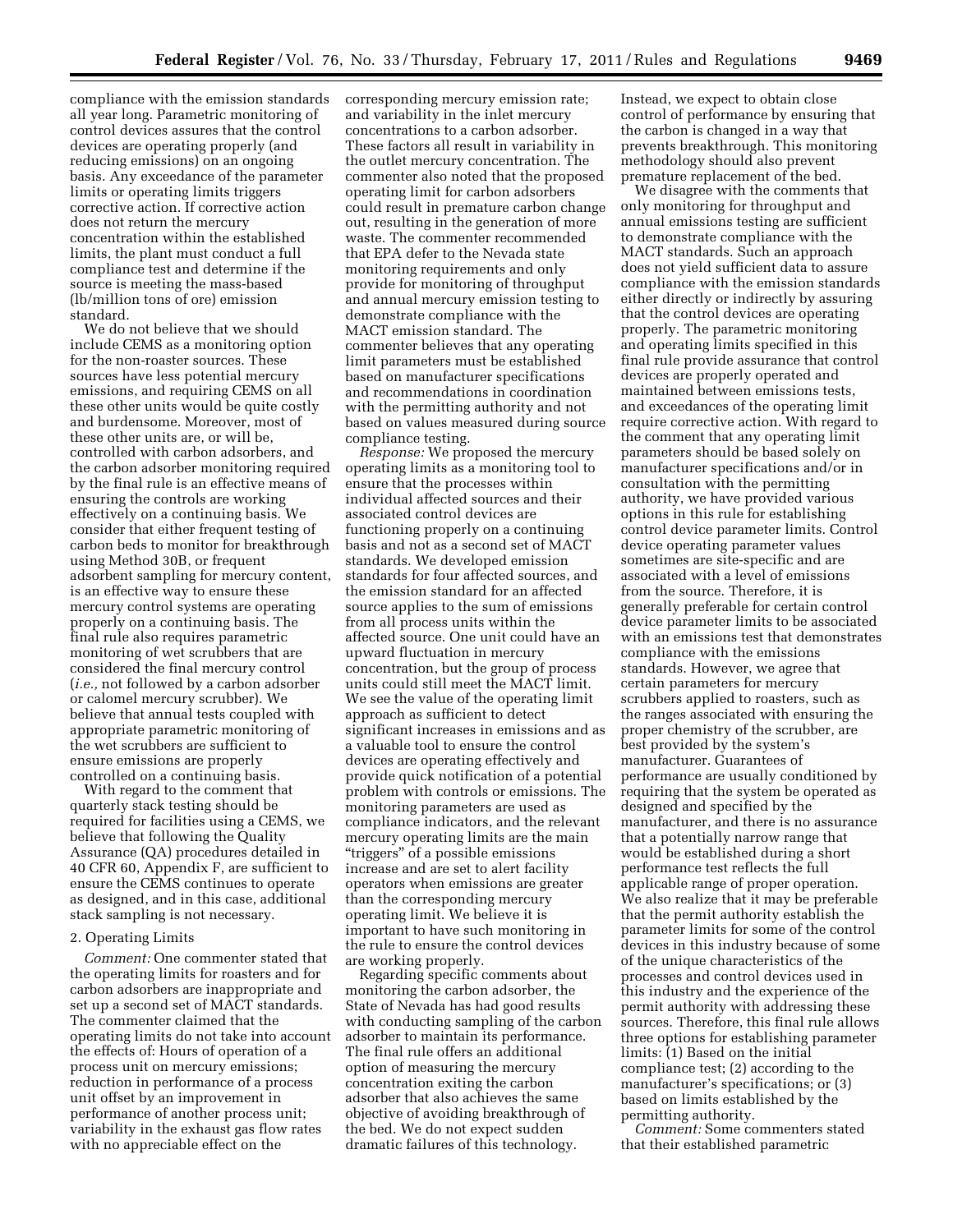monitoring programs are sufficient to confirm that mercury emission controls are functioning properly for roasters. The commenters also stated that the NMCP permits have required parametric limits and that additional CEMS for mercury would neither improve the operation of these current controls, nor reduce mercury emissions. The commenters concluded that the operating parameters monitored on a regular basis are key parameters for measuring the efficiency and operation of the mercury controls and that operating each of these units within the optimum ranges ensures that mercury emissions are being effectively controlled.

*Response:* As discussed above, we do not believe parametric monitoring alone is sufficient for roasters because of the very high mercury emission potential, unless the facility has adequately demonstrated that the mercury emissions from the roasters are consistently very low (*e.g.,* less than 10 pounds per million tons). We have concluded that the combined approach of annual stack compliance testing along with the mercury concentration monitoring and parametric monitoring requirements and options outlined in this rule are necessary to detect excess emissions and to ensure controls are working effectively on a continuous basis. We note that for facilities that choose to monitor the mercury concentration from the roaster with CEMS or continuous PS 12B sampling, they do not have to do parametric monitoring. For facilities that can demonstrate their mercury emissions are less than 10 lbs per million tons of ore, they only have to do parametric monitoring, no mercury concentration monitoring.

3. Mercury Concentration Monitoring for Roasters

*Comment:* One commenter stated that the proposed provisions for monitoring mercury concentrations in roaster emissions are not based on roaster process and pollution control device operational parameters and would not yield reliable information that can be used for detecting and correcting problems. The commenter also stated that the formula for establishing the mercury operation limit for roasters is not appropriate because it uses an emission limit that is based on emission test data from several process units in addition to the roaster. The commenter recommended using the methods proposed for parametric monitoring of roaster emission control devices for all roasters. The commenter also has concerns about utilizing PS 12A

(mercury CEMS) and PS 12B for emissions monitoring purposes because there are terms and conditions listed in the proposed rule that are not fully defined. The commenter also recommended deleting the emissions monitoring requirements for mercury concentration for carbon adsorbers for the same reasons described above for roasters.

*Response:* We disagree with the comment that monitoring the mercury concentration in roaster emissions would not yield reliable information that can be used for detecting and correcting problems. An elevated mercury concentration in the roaster stack gas indicates that there could be a problem with either the process or the control device, which could result in excess mercury emissions from that unit. Monitoring the mercury concentration in roaster emissions provides a direct measure of the regulated pollutant (mercury). The commenter is correct that the formula for establishing the mercury operating limit for roasters is based on emission tests performed on several processes units in addition to the roaster. However, for the facilities with roasters that will be subject to the requirements to monitor mercury concentration, the roaster is the biggest source of potential mercury emissions within the affected source. Therefore, we conclude that changes in the mercury concentration in the roaster exhaust gases provide a reasonable indication of overall emissions from the affected source. In addition, the operating limit is not used directly to determine compliance with the MACT emission standard. As mentioned above, it is designed to detect elevated mercury concentrations in the roaster stack gas, which could indicate a problem with either the process or the control device. We continue to believe that it is necessary and appropriate to monitor mercury concentration for the largest source of potential mercury emissions in the source category (*i.e.,* the roaster) to detect excursions in emissions that must be addressed when the operating limit is exceeded. By developing the mercury operating limit from the emission standard and compliance test results, an exceedance of the mercury operating limit will indicate a potential increase in emissions and that corrective actions are needed.

As described above, we believe that either continuous mercury sampling or mercury sampling twice per month (coupled with continuous parametric monitoring of the control device) should be required for the roaster emissions. If a CEMS is used, the daily average

mercury concentration is calculated by averaging the hourly emissions concentrations during that day. The final rule includes continuous sampling with PS 12B as an option for monitoring roasters. If PS 12B is used for continuous integrated sampling (*i.e.,*  without parametric monitoring), the daily average concentration is determined by assigning the mercury concentration measured by the sorbent trap monitoring system (total mass of mercury collected during the sampling period divided by the sample volume) as the daily average value to each of the days covered by the integrated sample.

A third option is based on short-term sampling twice per month (at least 11 days apart) for mercury concentration using either PS 12B or Method 30B, and if this option is chosen, continuous parametric monitoring of the mercury scrubber must also be performed. For this short-term sampling option (twice per month sampling) each measured mercury concentration must be compared to the operating limit to determine if an exceedance has occurred. For the contents of the monitoring plan, see 40 FR 63.8(d)(3) and 40 CFR part 60, Appendix F.

We also disagree that parametric monitoring alone is sufficient for carbon adsorbers. For carbon adsorbers, measuring the mercury concentration exiting the carbon bed is also a direct measure of the pollutant of interest. (The other option as established for years in NDEP operating permits involves sampling the carbon for mercury content.) An elevated mercury concentration indicates that there could be a problem with either the process or the control device, which could result in excess mercury emissions from that unit. We have established exit concentration monitoring requirements in many rules for emissions of organic compounds exiting carbon adsorbers. That monitoring has proven to be effective to prevent or detect breakthrough, and the same principles apply here for mercury.

*Comment:* Commenters stated that CEMS for gold mining operations are not capable of accurately measuring mercury emissions and that there are three major challenges with the feasibility of mercury CEMS for the gold mining industry: Mercury CEMS calibration, sample transport, and system operability and reliability. The commenters are concerned with the unavailability of a means to calibrate the CEMS for roasters because existing calibrator designs are simply not capable of generating mercury concentrations high enough to provide meaningful upscale calibration points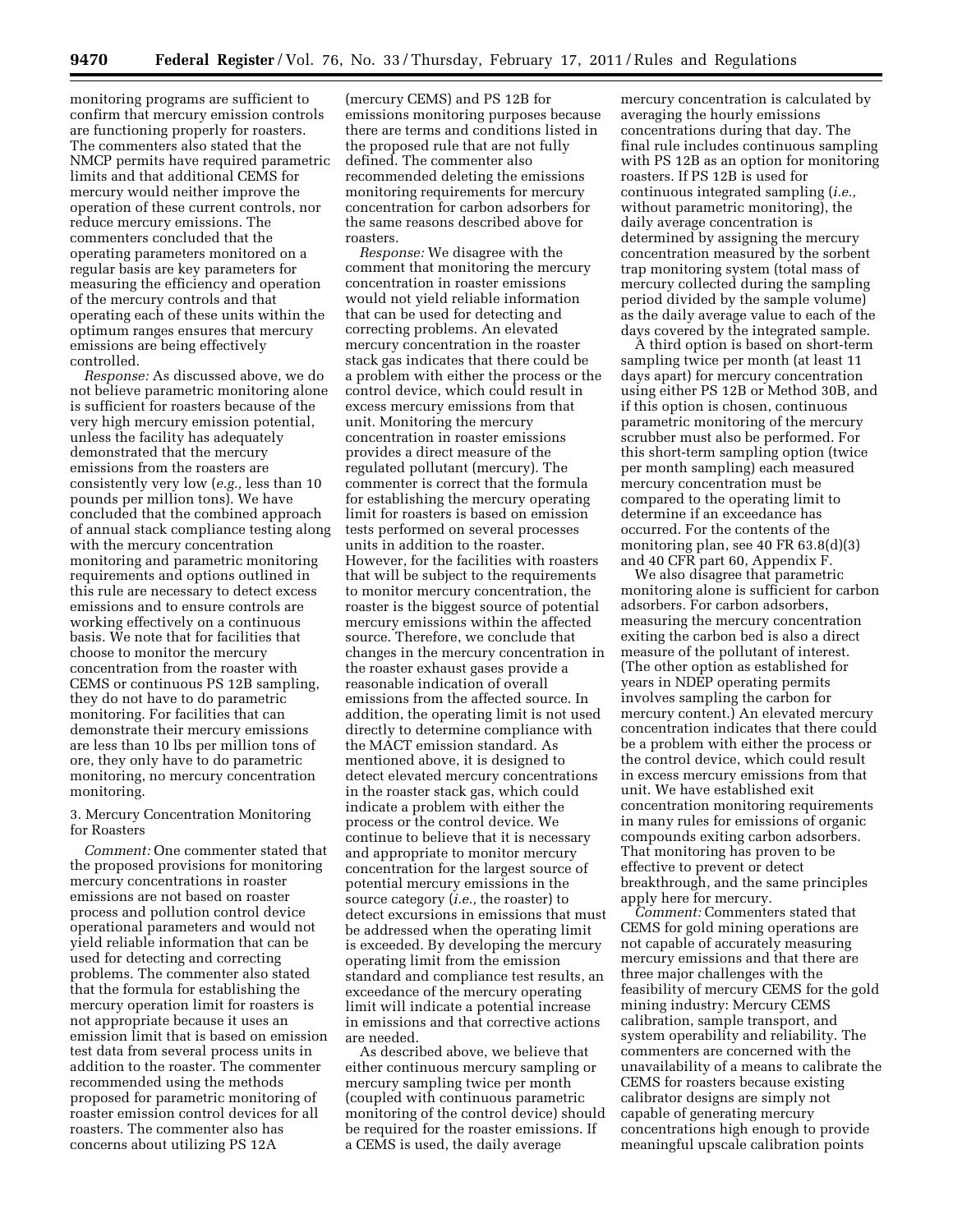that correspond to gold mining source characteristics. The commenters noted the unavailability of National Institute of Standards and Technology (NIST) traceable calibration gases and stated that the current calibration standards traceable to NIST do not apply to the full range of mercury concentrations that can be present in the exhaust gases of roasters. The commenters concluded that the lack of a NIST-traceable standard is a fatal flaw that precludes using mercury CEMS to monitor roaster emissions. Regarding sample transport, the commenters said that current designs of mercury CEMS for coal-fired electric generating units require high temperature umbilical lines to transport the sample from the stack to the analyzer and that CEMS on coal-fired electric generating units have seen umbilical failures occur, representing another challenge to having CEMS function consistently for the continuous monitoring of mercury from industrial sources. The commenters were also concerned with the CEMS operability and reliability because mercury CEMS must contain some type of converter to reduce oxidized mercury to elemental mercury and premature catalytic failures periodically occur in these units resulting in several days of missing data. The commenters continued by stating that users reported mercury CEMS to be unavailable as much as 30 to 40 percent of the electric generating unit operating time. The commenters believe the amount of downtime to be expected from these systems on roasters would likely be even higher. The commenter concluded that the breakdown events, combined with the other types of failures, result in data availability that is substantially inferior to parametric monitoring and cannot justify the significant cost and resource investment necessary to install, operate, and maintain these devices.

The commenters are concerned that continuous data reports of mercury emissions that are not accurate, reliable, or credible could be offered as ''credible evidence'' to assert a violation. The commenter concluded by stating that this concern was particularly troubling in Nevada, where there are separate mercury limits established pursuant to State law.

*Response:* Regarding the feasibility of using CEMS to monitor mercury emissions from roasters, CEMS have been demonstrated for process units similar to roasters (*e.g.,* coal-fired power plants), and we believe there is no technical reason why they will not work for the roasters. (See NESCAUM, 2010. Technologies for Control and Measurement of Mercury Emissions

from Coal-Fired Power Plants in the United States: A 2010 Status Report Northeast States for Coordinated Air Use Management (NESCAUM) July 2010).

Many of the issues with mercury CEMS have been resolved as facilities have gained experience with their use. However, we realize that mercury concentrations in the exhaust gases from roasters can be higher than the range of concentrations for coal-fired power plants, and that the calibration standards traceable to NIST, that have been available in the past, have not applied to the full range of mercury concentrations that can be present in the exhaust gases from roasters. Nevertheless, as we discussed in the proposal preamble, CEMS manufacturers supply calibration standards for the ranges of concentrations seen at roasters.

In addition, the NIST has recently completed certification of a 'NIST Prime' elemental mercury gas generator at concentrations of 41, 68, 85, 105, 140, 185, 230, 287, and 353 μg/m3. Mercury gas generator vendors may now submit elemental mercury gas generators for certification to serve as 'Vendor Primes' in a wide range of concentrations. Therefore NIST traceable mercury gas standards can now be made available in concentrations that cover the full range of the concentrations typically measured from roasters.

After consideration of public comments, we continue to believe CEMS are a valuable tool and a reasonable option for monitoring mercury concentrations and comparing those concentrations to the operating limit that is established by CEMS measurements made during the compliance test. However, we also point out that the final rule does not require the use of CEMS; instead, the final rule includes CEMS as one of the three monitoring options. The other two options that we are promulgating for monitoring mercury from roasters are: (1) Continuous monitoring using PS 12B; and (2) twice per month sampling using PS 12B or Method 30B coupled with parametric monitoring. All three of these monitoring options are intended to ensure that emissions from the roasters are not exceeding operating limits, or if they do exceed the operating limits, that corrective actions are taken in a timely manner to bring the emissions down to within the operating limits. If these corrective actions are not successful then the facility must perform a complete compliance test using the methods in section 63.11646 to determine whether the affected source is in compliance with the MACT

standard. The CEMs can also be used to help identify problems with control systems and ensure that corrective actions are taken immediately to fix such problems. The exceedance of the operating limit is not intended to determine if the source in violation of the MACT standard. Rather, it would be the subsequent compliance test pursuant to section 63.11646 that would be used to determine if the source is in compliance with the MACT standard.

We understand the commenter's concerns regarding the transport of samples and converter failures. However, we have revised the final rule to give facilities 3 years to comply with the rule which will allow extra time to successfully set-up and operate controls and monitoring equipment to be able to comply with the MACT standards. We believe this will provide sufficient time, for facilities that choose the CEMs monitoring option, to identify and resolve issues with the transport of samples and converters.

*Comment:* One commenter stated that the regulated industry has no experience with direct measurements of mercury concentrations at the roaster exhaust gas stream. As a result, the commenter believes that there will be problems in collecting data, establishing appropriate timeframes for sampling under PS 12B, maintaining instrument reliability for CEMS, and in establishing confidence in the accuracy of the results reported by these methods. The commenter claimed that the calculated operating limit based on source testing and simultaneous direct measurements may not be reflective of the future daily operations of all the stack emissions. The commenter noted that flow rate measurements are critical in verifying compliance with actual emission limits because sometimes lower flow rates of the stack exhaust gas flow can artificially elevate the mercury concentration in the gas stream with no real effect on emissions. The commenter concluded that any exceedance in mercury concentration should be verified first with a compliance test before halting the roaster production.

*Response:* We have learned from the comments received that there may be a learning curve for facilities to implement the concentration monitoring procedures. As described in section V.D. of this preamble, we have established in the final rule a compliance date that is 3 years after the effective date of the final rule for existing sources, partly to allow sources time to ensure they can successfully comply with the monitoring requirements, but mainly to allow time to install new mercury emission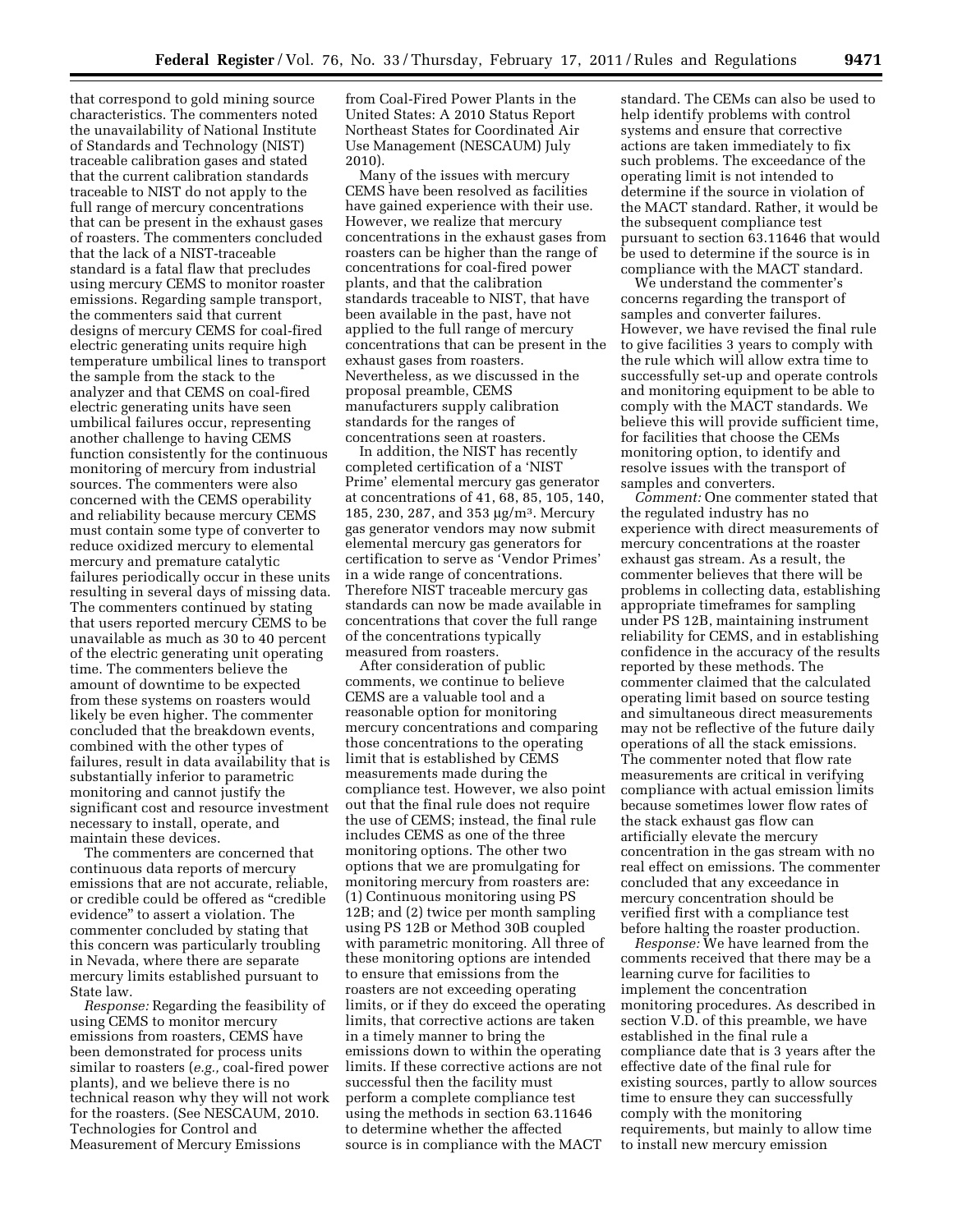controls that we believe will be necessary to meet the emission standards in the final rule.

We agree that mercury concentration measurements are not direct measurements of the emissions rate from the affected source and that flow rate, production, and other factors need to be considered. These are some of the reasons that the operating limit is not being used as a direct measure of compliance with the MACT standards. However, concentration measurements above the operating limit should indicate that either controls are not working effectively or other problems are occurring. In either case, exceedances of the operating limit require investigation and may require corrective actions. The requirement to shut down the roaster has been removed from this final rule. However an exceedance of the mercury concentration does trigger corrective action, and if not corrected requires a compliance test.

*Comment:* One commenter requested that EPA reduce the weekly Method 12B monitoring frequency to quarterly or at most monthly. The commenter also requested that EPA include a provision that allows for a source to demonstrate a correlation or consistency of performance such that the Method 12B sampling frequency can be further reduced based on the permitting authority's acceptance of the demonstration. The commenter suggested that if multiple Method 12B samples are collected in a single day or over multiple days in the calendar week, then the samples should be averaged, and this average concentration should be compared to the operating limit. The commenter said that, for stacks with high mercury concentration, the sample collection time may be only an hour or two, and in this case, it may be important to collect more than one sample in a single day or over multiple days to obtain a representative mercury concentration measurement.

*Response:* After taking into consideration the commenter's rationale, under this monitoring option, the final rule requires the sampling of mercury concentration at least twice per month (with 2 samples taken at least 11 days apart) instead of weekly sampling as proposed. If multiple samples are taken during the twice per month period, each result must be compared to the operating limit separately (*i.e.,* not averaged). Otherwise, a high result from a sample taken near the end of the sampling period might not trigger corrective actions to correct a problem that developed at that time if the results are averaged with previous samples

during periods of good performance. We do not agree with the suggestion to allow the monitoring frequency to be reduced if the monitoring results demonstrate consistency over the long term. We believe that monitoring the mercury concentration at least twice per month is necessary for roasters to ensure that potential problems with control systems are identified quickly and corrective actions are taken in a timely manner.

4. Parametric Monitoring of Control Device for Roasters

*Comment:* Some commenters recommended that EPA remove the provisions requiring monitoring of the mercury scrubber liquor flow rate and scrubber pressure drop because each facility that has a roaster has a unique sequence of air pollution control devices, and monitoring parameters that may be appropriate for one roaster may not be applicable to another. One of the commenters said that the scrubber liquor flow rate is not currently monitored, nor is it considered a critical parameter in the daily operation of the scrubber mercury removal tower associated with roasters at their facility. The commenter further explained that the scrubber is not a spray tower, but instead the liquor is recirculated in the tower, so the pump is monitored to insure it is operational. The commenter stated that the pressure drop across the mercury removal tower at its roasters is monitored, but is not considered a critical parameter and that the mercuric ion and chloride ion concentrations that they monitor are the critical parameters that define the effectiveness of the mercury scrubber.

Another commenter added that, for the calomel-based mercury scrubbers, the key parameter is the reagent concentration in the solution exiting the scrubber and that maintaining the exit reagent concentration ensures there is sufficient reagent to react with the mercury vapor. The commenter noted that low exit concentrations indicate that either the liquor flow rate is too low, or the fresh reagent addition rate is too low. Thus, liquor flow rate does not need to be monitored in addition to reagent exit concentration. The commenter stated that if EPA continues to require them, the ranges should be based on the manufacturer's specification or an alternative value approved by the permitting authority, as opposed to the three test runs from the initial compliance test. One commenter recommended that the corresponding range or limit for parametric deviations be applied to a daily average value

rather than continuous instantaneous values or single samples.

Another commenter also stated that the requirement to establish the minimum water flow rate and pressure drop of the wet scrubber on readings taken during the performance test should not apply to scrubbers on roasters. The commenter noted that these parameters were intended to monitor for physical processes, and the scrubbers on roasters often include chemical reactions, which are not monitored.

*Response:* We agree that pressure drop is not relevant to mercury scrubbers because, unlike venturi scrubbers applied to control PM emissions, it is not related to its mercury emission control performance. We have removed pressure drop monitoring from the final rule for mercury scrubbers. However, we continue to believe that it is important to monitor the scrubber flow rate to ensure the scrubber solution is being delivered to the system and that the flow is adequate, which is related to the system's performance. We understand that some facilities monitor mercury scrubber solution line pressure (solution header pressure) as an indicator of flow rate, and we agree this is adequate to ensure proper flow. Consequently, the final rule requires hourly monitoring of scrubber flow rate (or line pressure) for mercury scrubbers on roasters. As with the inlet temperature operating range, the minimum flow rate or line pressure must be established by one of the following three ways: (1) During the initial compliance test, (2) from the manufacturer's specifications, or (3) based on the limits established by the permitting authority. If the facility chooses the option to establish the limits during initial compliance, the final rule requires the scrubber flow rate operating limit to be based on either the lowest value for any run of the initial compliance test or 10 percent less than the average value measured during the compliance test and the inlet gas temperature operating limit to be based on either the highest value for any run of the initial compliance test or 10 percent higher than the average value measured during the compliance test. The final rule requires hourly monitoring and that corrective action is triggered if the flow rate or line pressure falls below the established parameter limit.

Regarding the acceptability of scrubber flow rate and inlet gas temperature parameter values that were approved by permitting authorities prior to this final rule, such values must be established as specified in the final rule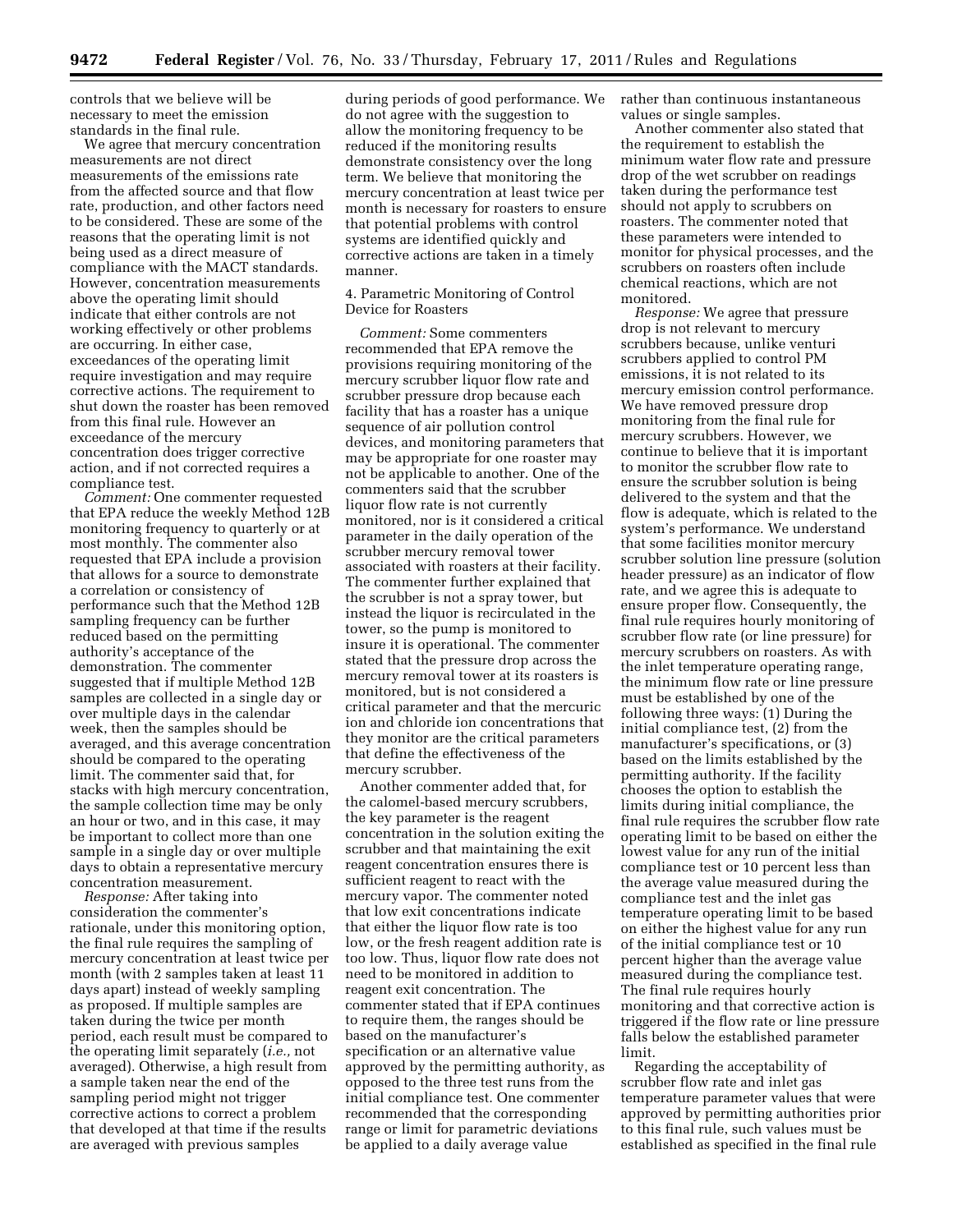and are not presumed in advance to be acceptable. Note that the monitoring requirements for wet scrubbers in § 63.11647 of the final rule would not apply to the mercury scrubbers on roasters, or any wet scrubber prior to the mercury scrubber on the roasters.

*Comment:* One commenter believes that establishing a maximum operating temperature for inlet gas concentrations by artificially increasing this temperature during compliance testing may destroy the control equipment, conflict with recommended operating temperatures, and artificially increase the reported mercury emissions. The commenter concluded that these parameters are not deemed critical in the effective operation of a mercury calomel scrubber. Another commenter added that their Compliance Assurance Monitoring (CAM) plan provides for an inlet gas temperature range of 32° to 134 °F to prevent water freezing problems or extremely hot gas temperatures that could damage the mercury scrubber. The commenter stated that mercury scrubbers remove mercury from the gas stream through a chemical reaction and not a condensation mechanism and that lower temperatures will not remove (via condensation) additional mercury. The commenter explained that, although mercury scrubber inlet gas temperature is not a relevant control performance parameter, their facility maintains the inlet gas temperature below 134 °F and monitors the temperature daily to prevent damage to the controls system from excessively low or high gas temperatures.

*Response:* After additional review of operating permits and consideration of public comments, we have found that the inlet temperature of the mercury scrubber is monitored and maintained within a range to provide operational flexibility with the lower end bounded to prevent freezing and the upper end bounded to prevent damage to equipment, which in turn could lead to excess emissions. In addition, we have learned that this temperature is dependent on the cooling tower water temperature used in the process, and this water temperature can vary quite widely from winter to summer. Facilities may not be able to address the issues described above if they can only use initial compliance testing to establish the inlet temperature operating range, as we proposed. Consequently, the final rule provides the following three ways for a facility with a roaster to establish an operating range for inlet temperature: (1) Based on the maximum inlet temperature during the initial compliance test; (2) from the

manufacturer's specifications; or (3) based on the limits established by the permitting authority. If the facility chooses the option to establish the limits during initial compliance, the final rule requires the inlet gas temperature operating limit to be based on either the highest value for any run of the initial compliance test or 10 percent higher than the average value measured during the compliance test. The facility must monitor the temperature hourly, and any exceedance of the upper limit for temperature would trigger corrective action.

5. Exceeding the Operating Limits for Roasters

*Comment:* One commenter was concerned about the consequences of exceeding a parametric monitoring limit. The commenter remarked that shutting down the roaster for exceeding a monitoring parameter without evidence of an ongoing emission limit exceedance is arbitrary and capricious, unnecessarily punitive, and threatens the economic viability of the regulated sources. The commenter pointed out that the ranges of parameters measured during source testing are not necessarily the only ranges within which the unit can operate effectively. The parameters proposed by EPA are not the best parameters for monitoring roaster emissions and do not directly correlate to mercury emissions or proper control system operation. The commenter also objected to the period of only 45 minutes to investigate and take corrective action.

One commenter recommended that the corrective action response time be extended minimally to 48 hours after daily average values are processed, plus an additional 24 hours to verify the daily average parametric value was within limits. For facilities that conduct PS 12B sampling and a daily average parametric deviation persists for 96 hours, the commenter recommended requiring sampling of the roaster's exhaust using PS 12B within the next 24 hours, then evaluating the mercury concentration results. If the mercury concentration is below the operating limit, then, within 10 days of receiving the analytical results, the facility should be required to either petition the permitting authority for a change in the parametric limits, or provide the permitting authority with a compliance plan that details corrective actions taken to date and the plan and schedule for bringing the parameter back within range. The commenter said that, if the mercury concentration is above the operating limit, the facility will be required to schedule an independent

source testing firm to perform a compliance test within 45 days using one of the approved methods described in the rule. The commenter noted that the Nevada State agency requires 30 days to review the testing protocol, and source testing companies typically require 30 days or more advanced notice.

For roasters where direct concentration measurements are not required and a daily average parametric deviation persists for 96 hours, the commenter recommended that within 48 hours, the facility should: (1) Provide the permitting authority with a compliance plan that details corrective actions taken to date and the plan and schedule for bringing the parameter back within the limits; or (2) schedule an independent source testing firm to perform a compliance test within 45 days using one of the approved methods described in the rule. The commenter concluded that, if the test results show that the source has exceeded the threshold of 10 lb/million tons of ore, the facility would be required to implement direct mercury concentration measurements.

One commenter requested that EPA provide an exception from the shutdown requirement when it can be demonstrated that, notwithstanding an exceedance of the parametric operating range, the roaster mercury emissions are less than the operating limit for mercury concentration. The commenter stated that the mercury concentration measurement is a more direct indication of the ultimate mercury emissions that the parametric monitors are designed to address.

*Response:* We have investigated in greater detail the issues associated with monitoring roasters, and we have consulted with NDEP and the owners and operators of roasters to learn more about appropriate roaster monitoring. We understand that sometimes the ranges of parameters measured during source testing are not necessarily the only ranges within which the unit can operate effectively, that is why in the final rule we are offering two other options for establishing the ranges: (1) Based on manufacturer's specifications; and (2) ranges approved by the permitting authority. We believe that monitoring the scrubber flow rate, inlet gas temperature, and scrubber liquid chemistry, as required in the final rule, are appropriate parameters to monitor. We have also revised the requirements of this final rule to provide assurance that timely corrective actions are taken when a monitoring parameter is exceeded, and we have included requirements for testing for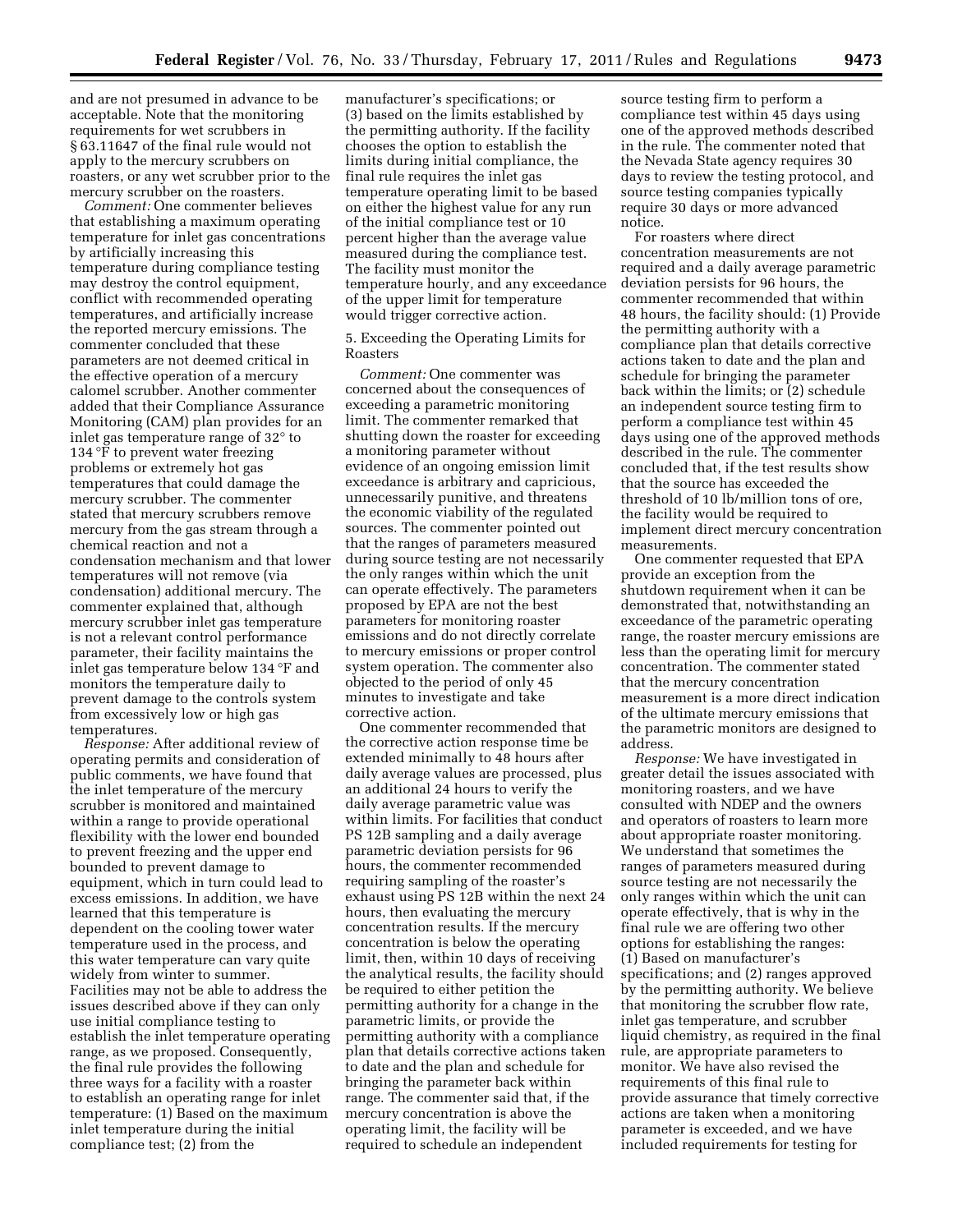mercury concentrations to determine if the corrective actions were successful or if a deviation has occurred. The final rule includes parametric monitoring of the mercury scrubbers applied to roasters to control mercury. If a parameter is outside of the established range or limit, corrective actions are triggered. If corrective actions do not result in the parameter reading being corrected and verified within 48 hours, a mercury concentration measurement (using CEMs, Method 30B, 29, OHM, or PS 12B) must be made to determine if the operating limit for mercury concentration is being exceeded. The measurement must be performed and the concentration determined within 48 hours (after the initial 48 hours, or a total of 96 hours). If the measured mercury concentration meets the operating limit for mercury concentration, the corrective actions are deemed successful. In addition, the owner or operator may request approval from the permitting authority to change the parameter range or limit based on measurements of the parameter at the time the mercury concentration measurement was made. If, on the other hand, the operating limit is exceeded, the exceedance must be reported as a deviation and the facility must conduct a full compliance test within 40 days to determine if the source is in compliance with the MACT limit. *See* § 63.11647(d) of final rule.

*Comment:* For facilities that monitor roasters with a CEMS, one commenter proposed that corrective action be required within 48 hours of receiving and processing the results from the CEMS data, plus an additional 24 hours should be allowed to collect verification data to see if the daily average concentration was restored below the operating limit. The commenter recommended that, if the exceedance persists, the facility should be required to schedule an independent source testing firm to perform a compliance test within 45 days.

For facilities that choose PS 12B monitoring, the commenter recommended that a deviation be considered an exceedance of the operating limit if the average of three consecutive sampling results (three weeks) were above the established limit. The commenter proposed that the facility should then have one week to take corrective actions, an additional week to take the verification sample using PS 12B, with receipt of results the following week (three weeks total). The commenter stated that if the exceedance persists, the facility should be required to schedule an independent source testing firm to perform a compliance test

within 45 days using one of the approved methods described in the proposed rule.

*Response:* After considering these comments on the mercury concentration operating limit and the above discussion on parametric monitoring of roasters, we have made several clarifications in the final rule. If a mercury concentration operating limit is exceeded from either daily average measurements from a CEMS, continuous sampling using PS 12B, or from sampling twice per month (at least 11 days apart) using PS 12B or Method 30B, the exceedance must be reported to the permit authority as a deviation and corrective actions must be implemented within 48 hours upon receipt of the sampling results that show the deviation. Moreover, within 96 hours of the exceedance, the owner or operator must measure the concentration again (with the CEMS, PS 12B, Method 30B, Method 29, or OHM) and demonstrate to the permit authority that the operating limit for mercury concentration has been met, or inform the permit authority that the limit continues to be exceeded. If the operating limit is still exceeded after these 96 hours, the owner or operator must conduct a full compliance test for the ore pretreatment affected source within 40 days to determine if the affected source is in compliance with the MACT emission standard. If the source is determined to be in compliance, the compliance test may also be used to establish a new operating limit for mercury concentration. *See* § 63.11647(a)(1)(ii),  $(a)(2)(ii)$ , and  $(a)(3)(ii)$  of the final rule.

*Comment:* One commenter requested that EPA provide an exception to the shutdown requirement for facilities that have well-controlled roasters and elect to monitor under the proposed Option 3. The commenter believes a facility should have time (45 days) to demonstrate that the roaster's mercury emissions remain less than 10 lbs of mercury per million tons of ore. The commenter stated that this would be achieved by scheduling an independent source testing firm to perform a compliance test using methods described in the rule, and calculations that demonstrate compliance with the limit of 10 lbs per million tons of ore.

*Response:* As we have discussed above, the final rule relies in part on parametric monitoring of mercury scrubbers used on roasters to assure compliance with the applicable emission standards, and when the measured parametric values are out of the established operating range, corrective actions must be taken. This is no different for facilities that qualify for

the exemption described in § 63.11647(a)(5) of the final rule (*i.e.,*  facilities exempt from mercury concentration monitoring by having demonstrated that their roaster emissions are less than 10 lb/million tons of ore). For these facilities, the final rule similarly requires that corrective actions be taken to restore the scrubber operating parameters to the established operating range. If the parameters are not restored to the established range within 48 hours of triggering the corrective actions, the owner or operator must perform mercury concentration sampling of the roaster emissions using PS 12B, Method 30B, Method 29, CEMS or OHM and determine the mercury concentration within 48 hours following the initial 48 hours (or a total of 96 hours from the time the parameter range was exceeded). The measured concentration must be compared to a mercury concentration operating limit that is based on Equation 2 in the final rule, where the value for " $C_{trap}$ " in Equation 2 is based on the mercury concentration for the roaster measured during the most recent compliance test. If the measured mercury concentration meets the operating limit for mercury concentration, the corrective actions are deemed successful. In addition, the owner or operator may request approval from the permitting authority to change the parameter range or limit based on measurements of the parameter at the time the mercury concentration measurement was made. If the operating limit is exceeded, the facility must take corrective actions and report it to the permit authority as a deviation. The owner or operator must also conduct a compliance test within 40 days to determine if the roaster operations are in compliance with the emission standard. *See* § 63.11647(d) of the final rule. We also note that the requirement to shut down the roaster has been removed from this final rule.

# 6. Carbon Adsorber Temperature Monitoring

*Comment:* Several commenters stated their concern with the proposed requirement of monitoring gas stream temperature at the inlet to the carbon adsorber and maintaining the inlet temperature below the maximum temperature established during the compliance test. They noted that the primary purpose for monitoring the inlet gas stream temperature of carbon adsorbers is to prevent spontaneous combustion of the sulfidized carbon in the adsorber, not to detect excursions in mercury emissions. The commenters also stated that some carbon adsorption systems heat the gas stream prior to the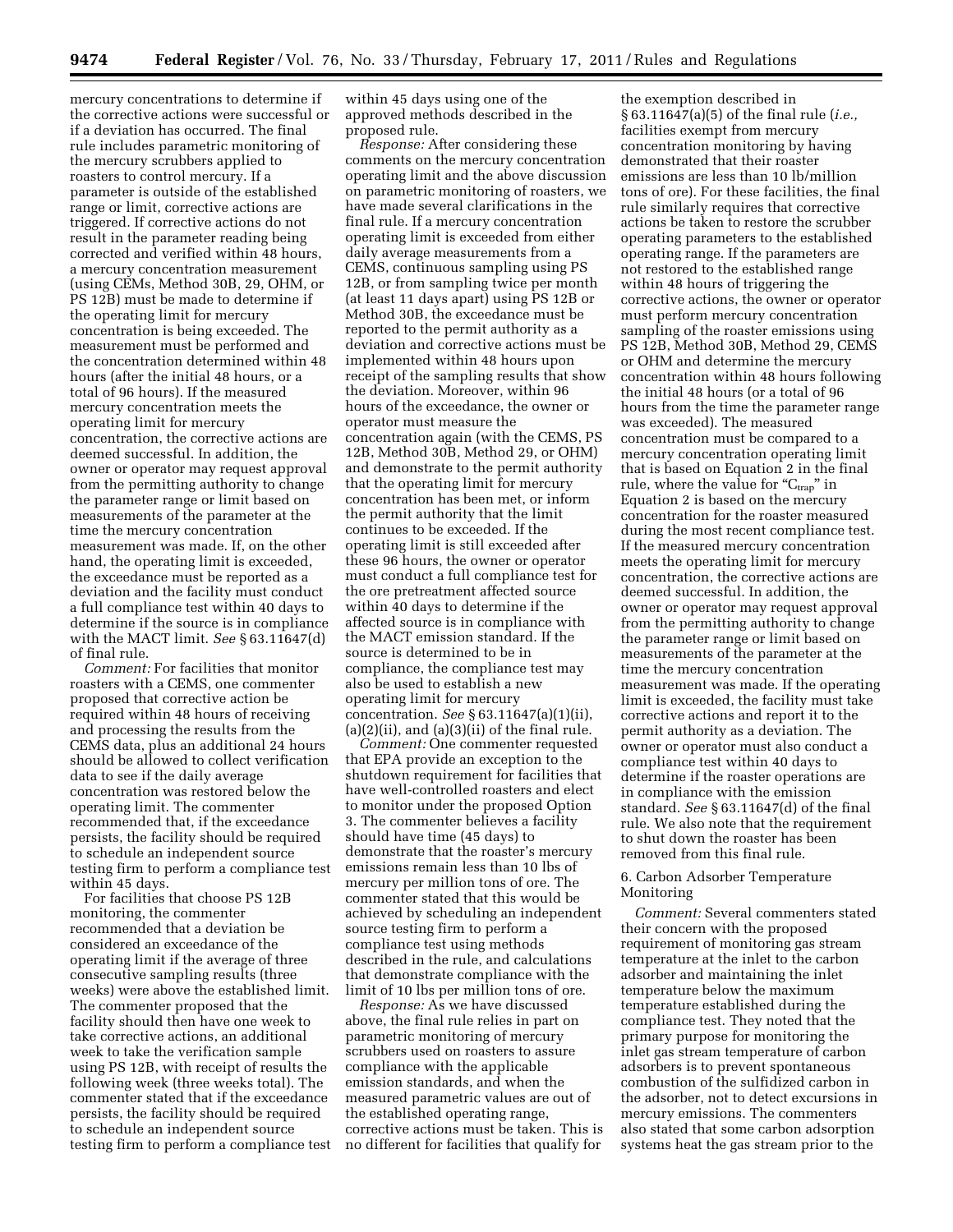carbon adsorber to prevent moisture buildup and/or subsequent condensation in the carbon. The commenters explained that the NMCP already requires that the exit gas temperature of condensers prior to the carbon adsorbers be established to minimize mercury emissions from the condenser. The commenters believe that an increase in inlet gas temperature to a carbon adsorption unit is not indicative of an increase in inlet gas stream mercury emissions because the high operating temperatures of the processes volatilize approximately 100 percent of mercury. The commenters stated that establishing a maximum operating temperature for inlet gas concentrations by artificially increasing this temperature during compliance testing may destroy mercury control equipment; conflict with NMCP requirements and/or manufacturer's recommended operating temperatures; artificially increase the reported mercury emissions; or artificially decrease the allowable operating limit for mercury concentration.

The commenters continued by stating that, if EPA persisted in requiring the monitoring of the gas stream inlet temperature, the maximum inlet temperature limit should be established by either the manufacturer's recommendation and/or concurrence with the permitting authority. The commenters proposed monitoring the inlet temperature once per shift as an option to continuously monitoring the inlet temperature and comparing the daily averages rather than the hourly averages to the operating limit. The commenters noted that many facilities do not have digital acquisition systems capable of recording continuous data, and monitoring once per shift is sufficient to maintain control performance. The commenters suggested that, if corrective action is needed, the facility should be allowed to sample the carbon loading to demonstrate that the effectiveness of the carbon adsorber has not been adversely impacted.

*Response:* The purpose of monitoring the inlet temperature to carbon adsorbers is not to provide an indication of higher mercury concentrations in the inlet stream as suggested by the commenters. The purpose is related to the fact that temperature is a fundamental parameter that affects the efficiency and capacity of carbon adsorbers. Generally, higher temperatures result in lower capacity and earlier breakthrough and, in fact, high temperatures are used to desorb adsorbed pollutants to regenerate carbon. In the extreme of temperature,

the carbon adsorber might actually be desorbing rather than acting as a control device. This is particularly important for those carbon adsorbers applied to high temperature thermal processes, such as carbon kilns and melt furnaces, where it is possible for the exhaust temperature to rise above the normal operating temperature or above the temperature at which the carbon adsorber was designed to operate. For high temperature processes (such as furnaces), and not those such as electrowinning where the temperature may be near ambient conditions, we continue to require monitoring the inlet temperature. Owners or operators must establish an operating limit for temperature based on one of the following: (1) The maximum temperature during the initial compliance test; (2) from the manufacturer's specifications; or (3) based on limits established by the permitting authority. If this established operating limit is exceeded corrective action must be taken and the exceedance reported as a deviation to the permit authority. Further, the final rule requires facilities to monitor inlet temperature once per shift rather than continuously, as was proposed. Because inlet temperatures should not vary greatly over the course of an 8- to 12 hour period, we believe monitoring once per shift is adequate. We also conclude that if a temperature exceedance has occurred, the carbon bed should be sampled or the outlet concentration determined, depending on the monitoring option chosen, within 48 hours to ensure no permanent damage to the carbon adsorber occurred as a result of the deviation. We believe the temperature exceedance should be reported as a deviation even if the subsequent monitoring shows that the carbon bed is operating properly because the subsequent monitoring would not necessarily detect if mercury had been desorbed and excess emissions occurred.

# 7. Monitoring of Wet Scrubbers

*Comment:* One commenter proposed that only the scrubber water flow rate monitoring be required for wet scrubbers on the quenching circuits associated with the roaster. The commenter wanted to confirm that wet scrubber monitoring does not apply to wet scrubbers or condensers on roasters. Another commenter asked that EPA confirm that the term ''wet scrubbers'' does not include condensers, which are used throughout the mining processes for gas cooling to condense water or (in the case of retorts) mercury. Another commenter asked EPA to confirm that

wet scrubber monitoring does not apply to wet scrubbers associated with ore preheaters.

One commenter noted that continuous readings on wet scrubbers are unreliable and proposed monitoring the water flow rate and pressure drop once per shift. The commenter noted that if any water flow rate or pressure drop reading exceeds the operating limit, the facility should follow the procedures for operating limit exceedances. The commenter stated that many facilities do not have data acquisition systems capable of recording continuous data and that wet scrubbers are primarily used to control particulates. The commenter concluded by stating that wet scrubbers are not key mercury controls and monitoring once per shift is sufficient to maintain control performance on a continuing basis.

One commenter wanted to confirm that the limits established during testing would not be more stringent than the requirements set forth in the Standards of Performance for New Stationary Sources for Metallic Mineral Processing Plants, which allows for plus or minus 30 percent. Another commenter recommended that the operating limit for wet scrubber monitoring be based on either the lowest average value during any test run or no lower than 10 percent *below* the average value measured during the test.

*Response:* We are clarifying in the final rule that § 63.11647(h) applies only to wet scrubbers not followed by a mercury control system (*i.e.,* carbon adsorber, calomel mercury scrubber, *etc.*). It is necessary to monitor the primary mercury emission control device, which is the last stage of the exhaust gas cleaning treatment train, to ensure it is operating properly and controlling mercury emissions, and the rule does not require that wet scrubbers in the gas treatment train (typically used for control of PM and/or SO<sub>2</sub>) prior to the primary mercury emission control device be monitored under this rule for mercury emissions. However, if there is no carbon adsorber or mercury scrubber, and the wet scrubber in question is the only control device for mercury emissions, the final rule requires that it be monitored once per shift per operating day (*e.g.,* minimum of two times per day) for pressure drop and flow rate with operating limits that are either established during the initial compliance test, from the manufacturer's specifications, or based on approval from the permitting authority (except for pressure drop for autoclaves as discussed above). This applies to wet scrubbers on ore preheaters and quenching if there is no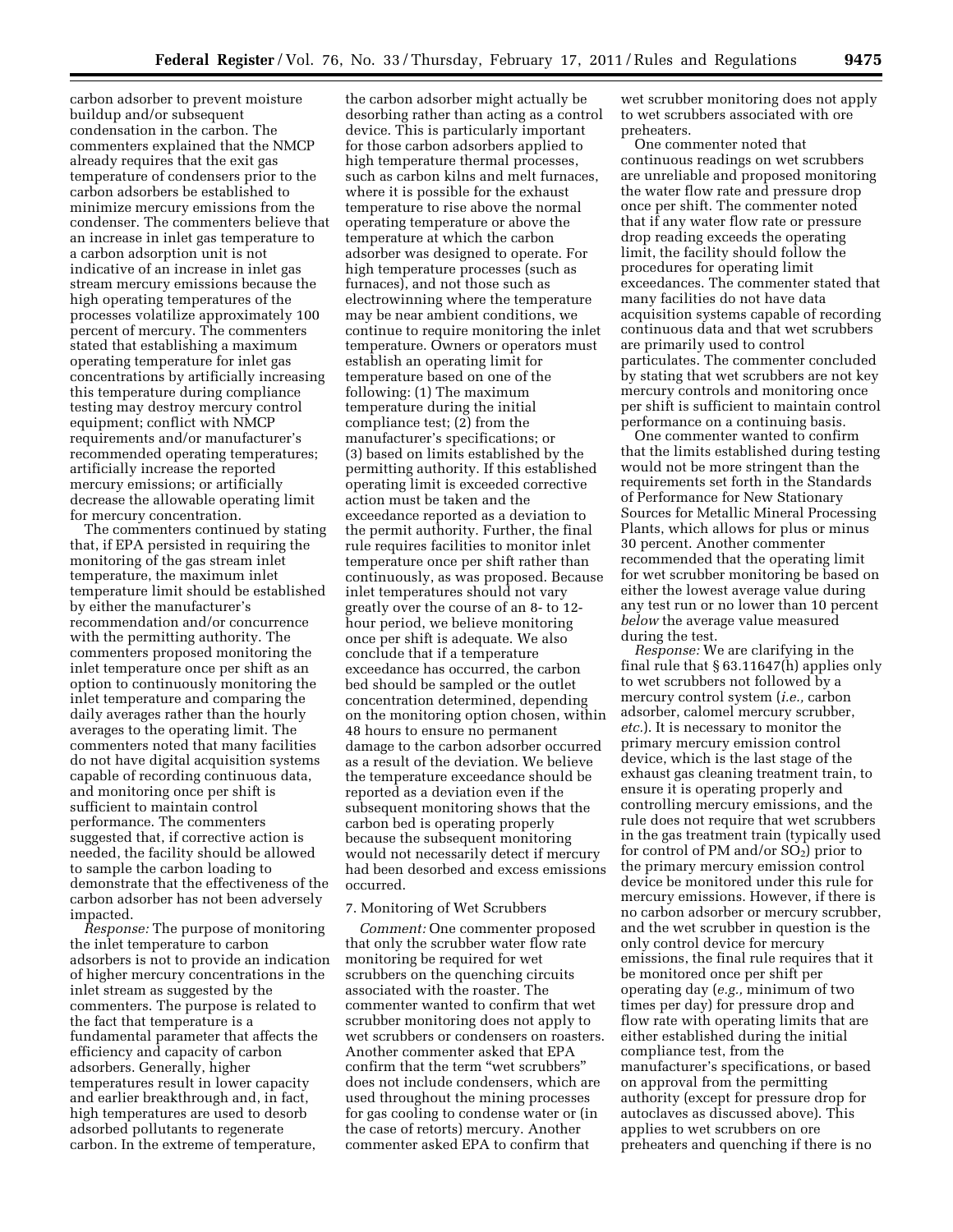carbon adsorber or mercury scrubber in the exhaust gas treatment train. As discussed above, the scrubber monitoring for roasters applies to the mercury scrubber (located at or near the end of the exhaust gas treatment train) and does not apply to the wet scrubbers that are used to remove PM and  $SO_2$ prior to the mercury scrubber.

We are clarifying in the final rule that condensers, such as those found at roasters and mercury retorts, are not wet scrubbers. We agree that monitoring and recording the pressure drop once per shift is adequate for monitoring these wet scrubbers to ensure they are operating properly. We disagree that a buffer of  $\pm 30$  percent based on a certain New Source Performance Standard (NSPS) subpart is appropriate for this NESHAP for mercury. The comment suggesting an option of  $a \pm 10$  percent buffer around the average value during the performance test has merit as an option to only using the lowest value during any individual run as the operating limit. If the system is so stable that it shows very minimal variability during the performance test, we agree that it is appropriate to  $add \pm 10$  percent to account for potential future variability. Consequently, we are incorporating this option in the final rule, as suggested by the commenter. However, we are using  $\pm$  10 percent rather than  $\pm$  30 percent. We are also clarifying for the final rule for wet scrubbers on an autoclave, that facilities must establish the pressure drop range according to manufacturer's specifications.

8. Monitoring of Multiple Units Ducted to One Stack

*Comment:* Commenters requested clarification that, for facilities that have two roasters ducted together through a shared mercury control system, the mercury concentration monitoring would be conducted on the combined exhaust stream. The commenters also requested clarification that the mercury concentration operating limit for two roasters that share a control system would be established during the simultaneous operation of the roasters in order to account for the combined mercury emissions from both roasters.

Commenters also requested clarification that, for facilities with multiple process units ducted together through a shared carbon adsorber, the mercury concentration monitoring would be conducted on the combined exhaust stream. The commenters also requested clarification that the mercury concentration operating limit for a carbon adsorber for multiple units that share the carbon adsorber would be

established during the simultaneous operations of all process units in order to account for the combined mercury emissions.

*Response:* We agree with the commenters in general and have made the following clarifications in the final rule. If two roasters share a common control device and stack, the mercury concentration operating limit can be based on both roasters operating if possible. However, monitoring for mercury concentration must be performed at the frequency specified in the final rule whether only one or both roasters are operating. We also have clarified that, for multiple process units vented to a common carbon adsorber, the mercury concentration operating limit can be based on all units operating if possible. However, the ongoing mercury concentration monitoring must be performed at the frequency specified in the final rule for whatever units are operating at the time.

9. Monitoring Mercury Concentration in Roaster Ore

*Comment:* One commenter objected to the proposed requirement to conduct additional compliance testing if the mercury concentration in the ore fed to the roaster is higher than any concentration measured in the previous 12 months. The commenter stated that there would not be an increase in the mercury emissions from their roasters because of the extensive series of mercury controls, some of which operate more efficiently at higher mercury loadings with unchanged stack emissions. In addition, the commenter noted that the rule does not provide details on how to measure the mercury ore concentration or what threshold of significance would be used to show an increase in ore mercury content occurred. The commenter concluded that the requirement would only provide extra cost and burden without any environmental benefit.

*Response:* We agree with the commenter and have removed this requirement (§ 63.11647(a)(4)(iii) of proposed rule) from the final rule. We have no data showing that the mercury content of the ore has a significant effect on the performance of mercury scrubbers applied to roasters, which are designed to handle and operate efficiently for a range of mercury inlet concentrations. In addition, roasters condense and recover elemental mercury prior to the mercury scrubber, and any increase in mercury loading would likely result in an increase in the recovery of liquid elemental mercury. We have identified and require the monitoring of parameters associated

with the scrubber chemistry, and maintaining these parameters within the established range for which the mercury scrubber was designed. This monitoring approach helps ensure that the mercury scrubbers are controlling mercury emission independent of variations in ore mercury content.

# **VI. Summary of Environmental, Economic and Health Benefits**

For proposal, we estimated baseline mercury emissions to be 3,119 lb/yr based on the available emissions data and average process data for the period 2007 to 2009. To estimate the impacts of the final rule, we have revised our baseline mercury emissions estimate to account for the recent installation of new mercury emission controls at two facilities and additional test data received since proposal. As a result of these changes, we now estimate baseline mercury emissions to be 2,636 lb/yr. We estimate the final MACT standard will reduce mercury emissions from gold mine ore processing and production by 1,461 lb/yr from the baseline emissions levels of 2,636 lb/yr down to a level of 1,176 lb/yr once this NESHAP is fully implemented. The annual emissions expected after the MACT standards are implemented (1,176 lb/yr) represent an estimated 77 percent reduction from 2007 emissions (5,000 lb/yr), a 95 percent reduction from the emissions level in 2001 (about 23,000 lb/yr), and more than 97 percent reduction from uncontrolled emissions levels (more than 37,000 lb/yr). The capital cost of emission controls is estimated as \$36 million with a total annualized cost of \$8 million per year. The capital costs for monitoring, reporting, and recordkeeping are estimated as \$0.5 to \$1.0 million with a total annualized cost of \$0.7 to \$1.5 million per year, depending on the monitoring option that is chosen. The overall cost effectiveness is estimated to be about \$6,300 per pound of mercury reduced. The cost of compliance is estimated to be less than 0.8 percent of sales for all affected firms. We therefore believe that the economic impact on an affected company would be insignificant. Electricity consumption is expected to increase by about 12,600 megawatthours per year due to increased fan capacity for carbon adsorbers and the installation of refrigeration units or condensers on a few process units. Nonhazardous solid waste (spent carbon containing mercury that must be regenerated or disposed of) would increase by about 7 tons per year.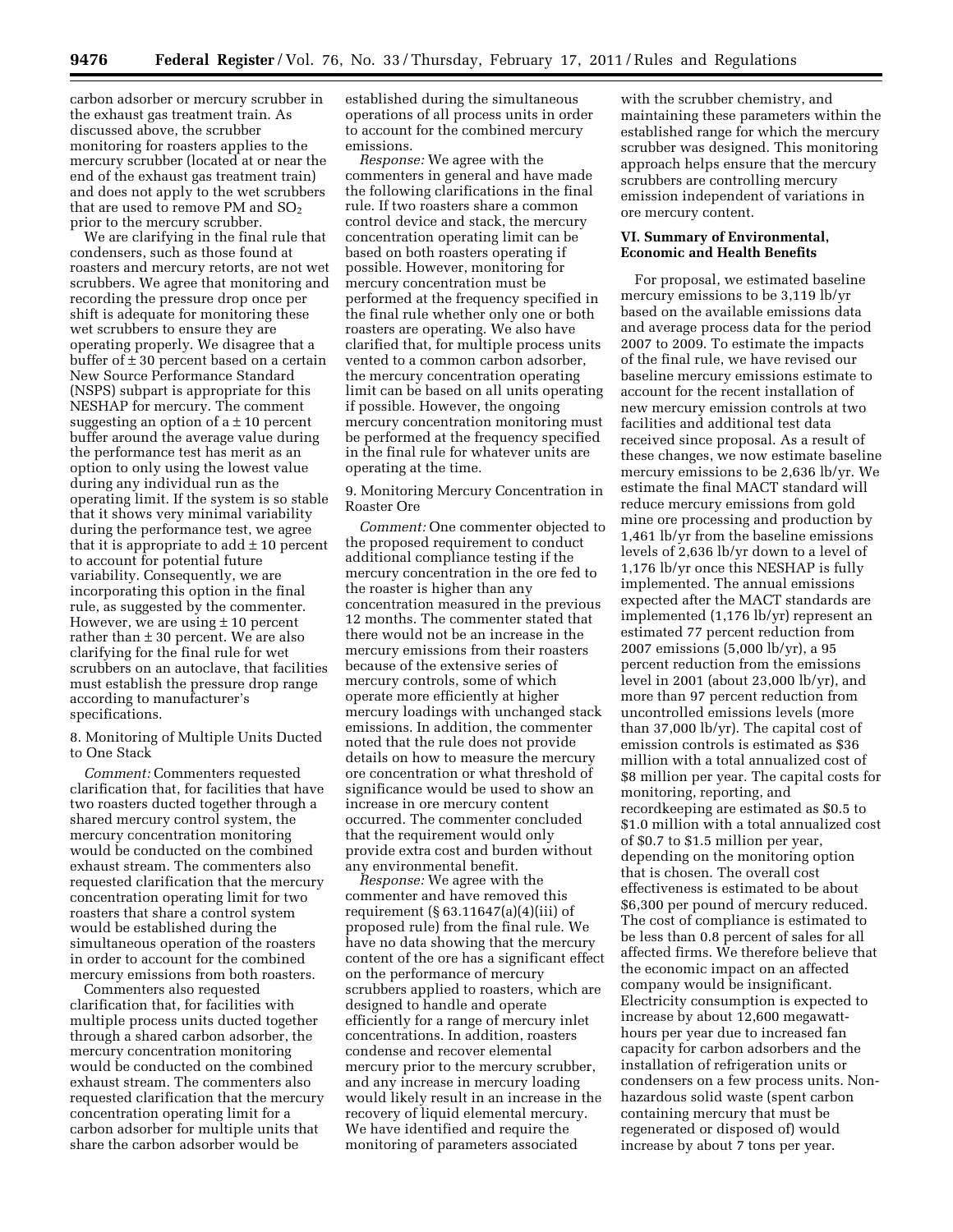# **VII. Statutory and Executive Order Reviews**

# *A. Executive Order 12866: Regulatory Planning and Review*

This action is a ''significant regulatory action'' under the terms of Executive Order 12866 (58 FR 51735, October 4, 1993) because it may raise novel legal or policy issues. Accordingly, EPA submitted this action to the Office of Management and Budget (OMB) for review under Executive Order 12866, and any changes made in response to OMB recommendations have been documented in the docket for this action.

# *B. Paperwork Reduction Act*

The information collection requirements in this final rule have been submitted for approval to OMB under the Paperwork Reduction Act, 44 U.S.C. 3501 *et seq.* The Information Collection Request (ICR) document prepared by EPA has been assigned EPA ICR No. 2383.01.

The recordkeeping and reporting requirements in this final rule are based, in large part, on the information collection requirements in EPA's NESHAP General Provisions (40 CFR part 63, subpart A). The recordkeeping and reporting requirements in the General Provisions are specifically authorized by section 114 of the CAA (42 U.S.C. 7414). All information other than emissions data submitted to EPA pursuant to the information collection requirements for which a claim of confidentiality is made is safeguarded according to CAA section 114(c) and EPA's implementing regulations at 40 CFR part 2, subpart B.

This final NESHAP will require applicable one-time notifications according to the NESHAP General Provisions. In addition, owners or operators must submit annual notifications of compliance status and report any deviations in each semiannual reporting period. Records of all performance tests, measurements of feed input rates, monitoring data, and corrective actions will be required.

The average annual burden for this information collection averaged over the first 3 years of this ICR is estimated to total 483 labor hours per year at a cost of approximately \$26,847 per year for the 21 facilities that will be subject to this final rule, or approximately 23 hours per year per facility. Capital costs are estimated as \$1.0 million, operation and maintenance costs are estimated as \$52,000 per year, and total annualized cost (including capital recovery) is estimated as \$360,210 per year for this final rule's information collection

requirements. No costs or burden hours are estimated for new sources because none is projected for the next 3 years. Burden is defined at 5 CFR 1320.3(b).

An agency may not conduct or sponsor, and a person is not required to respond to, a collection of information unless the collection displays a currently valid OMB control number. The OMB control numbers for EPA's regulations in 40 CFR part 63 are listed in 40 CFR part 9. In addition, EPA is amending the table in 40 CFR part 9 of currently approved OMB control numbers for various regulations to list the regulatory citations for the information requirements contained in this final rule.

#### *C. Regulatory Flexibility Act*

The Regulatory Flexibility Act generally requires an agency to prepare a regulatory flexibility analysis of any rule subject to notice and comment rulemaking requirements under the Administrative Procedure Act or any other statute unless the agency certifies that this rule would not have a significant economic impact on a substantial number of small entities. Small entities include small businesses, small not-for-profit enterprises, and small governmental jurisdictions.

For the purposes of assessing the impacts of this final NESHAP on small entities, a small entity is defined as: (1) A small business whose parent company meets the Small Business Administration size standards for small businesses found at 13 CFR 121.201 (less than 500 employees for gold mine ore processing and production facilities—NAICS 212221); (2) a small governmental jurisdiction that is a government of a city, county, town, school district, or special district with a population of less than 50,000; and (3) a small organization that is any notfor-profit enterprise that is independently owned and operated and is not dominant in its field.

After considering the economic impacts of this final rule on small entities, I certify that this action will not have a significant economic impact on a substantial number of small entities. This final rule is estimated to impact about 21 gold mine ore processing and production facilities, none of which are owned by small entities. Thus, there are no impacts to small entities from this final rule. Although this final rule will contain requirements for new sources, EPA expects few, if any, new sources to be constructed in the next several years. Therefore, EPA did not estimate the impacts for new affected sources for this final rule.

Although this final rule will not have a significant economic impact on a substantial number of small entities, EPA nonetheless has tried to reduce the impact of this final rule on small and large entities. These standards establish emission limits that reflect practices and controls that are used throughout the industry and in many cases are already required by State operating permits. These standards also require only the essential monitoring, recordkeeping, and reporting needed to verify compliance. These final standards were developed based on information obtained from industry representatives in our surveys, consultation with business representatives and their trade association and other stakeholders.

# *D. Unfunded Mandates Reform Act*

This final rule does not contain a Federal mandate that may result in expenditures of \$100 million or more for State, local, and tribal governments, in the aggregate, or to the private sector in any one year. This final rule is not expected to impact State, local, or tribal governments. The total nationwide annualized cost of this final rule for affected industrial sources is \$9.1 million/yr. Thus, this final rule is not subject to the requirements of sections 202 and 205 of the Unfunded Mandates Reform Act (UMRA).

This final rule is also not subject to the requirements of section 203 of UMRA because it contains no regulatory requirements that might significantly or uniquely affect small governments. This final rule will not apply to such governments and will not impose any obligations upon them.

#### *E. Executive Order 13132: Federalism*

This action does not have federalism implications. It will not have substantial direct effects on the States, on the relationship between the national government and the States, or on the distribution of power and responsibilities among the various levels of government, as specified in Executive Order 13132. This final rule does not impose any requirements on state and local governments. Thus, Executive Order 13132 does not apply to this action.

In the spirit of Executive Order 13132, and consistent with EPA policy to promote communications between EPA and State and local governments, EPA specifically solicited comment on this proposed action from State and local officials.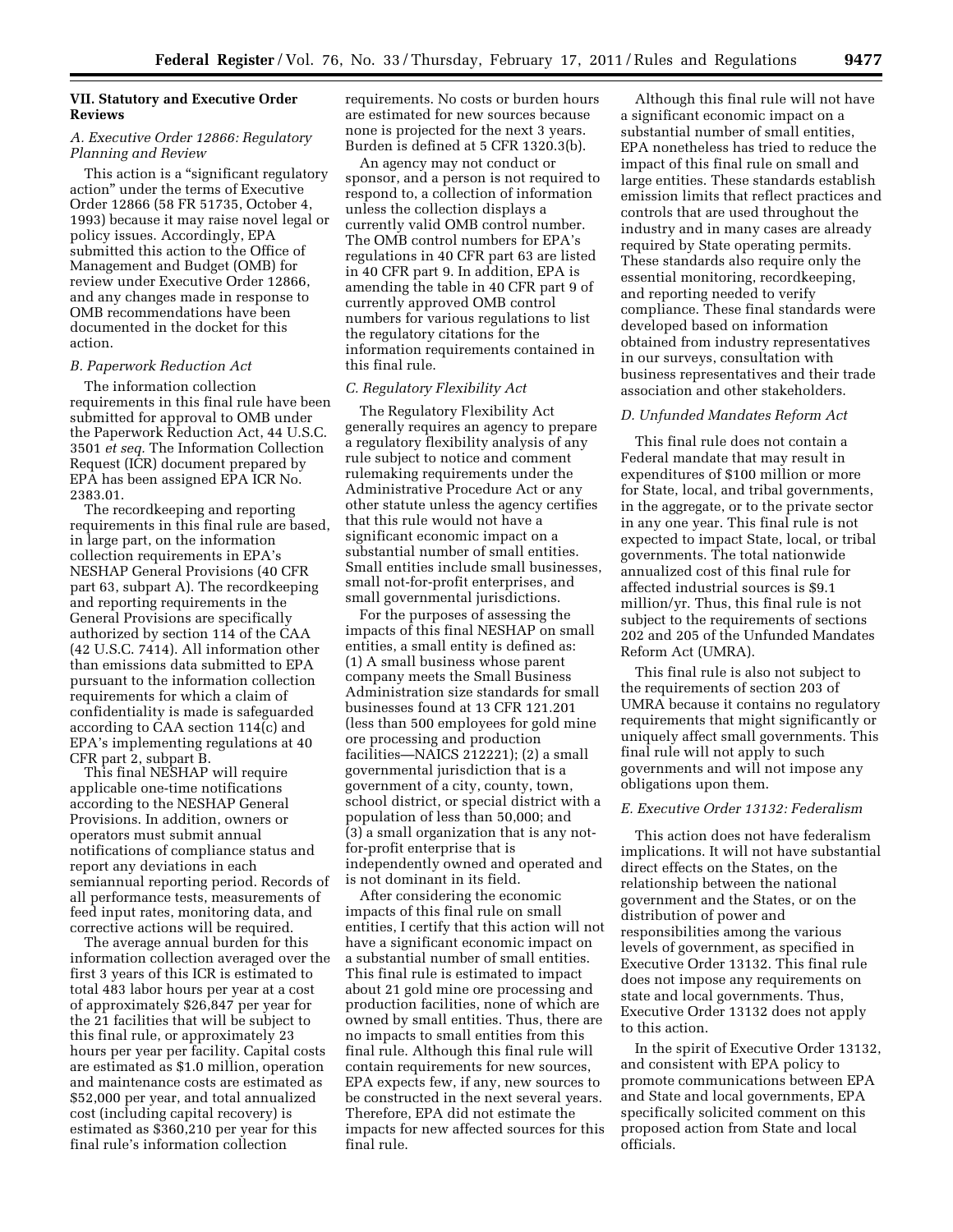# *F. Executive Order 13175: Consultation and Coordination With Indian Tribal Governments*

This action does not have tribal implications, as specified in Executive Order 13175 (65 FR 67249, November 9, 2000). This final rule imposes no requirements on tribal governments; thus, Executive Order 13175 does not apply to this action. Although EPA requested comment from tribal officials in developing this action, no comments on the proposal were received from tribal governments. However, the reductions in mercury emissions to the environment, which will be achieved by this final rule, will certainly benefit tribal populations within the vicinity of affected gold mine ore processing and production facilities.

# *G. Executive Order 13045: Protection of Children From Environmental Health and Safety Risks*

EPA interprets Executive Order 13045 (62 FR 19885, April 22, 1997) as applying only to those regulatory actions that are based on health or safety risks, such that the analysis required under section 5–501 of the Executive Order has the potential to influence the regulation. This action is not subject to Executive Order 13045 because it is based solely on technology performance. However, we note that the final rule will result in significant reductions in emissions of mercury, and thus will provide benefits to children's health.

# *H. Executive Order 13211: Actions Concerning Regulations That Significantly Affect Energy Supply, Distribution, or Use*

This action is not a "significant energy action'' as defined in Executive Order 13211 (66 FR 28355, May 22, 2001) because it is not likely to have a significant adverse effect on the supply, distribution, or use of energy. We have concluded that this final rule will not likely have any significant adverse energy effects because energy consumption would increase by only 12,600 megawatt-hours per year.

# *I. National Technology Transfer and Advancement Act*

Section 12(d) of the National Technology Transfer and Advancement Act of 1995 (''NTTAA''), Public Law 104–113 (15 U.S.C. 272 note), directs EPA to use voluntary consensus standards (VCS) in its regulatory activities unless to do so would be inconsistent with applicable law or otherwise impractical. VCS are technical standards (*e.g.,* materials specifications, test methods, sampling

procedures, business practices) that are developed or adopted by voluntary consensus standards bodies. NTTAA directs EPA to provide Congress, through OMB, explanations when the Agency decides not to use available and applicable VCS.

This final rulemaking involves technical standards. EPA decided to use ASME PTC 19.10-1981, "Flue and Exhaust Gas Analyses,'' for its manual methods of measuring the oxygen or carbon dioxide content of the exhaust gas. These parts of ASME PTC 19.10– 1981 are acceptable alternatives to EPA Method 3B. This standard is available from the American Society of Mechanical Engineers (ASME), Three Park Avenue, New York, NY 10016– 5990.

Another VCS, ASTM D6784–02, ''Standard Test Method for Elemental, Oxidized, Particle-Bound and Total Mercury in Flue Gas Generated from Coal-Fired Stationary Sources (Ontario Hydro Method)'' is an acceptable alternative to EPA Method 29 for this NESHAP if approved by the permit authority. This performance test method is available from ASTM International. *See [http://www.astm.org/.](http://www.astm.org/)* 

EPA has also decided to use EPA Methods 1, 1A, 2, 2A, 2C, 2D, 2F, 2G, 3, 3A, 3B, 4, 12A, 12B, 29, 30B, SW–846 Method 7471B, ''Mercury in Solid or Semisolid Waste (Manual Cold-Vapor Technique)," (incorporated by reference—see § 63.14) and ASTM D6784–02, ''Standard Test Method for Elemental, Oxidized, Particle-Bound and Total Mercury in Flue Gas Generated from Coal-Fired Stationary Sources,'' (incorporated by reference see § 63.14). Although the Agency has identified 14 VCS as being potentially applicable to these methods cited in this rule, we have decided not to use these standards in this final rulemaking. The use of these VCS would have been impractical because they do not meet the objectives of the standards cited in this rule. The search and review results are in the docket for this final rule.

Under section 63.7(f) and section 63.8(f) of Subpart A of the General Provisions, a source may apply to EPA for permission to use alternative test methods or alternative monitoring requirements in place of any required testing methods, performance specifications, or procedures in the final rule.

# *J. Executive Order 12898: Federal Actions To Address Environmental Justice in Minority Populations and Low-Income Populations*

Executive Order 12898 (59 FR 7629, February 16, 1994) establishes Federal

executive policy on environmental justice. Its main provision directs Federal agencies, to the greatest extent practicable and permitted by law, to make environmental justice part of their mission by identifying and addressing, as appropriate, disproportionately high and adverse human health or environmental effects of their programs, policies, and activities on minority populations and low-income populations in the United States.

EPA has determined that this final rule will not have disproportionately high and adverse human health or environmental effects on minority or low-income populations because it will increase the level of environmental protection for all affected populations without having any disproportionately high and adverse human health or environmental effects on any population, including any minority or low-income population.

Additionally, the Agency has reviewed this rule to determine if there were any existing disproportionately high and adverse human health or environmental effects on minority or low-income populations that could be mitigated by this rulemaking. An analysis of demographic data showed that the areas in closest proximity to gold mines are very rural, with low total populations. The population total for block groups which centers are within 3 miles of a gold mine facility is 1,580. At the three mile radius, minority populations and children's populations are underrepresented when compared to national averages, while populations living below poverty are overrepresented. The aggregate average percentages for these groups are 26.3 percent, 30.5 percent, and 26 percent for minority populations, populations living below poverty, and children's populations, respectively. These averages are compared to national averages across block groups for these populations which are 31.8 percent, 12.5 percent, and 25.7 percent. There were only two block groups with centers within 3 miles of any gold mine, and the total population living below poverty was found to be 492.

In determining the aggregate demographic makeup of the communities near affected sources, EPA used census data at the block group level to identify demographics of the populations considered to be living near affected sources, such that they have notable exposures to current emissions from these sources. In this approach, EPA reviewed the distributions of different socio-demographic groups in the locations of the expected emission reductions from this rule. The review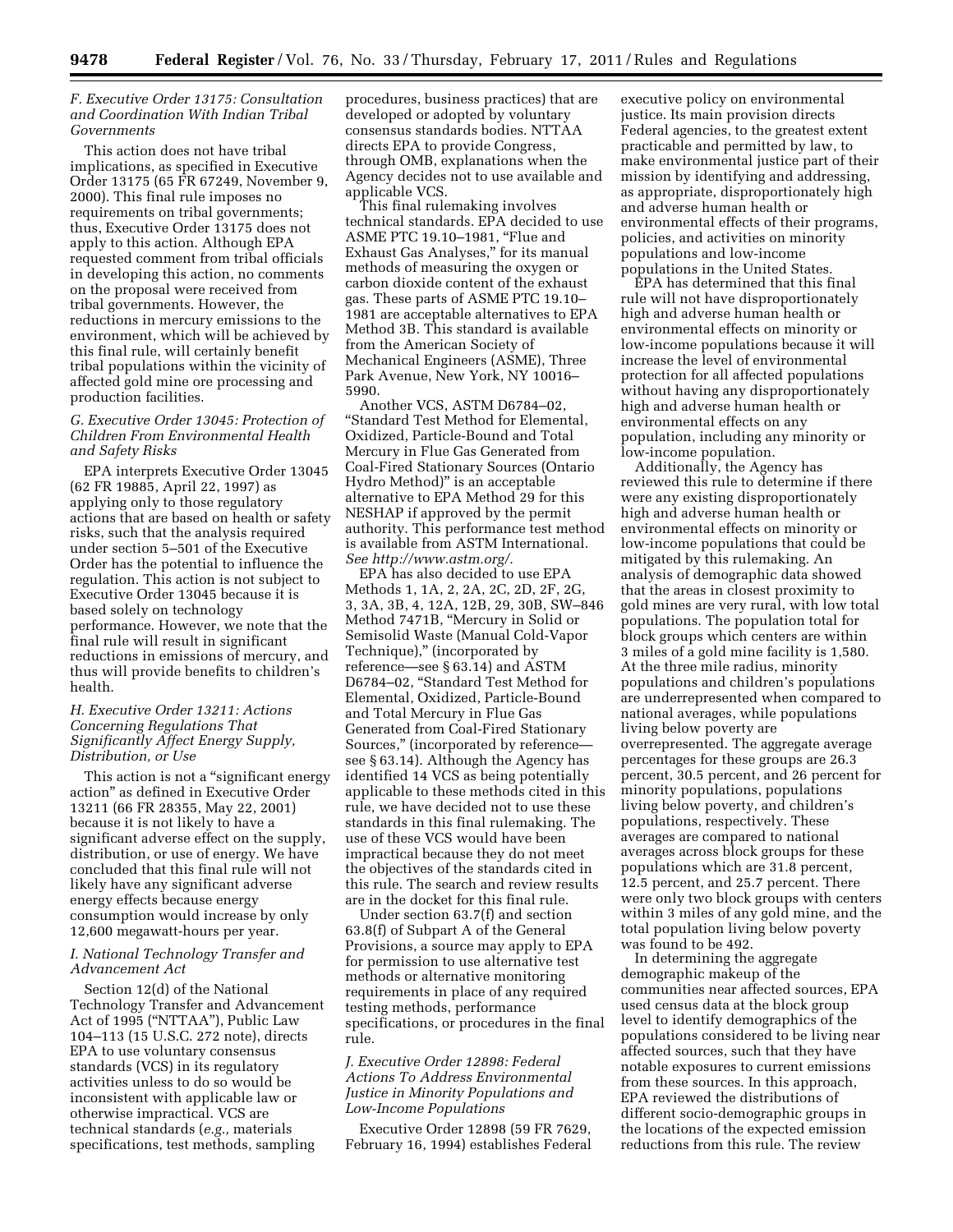identified those census block groups within a circular distance of a 1, 3, and 5 miles of affected sources and determined the demographic and socioeconomic composition (*e.g.,* race, income, education, etc.) of these census block groups. The radius of 3 miles (or approximately 5 kilometers) has been used in other demographic analyses focused on areas around potential sources.5678 Gold mine facilities were assumed to have an average area of 7 square miles and buffered distances were calculated beyond the 7 square mile area to count populations not within the mine boundaries. EPA's demographic analysis has shown that these areas have an overrepresentation of populations below poverty, and an underrepresentation of minority and children's populations.9

This action establishes national emission standards for new and existing gold mines. The EPA estimates that there are approximately 23 such locations covered by this rule. The rule will reduce emissions of mercury (Hg), and as a result have positive health and welfare benefits to sustenance fishing communities, many of which are often considered to have environmental justice concerns.

EPA defines ''Environmental Justice'' to include meaningful involvement of all people regardless of race, color, national origin, or income with respect to the development, implementation, and enforcement of environmental laws, regulations, and policies. To promote meaningful involvement, EPA has developed a communication and outreach strategy to ensure that interested communities have access to this rule and are aware of its content. EPA will publicize the rulemaking via EJ newsletters, Tribal newsletters, EJ listservs, and the Internet, including EPA's Office of Policy's Rulemaking Gateway Web site (*[http://](http://yosemite.epa.gov/opei/RuleGate.nsf/) [yosemite.epa.gov/opei/RuleGate.nsf/](http://yosemite.epa.gov/opei/RuleGate.nsf/)*). EPA will also conduct targeted outreach to EJ communities as appropriate.

7Mennis J. ''Using Geographic Information Systems to Create and Analyze Statistical Surfaces of Populations and Risk for Environmental Justice Analysis''. *Social Science Quarterly,*  2002;83(1):281–297.

8Bullard RD, Mohai P, Wright B, Saha R, *et al. Toxic Waste and Race at Twenty 1987–2007.* United Church of Christ. March 2007.

9The results of the demographic analysis are presented in ''Review of Environmental Justice Impacts for Gold Mines'', December 2010, a copy of which is available in the docket.

Outreach activities may include providing general rulemaking fact sheets (*e.g.,* why is this important for my community) for EJ community groups and conducting conference calls with interested communities. In addition, State and Federal permitting requirements will provide State and local governments and members of affected communities the opportunity to provide comments on the permit conditions associated with permitting the sources affected by this rulemaking.

Overall, this final rule is expected to reduce mercury emissions from gold mine ore processing and production facilities and thus decrease the amount of such emissions to which all affected populations are exposed.

#### *K. Congressional Review Act*

The Congressional Review Act, 5 U.S.C. 801 *et seq.,* as added by the Small Business Regulatory Enforcement Fairness Act of 1996, generally provides that before a rule may take effect, the agency promulgating the rule must submit a rule report, which includes a copy of the rule, to each House of the Congress and to the Comptroller General of the United States. EPA will submit a report containing this final rule and other required information to the U.S. Senate, the U.S. House of Representatives, and the Comptroller General of the United States prior to publication of this final rule in the **Federal Register.** A major rule cannot take effect until 60 days after it is published in the **Federal Register**. This action is not a ''major rule'' as defined by 5 U.S.C. 804(2). This final rule will be effective on February 17, 2011.

#### **List of Subjects**

## *40 CFR Part 9*

Environmental protection, Reporting and recordkeeping requirements.

#### *40 CFR Part 63*

Environmental protection, Air pollution control, Hazardous substances, Incorporation by reference, Reporting and recordkeeping requirements.

Dated: December 16, 2010.

# **Lisa P. Jackson,**

*Administrator.* 

For the reasons stated in the preamble, title 40, chapter I, of the Code of Federal Regulations is amended as follows:

# **PART 9—[AMENDED]**

■ 1. The authority citation for part 9 continues to read as follows:

**Authority:** 7 U.S.C. 135, *et seq.,* 136–136y; 15 U.S.C. 2001, 2003, 2005, 2006, 2601–2671; 21 U.S.C. 331j, 346a, 348; 31 U.S.C. 9701; 33 U.S.C. 1251, *et seq.,* 1311, 1313d, 1314, 1318, 1321, 1326, 1330, 1342, 1344, 1345(d) and (e), 1361; E.O. 11735, 38 FR 21243, 3 CFR, 1971–1975 Comp. p. 973; 42 U.S.C. 241, 242b, 243, 246, 300f, 300g, 300g–1, 300g–2, 300g–3, 300g–4, 300g–5, 300g–6, 300j–1, 300j–2, 300j–3, 300j–4, 300j–9, 1857, *et seq.,*  6901–6992k, 7401–7671q, 7542, 9601–9657, 11023, 11048.

## **Subpart A—[Amended]**

\* \* \* \* \* ■ 2. The table in § 9.1 is amended by adding an entry in numerical order for  $"63.11647 - 63.11648"$  under the heading ''National Emission Standards for Hazardous Air Pollutants for Source Categories'' to read as follows:

#### **§ 9.1 OMB Approvals under the Paperwork Reduction Act.**

| $^\star$ | ÷ | ÷                 | ÷ | ÷                                                 |                                           |
|----------|---|-------------------|---|---------------------------------------------------|-------------------------------------------|
|          |   | 40 CFR citation   |   |                                                   | OMB control<br>N٥.                        |
| $\star$  |   |                   |   |                                                   |                                           |
|          |   |                   |   | Air Pollutants for Source Categories <sup>3</sup> | National Emission Standards for Hazardous |
| $\star$  |   |                   |   | ÷                                                 |                                           |
|          |   | 63.11647-63.11648 |   |                                                   | 2060-NFW                                  |

\* \* \* \* \* \*\*\*\*\*

3The ICRs referenced in this section of the table encompass the applicable general provisions contained in 40 CFR part 63, subpart A, which are not independent information collection requirements.

\* \* \* \* \*

# **PART 63—[AMENDED]**

■ 3. The authority citation for part 63 continues to read as follows:

**Authority:** 42 U.S.C. 7401 *et seq.* 

# **Subpart A—[Amended]**

■ 4. Section 63.14 is amended by adding paragraph (b)(66), revising paragraph  $(i)(1)$ , and adding paragraph  $(k)(1)(v)$  to read as follows:

# **§ 63.14 Incorporation by reference.**

- \* \* \* \* \*
- (b) \* \* \* (66) ASTM D6784–02 (Reapproved 2008), Standard Test Method for Elemental, Oxidized, Particle-Bound and Total Mercury in Flue Gas Generated from Coal-Fired Stationary Sources (Ontario Hydro Method),

<sup>5</sup>U.S. GAO (Government Accountability Office). *Demographics of People Living Near Waste Facilities.* Washington, DC: Government Printing Office; 1995.

<sup>6</sup>Mohai P, Saha R. ''Reassessing Racial and Socioeconomic Disparities in Environmental Justice Research''. *Demography.* 2006;43(2):383–399.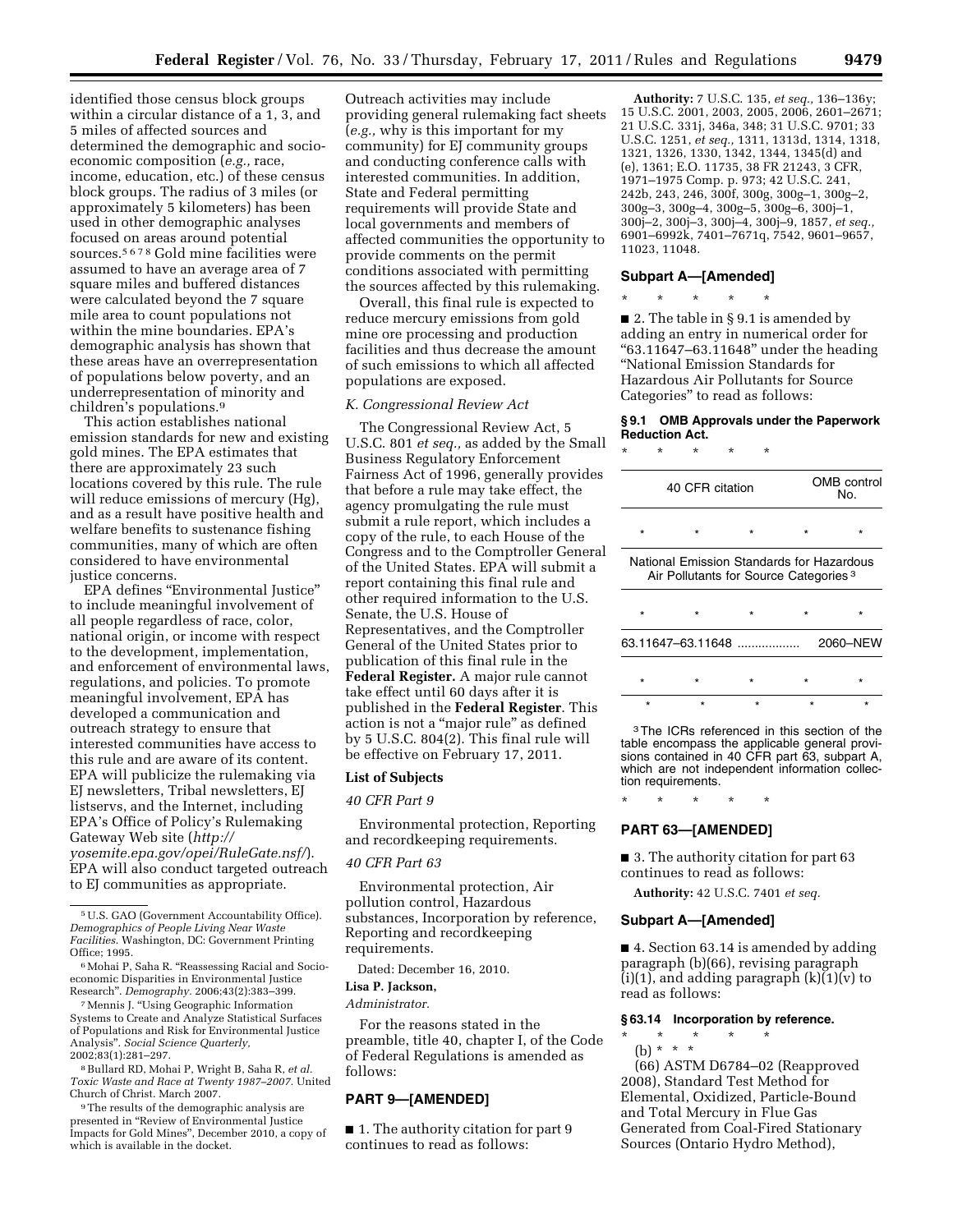approved April 1, 2008, IBR approved for  $\S 63.11646(a)(1)(vi)$ , § 63.11647(a)(1)(ii), § 63.11647(a)(3)(ii), and § 63.11647(d).

\* \* \* \* \*

 $(i) * * * *$ 

(1) ANSI/ASME PTC 19.10–1981, Flue and Exhaust Gas Analyses [Part 10, Instruments and Apparatus], issued August 31, 1981 IBR approved for §§ 63.309(k)(1)(iii), 63.865(b), 63.3166(a)(3), 63.3360(e)(1)(iii), 63.3545(a)(3), 63.3555(a)(3), 63.4166(a)(3), 63.4362(a)(3), 63.4766(a)(3), 63.4965(a)(3), 63.5160(d)(1)(iii), 63.9307(c)(2), 63.9323(a)(3), 63.11148(e)(3)(iii), 63.11155(e)(3), 63.11162(f)(3)(iii) and  $(f)(4)$ , 63.11163(g)(1)(iii) and (g)(2), 63.11410(j)(1)(iii), 63.11551(a)(2)(i)(C), 63.11646(a)(1)(iii), table 5 to subpart DDDDD of this part, and table 1 to subpart ZZZZZ of this part.

- \* \* \* \* \*
- $(k) * * * *$
- $(1) * * * *$

(v) SW–846 Method 74741B, Revision 2, ''Mercury in Solid or Semisolid Waste (Manual Cold-Vapor Technique)'' February 2007, IBR approved for  $§ 63.11647(f)(2).$ 

\* \* \* \* \*

■ 5. Part 63 is amended by adding subpart EEEEEEE to read as follows:

# **Subpart EEEEEEE—National Emission Standards for Hazardous Air Pollutants: Gold Mine Ore Processing and Production Area Source Category**

**Applicability and Compliance Dates** 

Sec.

63.11640 Am I subject to this subpart? 63.11641 What are my compliance dates?

#### **Standards and Compliance Requirements**

- 63.11645 What are my mercury emission standards?
- 63.11646 What are my compliance requirements?
- 63.11647 What are my monitoring requirements?
- 63.11648 What are my notification, reporting, and recordkeeping requirements?

#### **Other Requirements and Information**

- 63.11650 What General Provisions apply to this subpart?
- 63.11651 What definitions apply to this subpart?
- 63.11652 Who implements and enforces this subpart?
- 63.11653 [Reserved]

#### **Tables to Subpart EEEEEEE of Part 63**

Table 1 to Subpart EEEEEEE of Part 63— Applicability of General Provisions to Subpart EEEEEEE

# **Subpart EEEEEEE—National Emission Standards for Hazardous Air Pollutants: Gold Mine Ore Processing and Production Area Source Category**

## **Applicability and Compliance Dates**

# **§ 63.11640 Am I subject to this subpart?**

(a) You are subject to this subpart if you own or operate a gold mine ore processing and production facility as defined in § 63.11651, that is an area source.

(b) This subpart applies to each new or existing affected source. The affected sources are each collection of ''ore pretreatment processes'' at a gold mine ore processing and production facility, each collection of "carbon processes with mercury retorts'' at a gold mine ore processing and production facility, each collection of ''carbon processes without mercury retorts'' at a gold mine ore processing and production facility, and each collection of ''non-carbon concentrate processes'' at a gold mine ore processing and production facility, as defined in § 63.11651.

(1) An affected source is existing if you commenced construction or reconstruction of the affected source on or before April 28, 2010.

(2) An affected source is new if you commenced construction or reconstruction of the affected source after April 28, 2010.

(c) This subpart does not apply to research and development facilities, as defined in section 112(c)(7) of the Clean Air Act (CAA).

(d) If you own or operate a source subject to this subpart, you must have or you must obtain a permit under 40 CFR part 70 or 40 CFR part 71.

#### **§ 63.11641 What are my compliance dates?**

(a) If you own or operate an existing affected source, you must comply with the applicable provisions of this subpart no later than February 17, 2014.

(b) If you own or operate a new affected source, and the initial startup of your affected source is on or before February 17, 2011, you must comply with the provisions of this subpart no later than February 17, 2011.

(c) If you own or operate a new affected source, and the initial startup of your affected source is after February 17, 2011, you must comply with the provisions of this subpart upon startup of your affected source.

# **Standards and Compliance Requirements**

## **§ 63.11645 What are my mercury emission standards?**

(a) For existing ore pretreatment processes, you must emit no more than 127 pounds of mercury per million tons of ore processed.

(b) For existing carbon processes with mercury retorts, you must emit no more than 2.2 pounds of mercury per ton of concentrate processed.

(c) For existing carbon processes without mercury retorts, you must emit no more than 0.17 pounds of mercury per ton of concentrate processed.

(d) For existing non-carbon concentrate processes, you must emit no more than 0.2 pounds of mercury per ton of concentrate processed.

(e) For new ore pretreatment processes, you must emit no more than 84 pounds of mercury per million tons of ore processed.

(f) For new carbon processes with mercury retorts, you must emit no more than 0.8 pounds of mercury per ton of concentrate processed.

(g) For new carbon processes without mercury retorts, you must emit no more than 0.14 pounds of mercury per ton of concentrate processed.

(h) For new non-carbon concentrate processes, you must emit no more than 0.1 pounds of mercury per ton of concentrate processed.

(i) The standards set forth in this section apply at all times.

# **§ 63.11646 What are my compliance requirements?**

(a) Except as provided in paragraph (b) of this section, you must conduct a mercury compliance emission test within 180 days of the compliance date for all process units at new and existing affected sources according to the requirements in paragraphs (a)(1) through (a)(13) of this section. This compliance testing must be repeated annually thereafter, with no two consecutive annual compliance tests occurring less than 3 months apart or more than 15 months apart.

(1) You must determine the concentration of mercury and the volumetric flow rate of the stack gas according to the following test methods and procedures:

(i) Method 1 or 1A (40 CFR part 60, appendix A–1) to select sampling port locations and the number of traverse points in each stack or duct. Sampling sites must be located at the outlet of the control device (or at the outlet of the emissions source if no control device is present) and prior to any releases to the atmosphere.

(ii) Method 2, 2A, 2C, 2D, 2F (40 CFR part 60, appendix A–1), or Method 2G (40 CFR part 60, appendix A–2) to determine the volumetric flow rate of the stack gas.

(iii) Method 3, 3A, or 3B (40 CFR part 60, appendix A–2) to determine the dry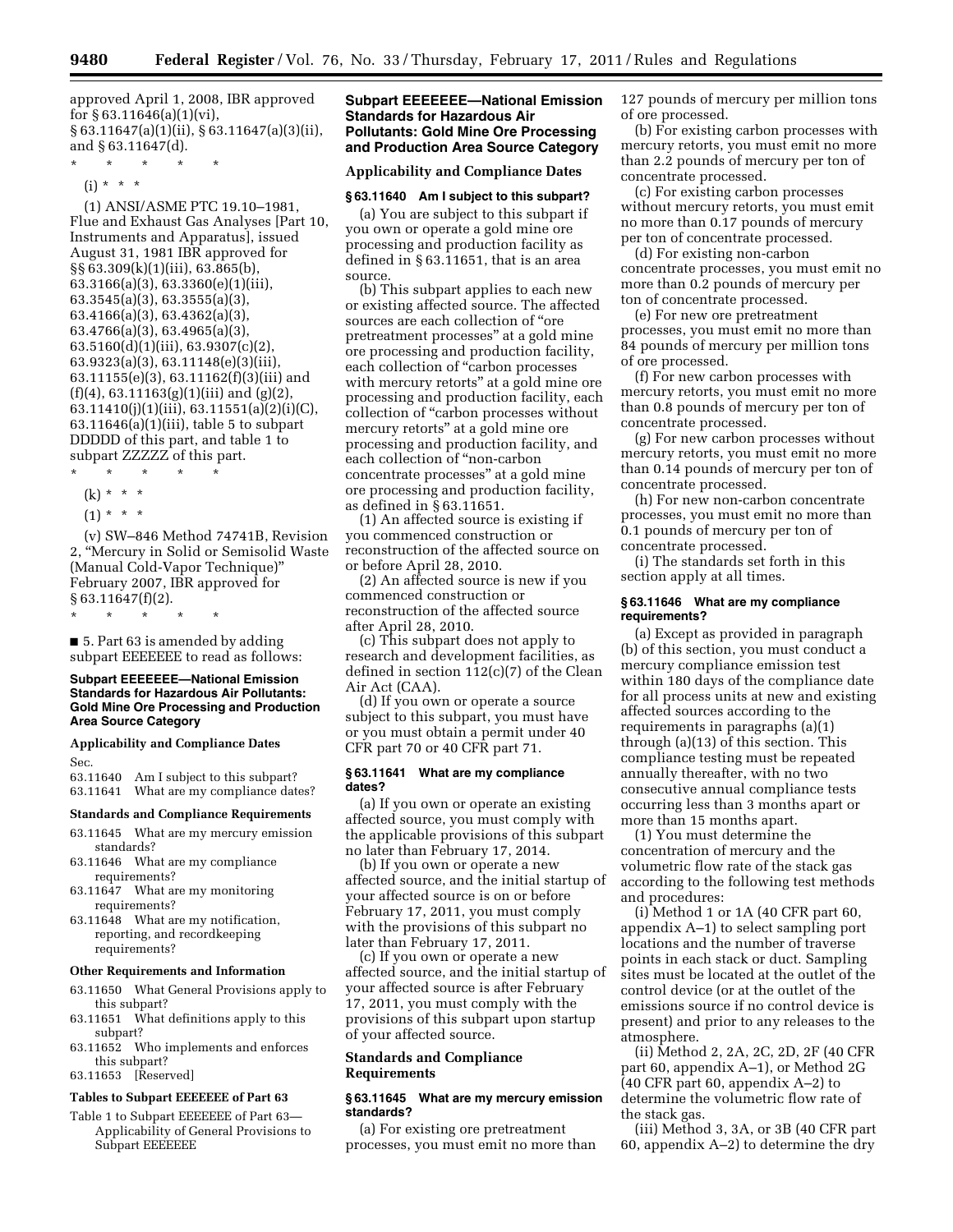molecular weight of the stack gas. You may use ANSI/ASME PTC 19.10, "Flue and Exhaust Gas Analyses'' (incorporated by reference-see § 63.14) as an alternative to EPA Method 3B.

(iv) Method 4 (40 CFR part 60, appendix A–3) to determine the moisture content of the stack gas.

(v) Method 29 (40 CFR part 60, appendix A–8) to determine the concentration of mercury, except as provided in paragraphs (a)(1)(vi) and (vii) of this section.

(vi) Upon approval by the permitting authority, ASTM D6784; ''Standard Test Method for Elemental, Oxidized, Particle-Bound and Total Mercury in Flue Gas Generated from Coal-Fired Stationary Sources (Ontario Hydro Method)'' (incorporated by reference see § 63.14) may be used as an alternative to Method 29 to determine the concentration of mercury.

(vii) Upon approval by the permitting authority, Method 30B (40 CFR part 60, appendix A–8) may be used as an alternative to Method 29 to determine the concentration of mercury for those process units with relatively low particulate-bound mercury as specified in Section 1.2 of Method 30B.

(2) A minimum of three test runs must be conducted for each performance test of each process unit. Each test run conducted with Method 29 must collect a minimum sample volume of 0.85 dry standard cubic meters (30 dry standard cubic feet). If conducted with Method 30B or ASTM D6784, determine sample time and volume according to the testing criteria set forth in the relevant

Where:

- $E =$  mercury emissions in  $lb/hr$ ;
- Cs = concentration of mercury in the stack gas, in grains per dry standard cubic foot (gr/dscf);
- $Qs$  = volumetric flow rate of the stack gas, in dry standard cubic feet per hour; and
- $K =$  conversion factor for grains (gr) to pounds (lb),  $1.43 \times 10^{-4}$ .

(5) Monitor and record the number of one-hour periods each process unit operates during each month.

(6) For the initial compliance determination for both new and existing sources, determine the total mercury emissions for all the full calendar months between the compliance date and the date of the initial compliance test by multiplying the emission rate in lb/hr for each process unit (or combination of units ducted to a common stack that are tested together) by the number of one-hour periods each

method. If the emission testing results for any of the emission points yields a non-detect value, then the minimum detection limit (MDL) must be used to calculate the mass emissions rate (lb/hr) used to calculate the emissions factor (lb/ton) for that emission point and, in turn, for calculating the sum of the emissions (in units of pounds of mercury per ton of concentrate, or pounds of mercury per million tons of ore) for all emission points subject to the emission standard for determining compliance. If the resulting mercury emissions are greater than the MACT emission standard, the owner or operator may use procedures that produce lower MDL results and repeat the mercury emissions testing one additional time for any emission point for which the measured result was below the MDL. If this additional testing is performed, the results from that testing must be used to determine compliance (*i.e.,* there are no additional opportunities allowed to lower the MDL).

(3) Performance tests shall be conducted under such conditions as the Administrator specifies to the owner or operator based on representative performance of the affected source for the period being tested. Upon request, the owner or operator shall make available to the Administrator such records as may be necessary to determine the conditions of performance tests. Performance tests must be conducted under operating conditions (including process or production throughputs) that are based

 $E = Cs * Qs * K$ (Eq. 1)

process unit (or the unit that had the greatest total operating hours among the combination of multiple units with one stack that are tested together, or an alternative method approved by the permit authority, pursuant to paragraph (a)(3) of this section) operated during those full calendar months prior to the initial compliance test. This initial period must include at least 1 full month of operations. After the initial compliance test, for subsequent compliance tests, determine the mercury mass emissions for the 12 full calendar months prior to the compliance test in accordance with the procedures in paragraph (a)(7) of this section. Existing sources may use a previous emission test for their initial compliance determination in lieu of conducting a new test if the test was conducted within one year of the

on representative performance. Record and report to the permit authority the process throughput for each test run. For sources with multiple emission units (*e.g.,* two roasters, or a furnace, electrowinning circuit and a mercury retort) ducted to a common control device and stack, compliance testing must be performed either by conducting a single compliance test with all affected emissions units in operation or by conducting a separate compliance test on each emissions unit. Alternatively, the owner or operator may request approval from the permit authority for an alternative testing approach. If the units are tested separately, any emissions unit that is not tested initially must be tested as soon as is practicable. If the performance test is conducted when all affected units are operating, then the number of hours of operation used for calculating emissions pursuant to paragraphs (a)(6) and (7) of this section must be the total number of hours for the unit that has the greatest total operating hours for that period of time, or based on an appropriate alternative method approved by the permit authority to account for the hours of operation for each separate unit in these calculations.

(4) Calculate the mercury emission rate (lb/hr), based on the average of 3 test run values, for each process unit (or combination of units that are ducted to a common stack and are tested when all affected sources are operating pursuant to paragraph (a)(3) of this section) using Equation (1) of this section:

compliance date using the methods specified in paragraphs (a)(1) through (a)(4) of this section, and the tests were representative of current operating processes and conditions. If a previous test is used for their initial compliance determination, 3 to 12 full months of data on hours of operation and production (*i.e.,* million tons of ore or tons of concentrate), including the month the test was conducted, must be used to calculate the emissions rate (in units of pounds of mercury per million tons of ore for the ore pretreatment affected sources, or in units of pounds of mercury per tons of concentrate for the other affected sources).

(7) For compliance determinations following the initial compliance test for new and existing sources, determine the total mercury mass emissions for each process unit for the 12 full calendar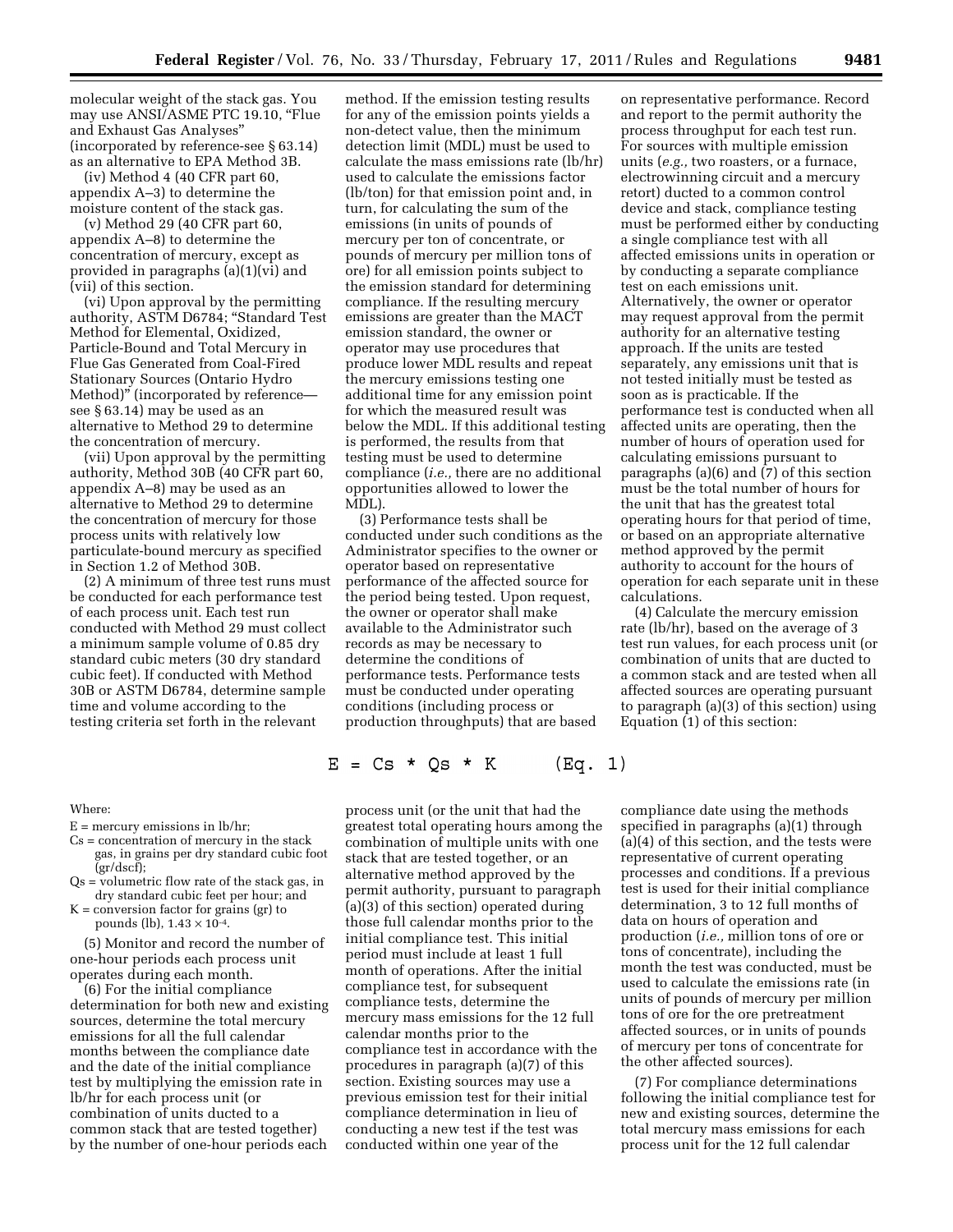months preceding the performance test by multiplying the emission rate in lb/ hr for each process unit (or combination of units ducted to a common stack that are tested together) by the number of one-hour periods each process unit (or the unit that had the greatest total operating hours among the combination of multiple units with one stack that are tested together, or an alternative method approved by the permit authority, pursuant to paragraph (a)(3) of this section) operated during the 12 full calendar months preceding the completion of the performance tests.

(8) You must install, calibrate, maintain and operate an appropriate weight measurement device, mass flow meter, or densitometer and volumetric flow meter to measure ore throughput for each roasting operation and autoclave and calculate hourly, daily and monthly totals in tons of ore according to paragraphs (a)(8)(i) and (a)(8)(ii) of this section.

(i) Measure the weight or the density and volumetric flow rate of the oxidized ore slurry as it exits the roaster oxidation circuit(s) and before the carbon-in-leach tanks. Alternatively, the weight of the ore can be measured "as fed'' if approved by the permit authority as an acceptable equivalent method to measure amount of ore processed.

(ii) Measure the weight or the density and volumetric flow rate of the ore slurry as it is fed to the autoclave(s). Alternatively, the weight or the density and volumetric flow rate of the oxidized ore slurry can be measured as it exits the autoclave and before the carbon-inleach tanks if approved by the permit authority as an acceptable equivalent method to measure amount of ore processed.

(9) Measure the weight of concentrate (produced by electrowinning, Merrill Crowe process, gravity feed, or other methods) using weigh scales for each batch prior to processing in mercury retorts or melt furnaces. For facilities with mercury retorts, the concentrate must be weighed in the same state and condition as it is when fed to the mercury retort. For facilities without mercury retorts, the concentrate must be weighed prior to being fed to the melt furnace before drying in any ovens. For facilities that ship concentrate offsite, measure the weight of concentrate as shipped offsite. You must keep accurate records of the weights of each batch of concentrate processed and calculate, and record the total weight of concentrate processed each month.

(10) You must maintain the systems for measuring density, volumetric flow rate, and weight within  $\pm$  5 percent accuracy. You must describe the

specific equipment used to make measurements at your facility and how that equipment is periodically calibrated. You must also explain, document, and maintain written procedures for determining the accuracy of the measurements and make these written procedures available to your permitting authority upon request. You must determine, record, and maintain a record of the accuracy of the measuring systems before the beginning of your initial compliance test and during each subsequent quarter of affected source operation.

(11) Record the weight in tons of ore for ore pretreatment processes and concentrate for carbon processes with mercury retorts, carbon processes without mercury retorts, and for noncarbon concentrate processes on a daily and monthly basis.

(12) Calculate the emissions from each new and existing affected source for the sum of all full months between the compliance date and the date of the initial compliance test in pounds of mercury per ton of process input using the procedures in paragraphs (a)(12)(i) through (a)(12)(iv) of this section to determine initial compliance with the emission standards in § 63.11645. This must include at least 1 full month of data. Or, if a previous test is used pursuant to paragraph (a)(6) of this section for the initial compliance test, use a period of time pursuant to paragraph (a)(6) of this section to calculate the emissions for the affected source. After this initial compliance test period, determine annual compliance using the procedures in paragraph (a)(13) of this section for existing sources.

(i) For ore pretreatment processes, divide the sum of mercury mass emissions (in pounds) from all roasting operations and autoclaves during the number of full months between the compliance date and the initial compliance test by the sum of the total amount of gold mine ore processed (in million tons) in these process units during those same full months following the compliance date. Or, if a previous test is used to determine initial compliance, pursuant to paragraph (a)(6) of this section, then the same 3 to 12 full months of production data (*i.e.,*  million tons of ore) and hours of operation referred to in paragraph (a)(6) of this section, must be used to determine the emissions in pounds of mercury per million tons of ore.

(ii) For carbon processes with mercury retorts, divide the sum of mercury mass emissions (in pounds) from all carbon kilns, preg tanks, electrowinning, mercury retorts, and melt furnaces during the initial number of full months between the compliance date and the initial compliance tests by the total amount of concentrate (in tons) processed in these process units during those same full months following the compliance date. If a previous test is used to determine initial compliance, pursuant to paragraph (a)(6) of this section, then the same 3 to 12 full months of production data (*i.e.,* tons of concentrate) and hours of operation referred to in paragraph (a)(6) of this section, must be used to determine the emissions in pounds of mercury per tons of concentrate.

(iii) For carbon processes without mercury retorts, divide the sum of mercury mass emissions (in pounds) from all carbon kilns, preg tanks, electrowinning, and melt furnaces during the initial number of full months between the compliance date and the initial compliance tests by the total amount of concentrate (in tons) processed in these process units during those same full months following the compliance date. If a previous test is used to determine initial compliance, pursuant to paragraph (a)(6) of this section, then the same 3 to 12 full months of production data (*i.e.,* tons of concentrate) and hours of operation referred to in paragraph (a)(6) of this section, must be used to determine the emissions in pounds of mercury per tons of concentrate.

(iv) For non-carbon concentrate processes, divide the sum of mercury mass emissions (in pounds) from mercury retorts and melt furnaces during the initial number of full months between the compliance date and the initial compliance tests by the total amount of concentrate (in tons) processed in these process units during those same full months following the compliance date. If a previous test is used to determine initial compliance, pursuant to paragraph (a)(6) of this section, then the same 3 to 12 full months of production data (*i.e.,* tons of concentrate) and hours of operation referred to in paragraph (a)(6) of this section, must be used to determine the emissions in pounds of mercury per tons of concentrate.

(13) After the initial compliance test, calculate the emissions from each new and existing affected source for each 12-month period preceding each subsequent compliance test in pounds of mercury per ton of process input using the procedures in paragraphs  $(a)(13)(i)$  through  $(iv)$  of this section to determine compliance with the emission standards in § 63.11645.

(i) For ore pretreatment processes, divide the sum of mercury mass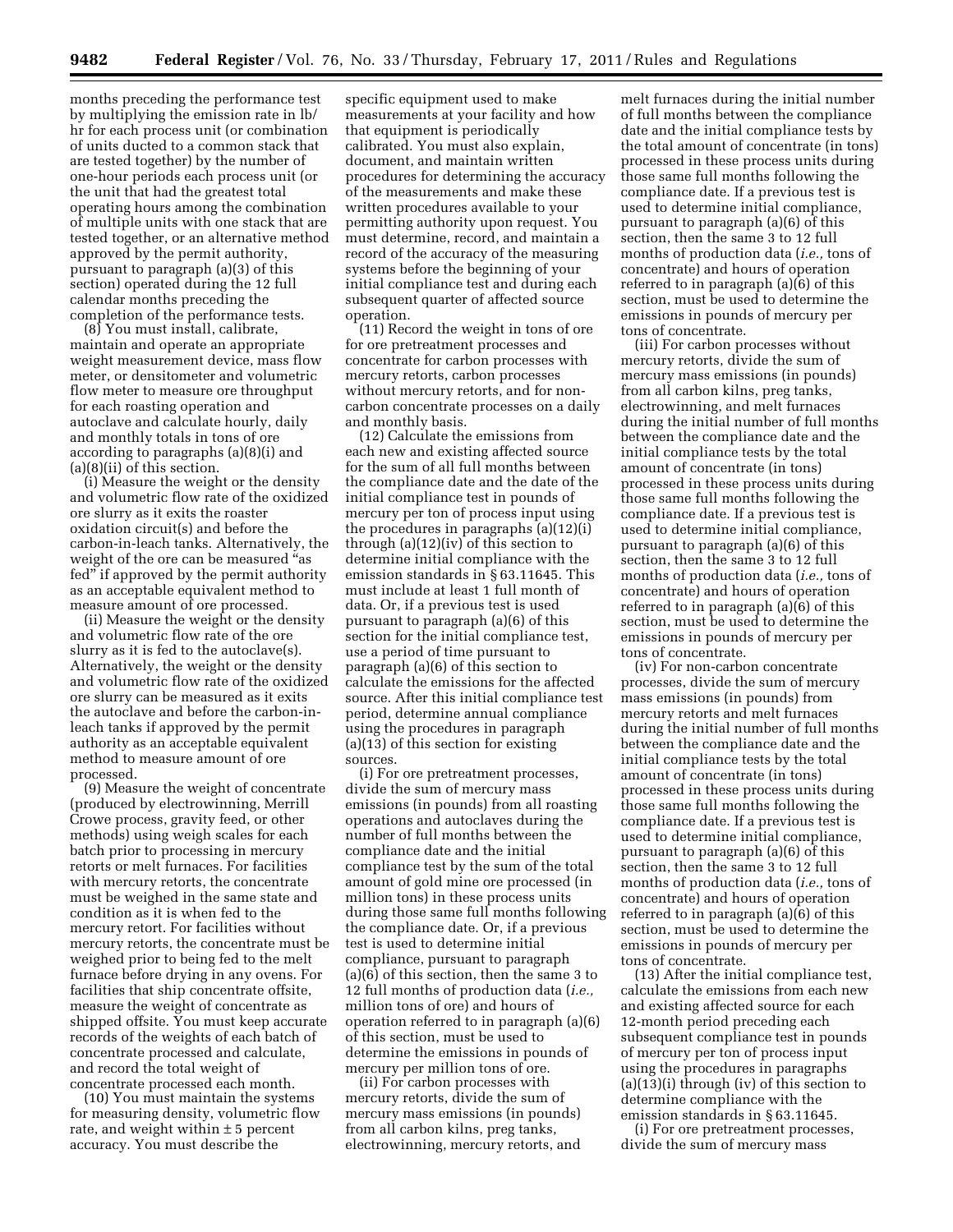emissions (in pounds) from all roasting operations and autoclaves in the 12-month period preceding a compliance test by the sum of the total amount of gold mine ore processed (in million tons) in that 12-month period.

(ii) For carbon processes with mercury retorts, divide the sum of mercury mass emissions (in pounds) from all carbon kilns, preg tanks, electrowinning, mercury retorts, and melt furnaces in the 12-month period preceding a compliance test by the total amount of concentrate (in tons) processed in these process units in that 12-month period.

(iii) For carbon processes without mercury retorts, divide the sum of mercury mass emissions (in pounds) from all carbon kilns, preg tanks, electrowinning, and melt furnaces in the 12-month period preceding a compliance test by the total amount of concentrate (in tons) processed in these process units in that 12-month period.

(iv) For non-carbon concentrate processes, divide the sum of mercury mass emissions (in pounds) from mercury retorts and melt furnaces in the 12-month period preceding a compliance test by the total amount of concentrate (in tons) processed in these process units in that 12-month period.

(b) At all times, you must operate and maintain any affected source, including associated air pollution control equipment and monitoring equipment, in a manner consistent with safety and good air pollution control practices for minimizing emissions. Determination of whether such operation and maintenance procedures are being used will be based on information available to the Administrator which may include, but is not limited to, monitoring results, review of operation and maintenance procedures, review of operation and maintenance records, and inspection of the source.

# **§ 63.11647 What are my monitoring requirements?**

(a) Except as provided in paragraph (a)(5) of this section, you must monitor each roaster for mercury emissions using one of the procedures in paragraphs  $(a)(1)$ ,  $(a)(2)$ , or  $(a)(3)$  of this section and establish operating limits for mercury concentration as described in paragraph (a)(4) of this section.

(1) Perform sampling and analysis of the roaster's exhaust for mercury concentration using EPA Performance Specification 12B (40 CFR part 60, appendix B and Procedure 5 of appendix F) or EPA Method 30B (40 CFR part 60, appendix A–8) at least twice per month. A minimum of two measurements must be taken per month

that are at least 11 days apart from other consecutive tests. The mercury concentration must be maintained below the operating limit established in paragraph (a)(4) of this section. The results of the sampling must be obtained within 72 hours of the time the sample is taken.

(i) To determine the appropriate sampling duration, you must review the available data from previous stack tests to determine the upper 99th percentile of the range of mercury concentrations in the exit stack gas. Based on this upper end of expected concentrations, select an appropriate sampling duration that is likely to provide a valid sample and not result in breakthrough of the sampling tubes. If breakthrough of the sampling tubes occurs, you must resample within 7 days using a shorter sampling duration.

(ii) If any mercury concentration measurement from the twice per month sampling with PS 12B or Method 30B is higher than the operating limit, the exceedance must be reported to the permit authority as a deviation and corrective actions must be implemented within 48 hours upon receipt of the sampling results. Moreover, within 96 hours of the exceedance, the owner or operator must measure the concentration again (with PS 12B (40 CFR part 60, appendix B and Procedure 5 of appendix F), Method 30B or Method 29 (40 CFR part 60, appendix A–8), or ASTM D6784(incorporated by reference—see § 63.14)) and demonstrate to the permit authority that the mercury concentration is no higher than the operating limit, or inform the permit authority that the limit continues to be exceeded. If the measured mercury concentration exceeds the operating limit for mercury concentration after these 96 hours, the exceedance must be reported as a deviation within 24 hours to the permitting authority. The owner or operator must conduct a full compliance test pursuant to § 63.11646(a) for the roaster operations within 40 days to determine if the affected source is in compliance with the MACT emission standard. For facilities that have roasters and autoclaves, the owner or operator can use the results of the previous compliance test for the autoclaves to determine the emissions for those process units to be used in the calculations of the emissions for the affected source. If the source is determined to be in compliance, the compliance test may also be used to establish a new operating limit for mercury concentration (in accordance with paragraph (e) of this section).

(2) Install, operate, calibrate, and maintain a continuous emissions monitoring system (CEMS) to continuously measure the mercury concentration in the final exhaust stream from each roaster according to the requirements of Performance Specification 12A (40 CFR part 60, appendix B) except that calibration standards traceable to the National Institute of Standards and Technology are not required. You must perform a data accuracy assessment of the CEMS according to section 5 of Appendix F in part 60 and follow the applicable monitoring requirements in § 63.8 as provided in Table 1 to subpart EEEEEEE.

(i) You must continuously monitor the daily average mercury concentration from the roaster and maintain the daily average concentration below the operating limit established in paragraph (a)(4) of this section.

(ii) If the daily average mercury concentration from the CEMs is higher than the operating limit, the exceedance must be reported to the permit authority as a deviation and corrective actions must be implemented within 48 hours upon receipt of the sampling results. Moreover, within 96 hours of the exceedance, the owner or operator must measure the concentration again (with the CEMs (40 CFR part 60, appendix B and Procedure 5 of appendix F) and demonstrate to the permit authority that the mercury concentration is no higher than the operating limit, or inform the permit authority that the limit continues to be exceeded. If the measured mercury concentration exceeds the operating limit for mercury concentration after these 96 hours, the exceedance must be reported as a deviation within 24 hours to the permitting authority, and the owner or operator must conduct a full compliance test pursuant to § 63.11646(a) for the roaster operations within 40 days to determine if the affected source is in compliance with the MACT emission standard. For facilities that have roasters and autoclaves, the owner or operator can use the results of the previous compliance test for the autoclaves to determine the emissions for those process units to be used in the calculations of the emissions for the affected source. If the source is determined to be in compliance, the compliance test results may also be used to establish a new operating limit for mercury concentration (in accordance with paragraph (e) of this section).

(iii) You must submit a monitoring plan that includes quality assurance and quality control (QA/QC) procedures sufficient to demonstrate the accuracy of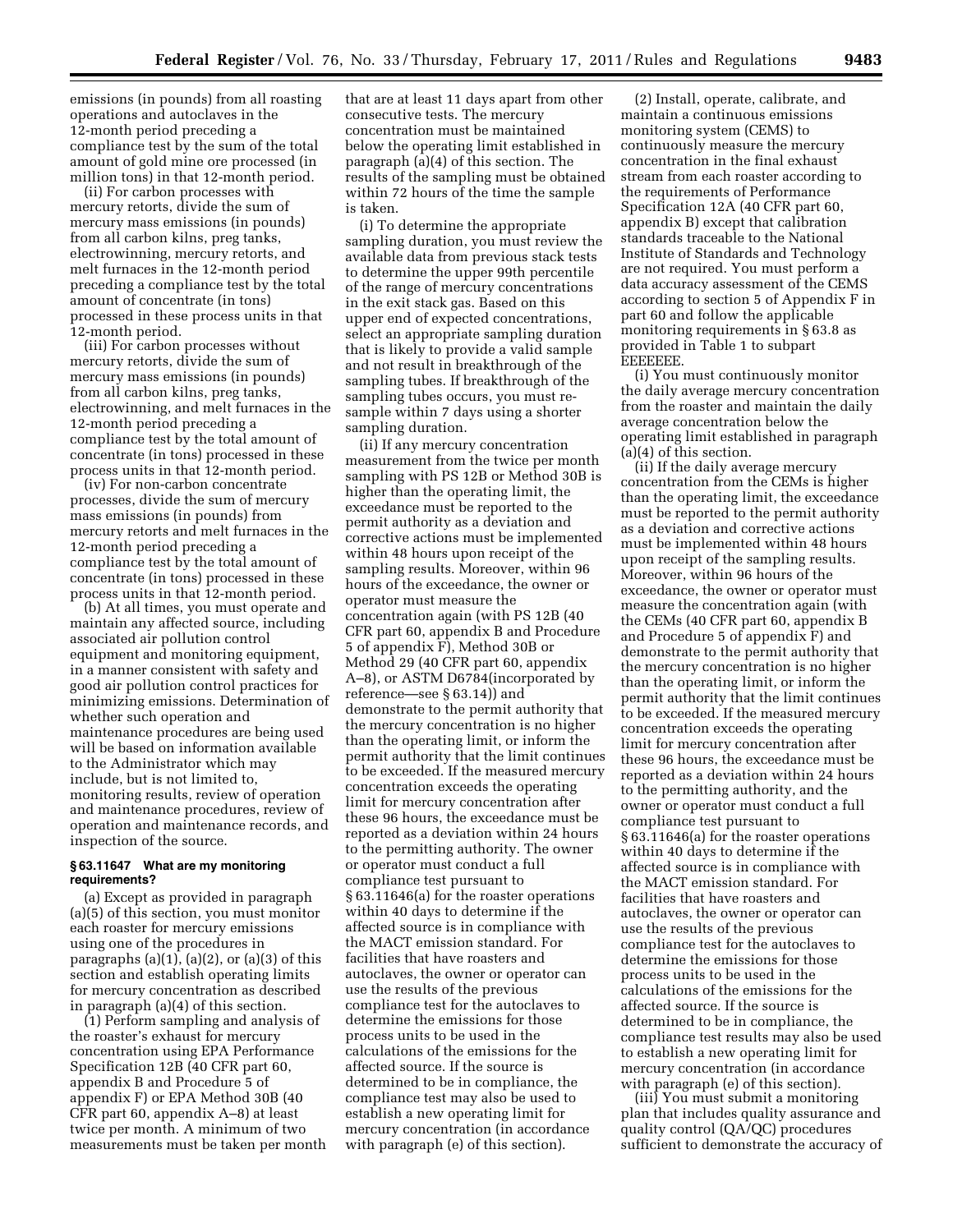the CEMS to your permitting authority for approval 180 days prior to your initial compliance test. At a minimum, the QA/QC procedures must include daily calibrations and an annual accuracy test for the CEMS.

(3) Continuously measure the mercury concentration in the final exhaust stream from each roaster using EPA Performance Specification 12B (40 CFR part 60 appendix B and Procedure 5 of appendix F).

(i) You must continuously measure the mercury concentration in the roaster exhaust and maintain the average daily mercury concentration below the operating limit established in paragraph (a)(4) of this section. To determine the appropriate sampling duration, you must review the available data from previous stack tests to determine the upper 99th percentile of the range of mercury concentrations in the exit stack gas. Based on this upper end of expected concentrations, select an appropriate sampling duration that is likely to provide a valid sample and not result in breakthrough of the sampling tubes. If breakthrough of the sampling

Where:

- OLR = mercury concentration operating limit for the roaster (or roasters that share a common stack) (in micrograms per cubic meter);
- $C_{test}$  = average mercury concentration measured by the monitoring procedures (PS 12A or PS 12B or 30B) during the compliance performance stack test (in micrograms per cubic meter);
- EL = emission standard for ore pretreatment processes (in lb/million tons of ore);
- CT = compliance test results for ore pretreatment processes (in lb/million tons of ore).

(5) For roasters that utilize calomelbased mercury control systems for emissions controls, you are not required to perform the monitoring for mercury emissions in paragraphs (a)(1), (a)(2), or (a)(3) of this section if you demonstrate to the satisfaction of your permitting authority that mercury emissions from the roaster are less than 10 pounds of mercury per million tons of ore throughput. If you make this demonstration, you must conduct the parametric monitoring as described below in paragraphs (b) and (c) of this section.

(i) The initial demonstration must include three or more consecutive independent stack tests for mercury at least one month apart on the roaster exhaust stacks. Subsequent demonstrations may be based upon the tubes occurs, you must re-sample within 7 days using a shorter sampling duration.

(ii) If the daily average mercury concentration is higher than the operating limit, the exceedance must be reported to the permit authority as a deviation and corrective actions must be implemented within 48 hours upon receipt of the sampling results. Moreover, within 96 hours of the exceedance, the owner or operator must measure the concentration again with PS 12B (40 CFR part 60, appendix B and Procedure 5 of appendix F), Method 30B or Method 29 (40 CFR part 60, appendix A–8), or ASTM D6784(incorporated by reference—see § 63.14) and demonstrate to the permit authority that the mercury concentration is no higher than the operating limit, or inform the permit authority that the limit continues to be exceeded. If the measured mercury concentration exceeds the operating limit for mercury concentration after these 96 hours, the exceedance must be reported as a deviation within 24 hours to the permitting authority and the owner or operator must conduct a full

$$
OLR = C_{test} * (EL/CT)
$$

single stack test required in paragraph (a) of section § 63.11646. The results of each of the tests must be less than 10 pounds of mercury per million tons of ore. The testing must be performed according to the procedures in § 63.11646(a)(1) through (a)(4) to determine mercury emissions in pounds per hour.

(ii) Divide the mercury emission rate in pounds per hour by the ore throughput rate during the test expressed in millions of tons per hour to determine the emissions in pounds per million tons of ore.

(b) For facilities with roasters and a calomel-based mercury control system that choose to monitor for mercury emissions using the procedures in paragraph (a)(1) of this section or that qualify for and choose to follow the requirements in paragraph (a)(5) of this section, you must establish operating parameter limits for scrubber liquor flow (or line pressure) and scrubber inlet gas temperature and monitor these parameters. You may establish your operating parameter limits from the initial compliance test, according to the manufacturer's specifications, or based on limits established by the permitting authority. If you choose to establish your operating parameter limits from the initial compliance test, monitor the scrubber liquor flow (or line pressure)

compliance test pursuant to § 63.11646(a) for the roaster operations within 40 days to determine if the affected source is in compliance with the MACT emission standard. For facilities that have roasters and autoclaves, the owner or operator can use the results of the previous compliance test for the autoclaves to determine the emissions for those process units to be used in the calculations of the emissions for the affected source. If the source is determined to be in compliance, the compliance test results may also be used to establish a new operating limit for mercury concentration (in accordance with paragraph (e) of this section).

(4) Use Equation (2) of this section to establish an upper operating limit for mercury concentration as determined by using the procedures in paragraphs  $(a)(1)$ ,  $(a)(2)$ , or  $(a)(3)$  of this section concurrently while you are conducting your annual compliance performance stack tests according to the procedures in § 63.11646(a).

 $(Eq 2)$ 

and scrubber inlet gas temperature during each run of your initial compliance test. The minimum operating limit for scrubber liquor flow rate (or line pressure) is either the lowest value during any run of the initial compliance test or 10 percent less than the average value measured during the compliance test, and your maximum scrubber inlet temperature limit is the highest temperature measured during any run of the initial compliance test or 10 percent higher than the average value measured during the compliance test. You must monitor the scrubber liquor flow rate (or line pressure) and scrubber inlet gas temperature hourly and maintain the scrubber liquor flow (or line pressure) at or above the established operating parameter and maintain the inlet gas temperature below the established operating parameter limit.

(c) For facilities with roasters and a calomel-based mercury control system that choose to monitor for mercury emissions using the procedures in paragraph (a)(1) of this section or that qualify for and follow the requirements in paragraph (a)(5) of this section, you must establish operating parameter ranges for mercuric ion and chloride ion concentrations or for oxidation reduction potential and pH using the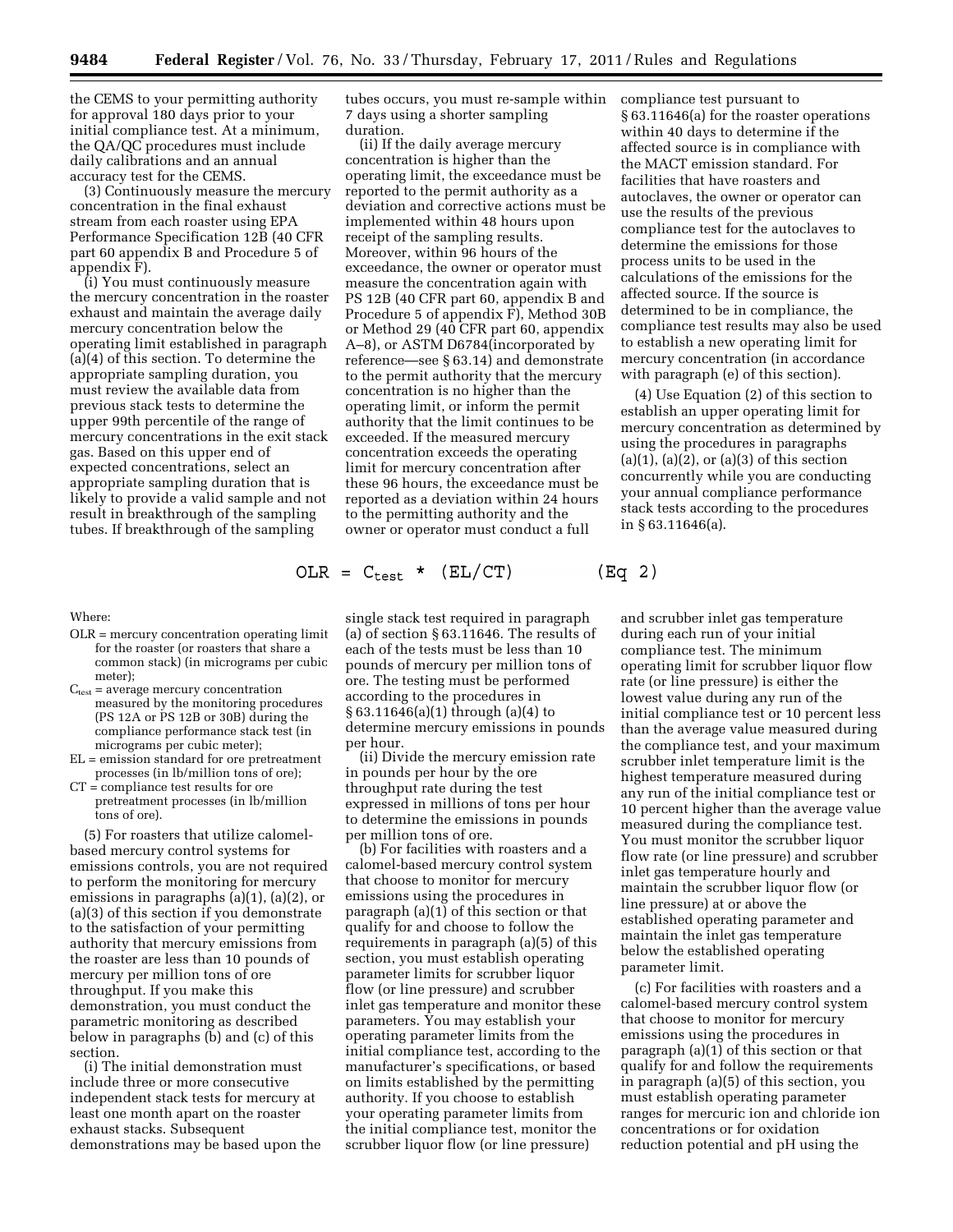procedures in paragraph (c)(1) or (c)(2) of this section respectively.

(1) Establish the mercuric ion concentration and chloride ion concentration ranges for each calomelbased mercury control system. The mercuric ion concentration and chloride ion concentration ranges for each calomel-based mercury control system must be based on the manufacturer's specifications, or based on approval by your permitting authority. Measure the mercuric ion concentration and chloride ion concentrations at least once during each run of your initial compliance test. The measurements must be within the established concentration range for mercuric ion concentration and chloride ion concentration. Subsequently, you must sample at least once daily and maintain the mercuric ion concentration and chloride ion concentrations within their established range.

(2) Establish the oxidation reduction potential and pH range for each calomel-based mercury control system. The oxidation reduction potential and pH range for each calomel-based mercury control system must be based on the manufacturer's specifications, or based on approval by your permitting authority. Install monitoring equipment to continuously monitor the oxidation reduction potential and pH of the calomel-based mercury control system scrubber liquor. Measure the oxidation reduction potential and pH of the scrubber liquor during each run of your initial compliance test. The measurements must be within the established range for oxidation reduction potential and pH. Subsequently, you must monitor the oxidation reduction potential and pH of the scrubber liquor continuously and maintain it within the established operating range.

Where:

- OLC = mercury concentration operating limit for the carbon adsorber control device on the process as measured using the sorbent trap, (micrograms per cubic meter);
- $C_{trap}$  = average mercury concentration measured using the sorbent trap during the week that includes the compliance performance test, (micrograms per cubic meter);
- EL = emission standard for the affected sources (lb/ton of concentrate);
- CT = compliance test results for the affected sources (lb/ton of concentrate).

(d) If you have an exceedance of a control device operating parameter range provided in paragraphs (b) or (c) of this section, you must take corrective action and bring the parameters back into the established parametric ranges. If the corrective actions taken following an exceedance do not result in the operating parameter value being returned within the established range within 48 hours, a mercury concentration measurement (with PS 12B or PS 12A CEMS (40 CFR part 60, appendix B and Procedure 5 of appendix F), Method 30B or Method 29 (40 CFR part 60, appendix A–8), or ASTM D6784 (incorporated by reference—see § 63.14)) must be made to determine if the operating limit for mercury concentration is being exceeded. The measurement must be performed and the mercury concentration determined within 48 hours (after the initial 48 hours, or a total of 96 hours from the time the parameter range was exceeded). If the measured mercury concentration meets the operating limit for mercury concentration established under § 63.11647(a)(4), the corrective actions are deemed successful, and the owner or operator can request the permit authority to establish a new limit or range for the parameter. If the measured mercury concentration exceeds the operating limit for mercury concentration after these 96 hours, the exceedance must be reported as a deviation within 24 hours to the permitting authority and the owner or operator must conduct a full compliance test pursuant to § 63.11646(a) for the roaster operations within 40 days to determine if the affected source is in compliance with the MACT emission standard. For facilities that have roasters and autoclaves, the owner or operator can use the results of the previous

compliance test for the autoclaves to determine the emissions for those process units to be used in the calculations of the emissions for the affected source. If the source is determined to be in compliance with the MACT emission standard, the compliance test may also be used to establish a new operating limit for mercury concentration (see paragraph (e) of this section).

(e) You may submit a request to your permitting authority for approval to change the operating limits established under paragraph (a)(4) of this section for the monitoring required in paragraph  $(a)(1), (a)(2),$  or  $(a)(3)$  of this section. In the request, you must demonstrate that the proposed change to the operating limit detects changes in levels of mercury emission control. An approved change to the operating limit under this paragraph only applies until a new operating limit is established during the next annual compliance test.

(f) You must monitor each process unit at each new and existing affected source that uses a carbon adsorber to control mercury emissions using the procedures in paragraphs  $(f)(1)$  or  $(f)(2)$ of this section. A carbon adsorber may include a fixed carbon bed, carbon filter packs or modules, carbon columns, and other variations.

(1) Continuously sample and analyze the exhaust stream from the carbon adsorber for mercury using Method 30B (40 CFR part 60, appendix A–8) for a duration of at least the minimum sampling time specified in Method 30B and up to one week that includes the period of the annual performance test.

(i) Establish an upper operating limit for the process as determined using the mercury concentration measurements from the sorbent trap (Method 30B) as calculated from Equation (3) of this section.

$$
OLC = Ctrap * (EL/CT)
$$
 (Eq 3)

(ii) Sample and analyze the exhaust stream from the carbon adsorber for mercury at least monthly using Method 30B (40 CFR part 60, appendix A–8). When the mercury concentration reaches 75 percent of the operating limit, begin weekly sampling and analysis. When the mercury concentration reaches 90 percent of the operating limit, replace the carbon in the carbon adsorber within 30 days. If mercury concentration exceeds the operating limit, change the carbon in the carbon adsorber within 30 days and

report the deviation to your permitting authority.

(2) Conduct an initial sampling of the carbon in the carbon bed for mercury 90 days after the replacement of the carbon. A representative sample must be collected from the inlet of the bed and the exit of the bed and analyzed using SW–846 Method 7471B (incorporated by reference—see § 63.14). The depth to which the sampler is inserted must be recorded. The design capacity is established by calculating the average carbon loading from the inlet and outlet measurements. Sampling and analysis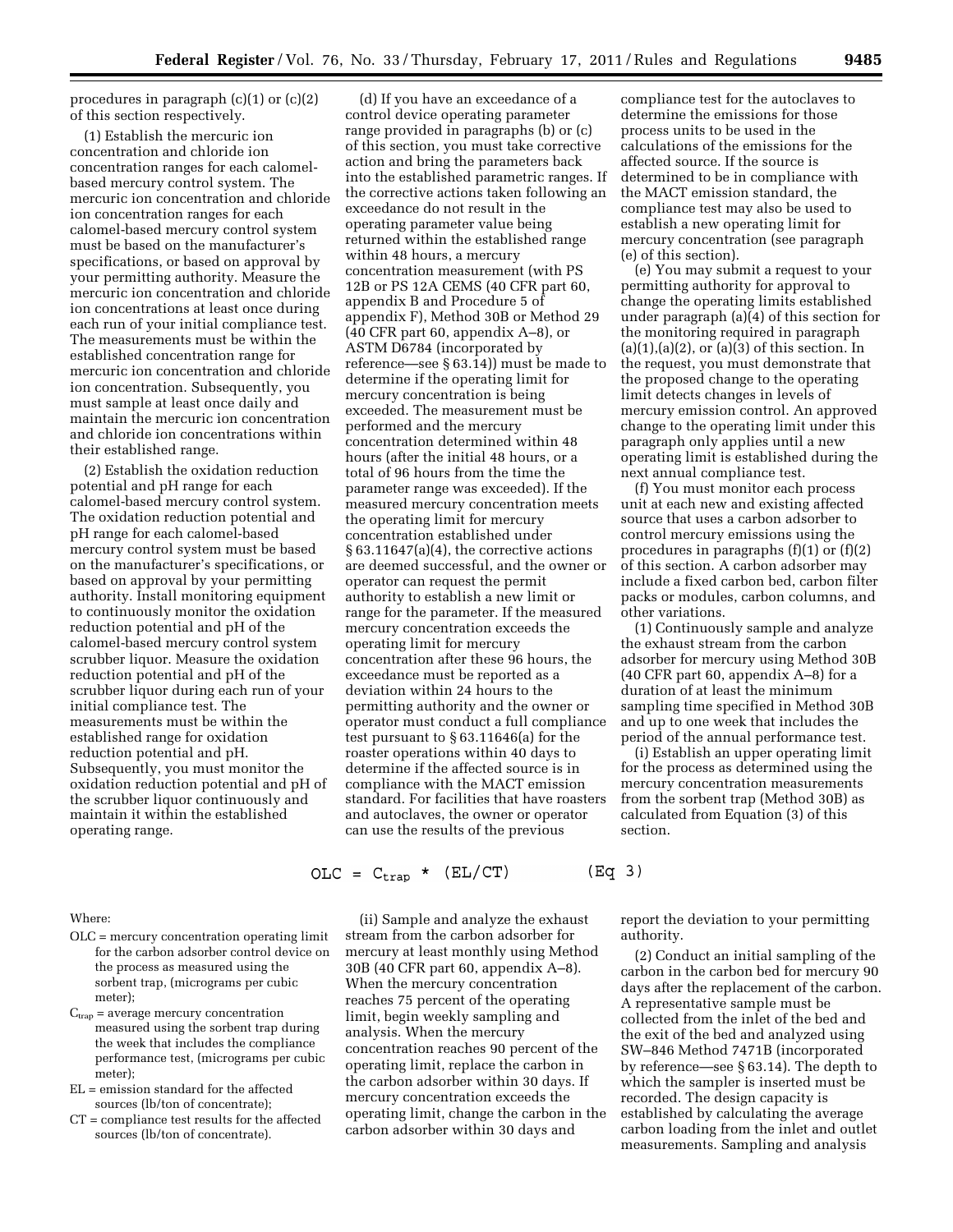of the carbon bed for mercury must be performed quarterly thereafter. When the carbon loading reaches 50 percent of the design capacity of the carbon, monthly sampling must be performed until 90 percent of the carbon loading capacity is reached. The carbon must be removed and replaced with fresh carbon no later than 30 days after reaching 90 percent of capacity. For carbon designs where there may be multiple carbon columns or beds, a representative sample may be collected from the first and last column or bed instead of the inlet or outlet. If the carbon loading exceeds the design capacity of the carbon, change the carbon within 30 days and report the deviation to your permitting authority.

(g) You must monitor gas stream temperature at the inlet to the carbon adsorber for each process unit (*i.e.,*  carbon kiln, melt furnace, *etc.*) equipped with a carbon adsorber. Establish a maximum value for the inlet temperature either during the annual performance test (required in § 63.11646(a)), according to the manufacturer's specifications, or as approved by your permitting authority. If you choose to establish the temperature operating limit during the performance test, establish the temperature operating limit based on either the highest reading during the test or at 10°F higher than the average temperature measured during the performance test. Monitor the inlet temperature once per shift. If an inlet temperature exceeds the temperature operating limit, you must take corrective actions to get the temperature back within the parameter operating limit within 48 hours. If the exceedance persists, within 144 hours of the exceedance, you must sample and analyze the exhaust stream from the carbon adsorber using Method 30B (40 CFR part 60, appendix A–8) and compare to an operating limit (calculated pursuant to  $(f)(1)(i)$ ) or you must conduct carbon sampling pursuant to (f)(2) of this section. If the concentration measured with Method 30B is below 90 percent of the operating limit or the carbon sampling results are below 90 percent of the carbon loading capacity, you may set a new temperature operating limit 10°F above the previous operating limit or at an alternative level approved by your permit authority. If the concentration is above 90 percent of the operating limit or above 90 percent of the carbon loading capacity you must change the carbon in the bed within 30 days and report the event to your permitting authority, and reestablish an

appropriate maximum temperature limit based on approval of your permit authority.

(h) For each wet scrubber at each new and existing affected source not followed by a mercury control system, you must monitor the water flow rate (or line pressure) and pressure drop. Establish a minimum value as the operating limit for water flow rate (or line pressure) and pressure drop either during the performance test required in § 63.11646(a), according to the manufacturer's specifications, or as approved by your permitting authority. If you choose to establish the operating limit based on the results of the performance test, the new operating limit must be established based on either the lowest value during any test run or 10 percent less than the average value measured during the test. For wet scrubbers on an autoclave, establish the pressure drop range according to manufacturer's specifications. You must monitor the water flow rate and pressure drop once per shift and take corrective action within 24 hours if any daily average is less than the operating limit. If the parameters are not in range within 72 hours, the owner or operator must report the deviation to the permitting authority and perform a compliance test for the process unit(s) controlled with the wet scrubber that has the parameter exceedance within 40 days to determine if the affected source is in compliance with the MACT limit. For the other process units included in the affected source, the owner or operator can use the results of the previous compliance test to determine the emissions for those process units to be used in the calculations of the emissions for the affected source.

(i) You may conduct additional compliance tests according to the procedures in § 63.11646 and reestablish the operating limits required in paragraphs (a) through (c) and (f) through (h) of this section at any time. You must submit a request to your permitting authority for approval to reestablish the operating limits. In the request, you must demonstrate that the proposed change to the operating limit detects changes in levels of mercury emission control. An approved change to the operating limit under this paragraph only applies until a new operating limit is established during the next annual compliance test.

# **§ 63.11648 What are my notification, reporting, and recordkeeping requirements?**

(a) You must submit the Initial Notification required by § 63.9(b)(2) no later than 120 calendar days after the

date of publication of the final rule in the **Federal Register** or within 120 days after the source becomes subject to the standard. The Initial Notification must include the information specified in § 63.9(b)(2)(i) through (b)(2)(iv).

(b) You must submit an initial Notification of Compliance Status as required by § 63.9(h).

(c) If a deviation occurs during a semiannual reporting period, you must submit a deviation report to your permitting authority according to the requirements in paragraphs (c)(1) and (2) of this section.

(1) The first reporting period covers the period beginning on the compliance date specified in § 63.11641 and ending on June 30 or December 31, whichever date comes first after your compliance date. Each subsequent reporting period covers the semiannual period from January 1 through June 30 or from July 1 through December 31. Your deviation report must be postmarked or delivered no later than July 31 or January 31, whichever date comes first after the end of the semiannual reporting period.

(2) A deviation report must include the information in paragraphs (c)(2)(i) through  $(c)(2)(iv)$  of this section.

(i) Company name and address.

(ii) Statement by a responsible official, with the official's name, title, and signature, certifying the truth, accuracy and completeness of the content of the report.

(iii) Date of the report and beginning and ending dates of the reporting period.

(iv) Identification of the affected source, the pollutant being monitored, applicable requirement, description of deviation, and corrective action taken.

(d) If you had a malfunction during the reporting period, the compliance report required in § 63.11648(b) must include the number, duration, and a brief description for each type of malfunction which occurred during the reporting period and which caused or may have caused any applicable emission limitation to be exceeded. The report must also include a description of actions taken by an owner or operator during a malfunction of an affected source to minimize emissions in accordance with § 63.11646(b), including actions taken to correct a malfunction.

(e) You must keep the records specified in paragraphs (e)(1) through (e)(3) of this section. The form and maintenance of records must be consistent with the requirements in section 63.10(b)(1) of the General Provisions.

(1) As required in  $\S 63.10(b)(2)(xiv)$ , you must keep a copy of each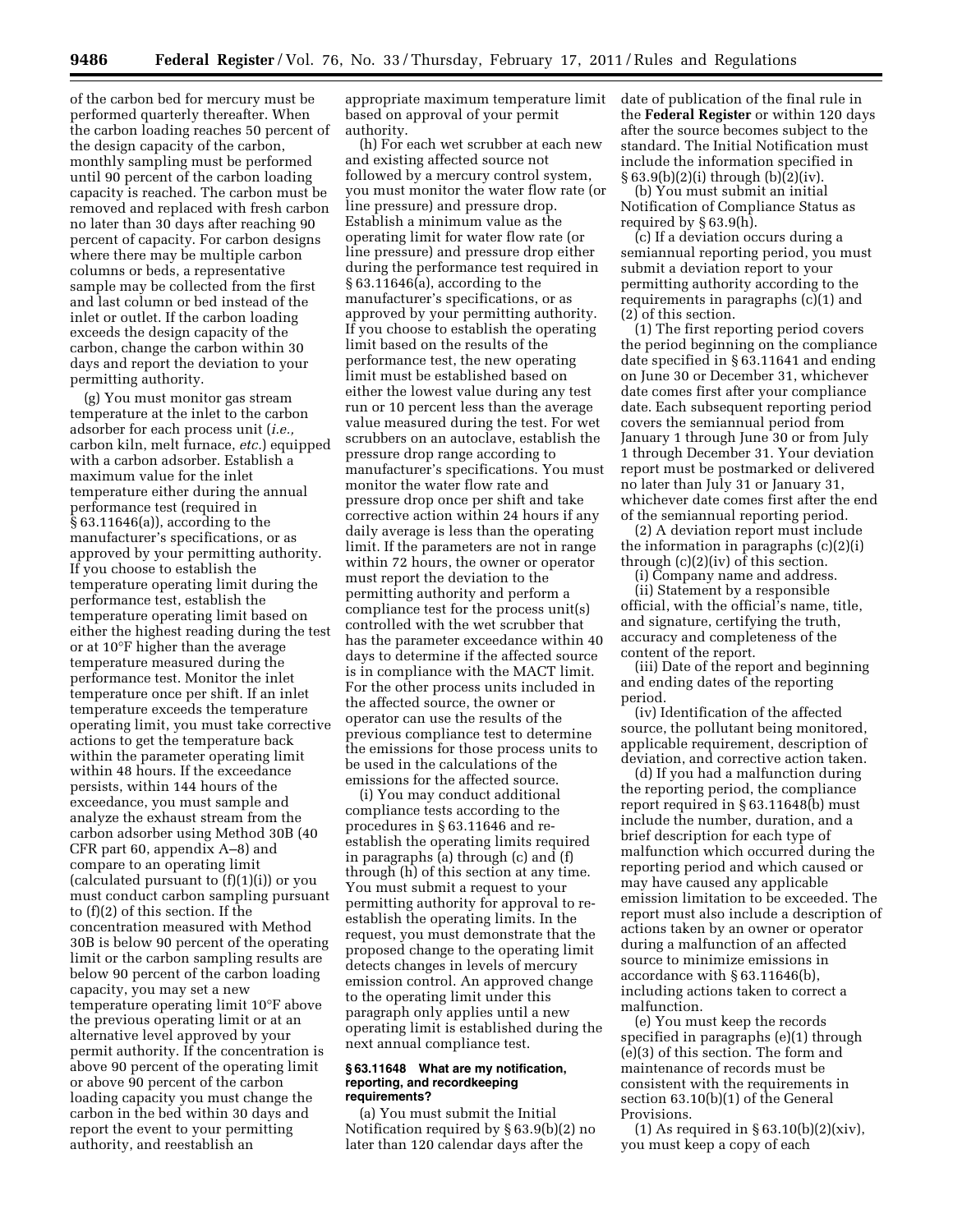notification that you submitted to comply with this subpart and all documentation supporting any Initial Notification, Notification of Compliance Status, and semiannual compliance certifications that you submitted.

(2) You must keep the records of all performance tests, measurements, monitoring data, and corrective actions required by §§ 63.11646 and 63.11647, and the information identified in paragraphs (c)(2)(i) through (c)(2)(vi) of this section for each corrective action required by § 63.11647.

(i) The date, place, and time of the monitoring event requiring corrective action;

(ii) Technique or method used for monitoring;

(iv) Operating conditions during the activity;

(v) Results, including the date, time, and duration of the period from the time the monitoring indicated a problem to the time that monitoring indicated proper operation; and

(vi) Maintenance or corrective action taken (if applicable).

(3) You must keep records of operating hours for each process as required by § 63.11646(a)(5) and records of the monthly quantity of ore and concentrate processed or produced as required by § 63.11646(a)(10).

(f) Your records must be in a form suitable and readily available for expeditious review, according to § 63.10(b)(1). As specified in § 63.10(b)(1), you must keep each record for 5 years following the date of each recorded action. You must keep each record onsite for at least 2 years after the date of each recorded action according to § 63.10(b)(1). You may keep the records offsite for the remaining 3 years.

(g) After December 31, 2011, within 60 days after the date of completing each performance evaluation conducted to demonstrate compliance with this subpart, the owner or operator of the affected facility must submit the test data to EPA by entering the data electronically into EPA's WebFIRE data base through EPA's Central Data Exchange. The owner or operator of an affected facility shall enter the test data into EPA's data base using the Electronic Reporting Tool or other compatible electronic spreadsheet. Only performance evaluation data collected using methods compatible with ERT are subject to this requirement to be submitted electronically into EPA's WebFIRE database.

#### **Other Requirements and Information**

## **§ 63.11650 What General Provisions apply to this subpart?**

Table 1 to this subpart shows which parts of the General Provisions in §§ 63.1 through 63.16 apply to you.

# **§ 63.11651 What definitions apply to this subpart?**

Terms used in this subpart are defined in the Clean Air Act, in § 63.2, and in this section as follows:

*Autoclave* means a pressure oxidation vessel that is used to treat gold ores (primarily sulfide refractory ore) and involves pumping a slurry of milled ore into the vessel which is highly pressurized with oxygen and heated to temperatures of approximately 350° to  $430^\circ$  F.

*Calomel-based mercury control system* means a mercury emissions control system that uses scrubbers to remove mercury from the gas stream of a roaster or combination of roasters by complexing the mercury from the gas stream with mercuric chloride to form mercurous chloride (calomel). These scrubbers are also referred to as ''mercury scrubbers.''

*Carbon adsorber* means a control device consisting of a single fixed carbon bed, multiple carbon beds or columns, carbon filter packs or modules, and other variations that uses activated carbon to remove pollutants from a gas stream.

*Carbon kiln* means a kiln or furnace where carbon is regenerated by heating, usually in the presence of steam, after the gold has been stripped from the carbon.

*Carbon processes with mercury retorts*  means the affected source that includes carbon kilns, preg tanks, electrowinning cells, mercury retorts, and melt furnaces at gold mine ore processing and production facilities that use activated carbon, or resins that can be used as a substitute for activated carbon, to recover (adsorb) gold from the pregnant cyanide solution.

*Carbon processes without mercury retorts* means the affected source that includes carbon kilns, preg tanks, electrowinning cells, and melt furnaces, but has no retorts, at gold mine ore processing and production facilities that use activated carbon, or resins that can be used as a substitute for activated carbon, to recover (adsorb) gold from the pregnant cyanide solution.

*Concentrate* means the sludge-like material that is loaded with gold along with various other metals (such as silver, copper, and mercury) and various other substances, that is produced by electrowinning, the Merrill-Crowe

process, flotation and gravity separation processes. *Concentrate* is measured as the input to mercury retorts, or for facilities without mercury retorts, as the input to melt furnaces before any drying takes place. For facilities without mercury retorts or melt furnaces, *concentrate* is measured as the quantity shipped.

*Deviation* means any instance where an affected source subject to this subpart, or an owner or operator of such a source:

(1) Fails to meet any requirement or obligation established by this subpart, including but not limited to any emissions limitation or work practice standard;

(2) Fails to meet any term or condition that is adopted to implement an applicable requirement in this subpart and that is included in the operating permit for any affected source required to obtain such a permit; or

(3) Exceeds any operating limit established under this subpart.

*Electrowinning* means a process that uses induced voltage on anode and cathode plates to remove metals from the continuous flow of solution, where the gold in solution is plated onto the cathode. Steel wool is typically used as the plating surface.

*Electrowinning Cells* means a tank in which the electrowinning takes place.

*Gold mine ore processing and production facility* means any industrial facility engaged in the processing of gold mine ore that uses any of the following processes: Roasting operations, autoclaves, carbon kilns, preg tanks, electrowinning, mercury retorts, or melt furnaces. Laboratories (see CAA section 112(c)(7)), individual prospectors, and very small pilot scale mining operations that processes or produces less than 100 pounds of concentrate per year are not a gold mine ore processing and production facility. A facility that produces primarily metals other than gold, such as copper, lead, zinc, or nickel (where these metals other than gold comprise 95 percent or more of the total metal production) that may also recover some gold as a byproduct is not a gold mine ore processing and production facility. Those facilities whereby 95 percent or more of total mass of metals produced are metals other than gold, whether final metal production is onsite or offsite, are not part of the gold mine ore processing and production source category.

*Melt furnace* means a furnace (typically a crucible furnace) that is used for smelting the gold-bearing material recovered from mercury retorting, or the gold-bearing material from electrowinning, the Merrill-Crowe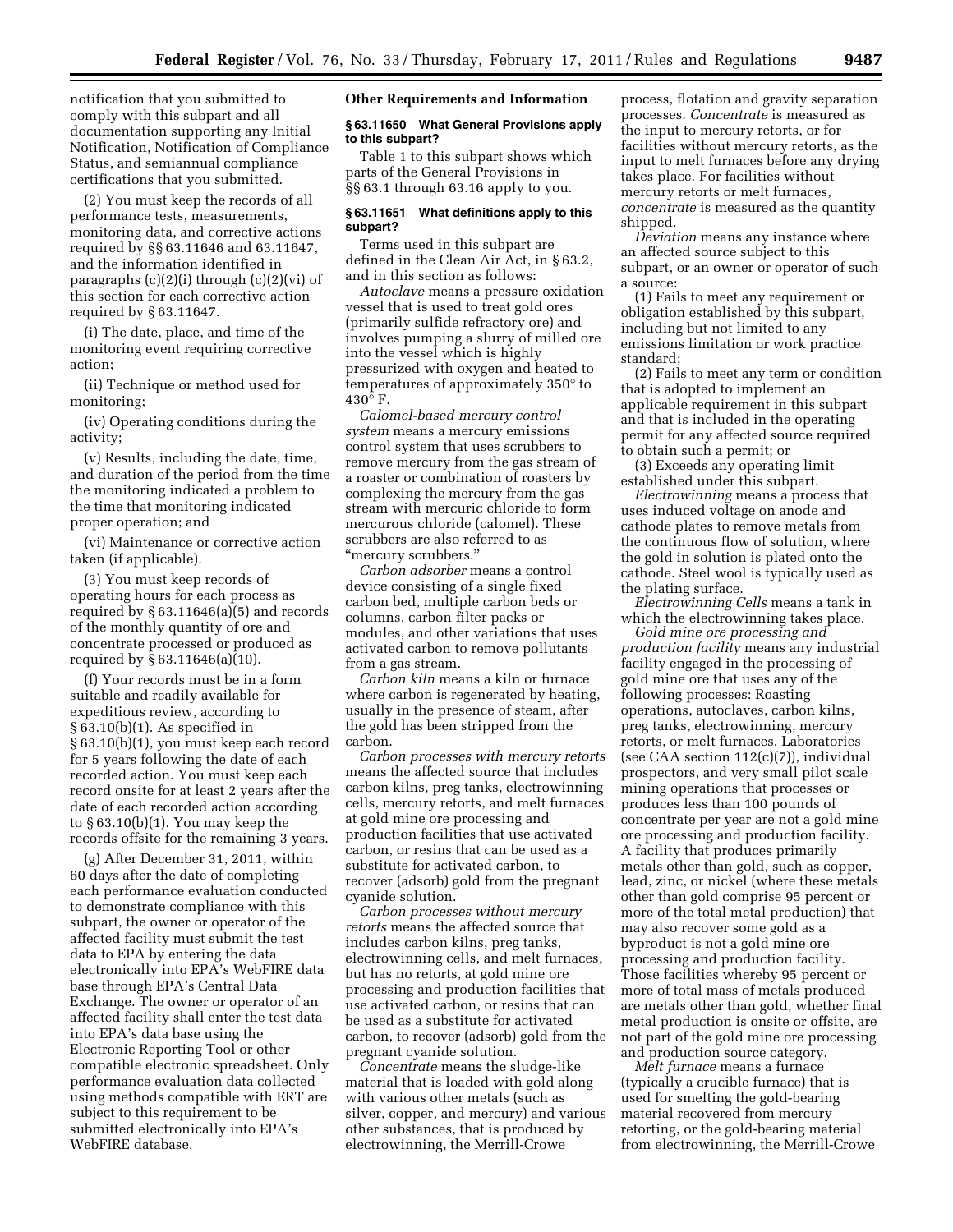process, or other processes for facilities without mercury retorts.

*Mercury retort* means a vessel that is operated under a partial vacuum at approximately  $1,100°$  to  $1,300°$  F to remove mercury and moisture from the gold bearing sludge material that is recovered from electrowinning, the Merrill-Crowe process, or other processes. Mercury retorts are usually equipped with condensers that recover liquid mercury during the processing.

*Merrill-Crowe process* means a precipitation technique using zinc oxide for removing gold from a cyanide solution. Zinc dust is added to the solution, and gold is precipitated to produce a concentrate.

*Non-carbon concentrate processes*  means the affected source that includes mercury retorts and melt furnaces at gold mine ore processing and production facilities that use the Merrill-Crowe process or other processes and do not use carbon (or resins that substitute for carbon) to recover (adsorb) gold from the pregnant cyanide solution.

*Ore dry grinding* means a process in which the gold ore is ground and heated (dried) prior to additional preheating or prior to entering the roaster.

*Ore preheating* means a process in which ground gold ore is preheated prior to entering the roaster.

*Ore pretreatment processes* means the affected source that includes roasting operations and autoclaves that are used to pre-treat gold mine ore at gold mine ore processing and production facilities prior to the cyanide leaching process.

*Pregnant solution tank (or preg tank)*  means a storage tank for pregnant solution, which is the cyanide solution that contains gold-cyanide complexes that is generated from leaching gold ore with cyanide solution.

*Pregnant cyanide solution* means the cyanide solution that contains goldcyanide complexes that are generated from leaching gold ore with a dilute cyanide solution.

*Quenching* means a process in which the hot calcined ore is cooled and quenched with water after it leaves the roaster.

*Roasting operation* means a process that uses an industrial furnace in which milled ore is combusted across a fluidized bed to oxidize and remove organic carbon and sulfide mineral grains in refractory gold ore. The emissions points of the roasting operation subject to this subpart include ore dry grinding, ore preheating, the roaster stack, and quenching.

# **§ 63.11652 Who implements and enforces this subpart?**

(a) This subpart can be implemented and enforced by the U.S. EPA or a delegated authority, such as your state, local, or tribal agency. If the U.S. EPA Administrator has delegated authority to your state, local, or tribal agency, then that agency has the authority to implement and enforce this subpart. You should contact your U.S. EPA Regional Office to find out if this subpart is delegated to your state, local, or tribal agency.

(b) In delegating implementation and enforcement authority of this subpart to a state, local, or tribal agency under 40 CFR part 63, subpart E, the authorities contained in paragraph (c) of this section are retained by the Administrator of the U.S. EPA and are not transferred to the state, local, or tribal agency.

(c) The authorities that will not be delegated to state, local, or tribal agencies are listed in paragraphs (c)(1) through (4) of this section.

(1) Approval of alternatives to the applicability requirements in § 63.11640, the compliance date requirements in § 63.11641, and the applicable standards in § 63.11645.

(2) Approval of an alternative nonopacity emissions standard under § 63.6(g).

(3) Approval of a major change to a test method under  $\S 63.7(e)(2)(ii)$  and (f). A ''major change to test method'' is defined in § 63.90(a).

(4) Approval of a major change to monitoring under § 63.8(f). A "major change to monitoring'' is defined in  $§ 63.90(a).$ 

(5) Approval of a waiver of recordkeeping or reporting requirements under § 63.10(f), or another major change to recordkeeping/reporting. A ''major change to recordkeeping/ reporting" is defined in  $\S 63.90(a)$ .

# **§ 63.11653 [Reserved]**

**Tables to Subpart EEEEEEE of Part 63** 

TABLE 1 TO SUBPART EEEEEEE OF PART 63—APPLICABILITY OF GENERAL PROVISIONS TO SUBPART EEEEEE

[As stated in § 63.11650, you must comply with the applicable General Provisions requirements according to the following table]

| Citation                                                                                                                                | Subject                                                      | Applies to<br>subpart EEEEEEE | Explanation                                                             |  |
|-----------------------------------------------------------------------------------------------------------------------------------------|--------------------------------------------------------------|-------------------------------|-------------------------------------------------------------------------|--|
| $\S 63.1(a)(1), (a)(2), (a)(3),$<br>(a)(4),<br>$(a)(6)$ , $(a)(10)$ – $(a)(12)$ , $(b)(1)$ , $(b)(3)$ ,<br>(c)(1), (c)(2), (c)(5), (e). |                                                              | Yes.                          |                                                                         |  |
| $§ 63.1(a)(5),$ (a)(7)-(a)(9),<br>(b)(2),<br>(c)(3), (c)(4), (d).                                                                       |                                                              | No.                           |                                                                         |  |
|                                                                                                                                         |                                                              | Yes.                          |                                                                         |  |
|                                                                                                                                         | Units and Abbreviations                                      | Yes.                          |                                                                         |  |
|                                                                                                                                         | Prohibited Activities and Circumven-<br>tion.                | Yes.                          |                                                                         |  |
|                                                                                                                                         | Preconstruction Review and Notifica-<br>tion Requirements.   | Yes.                          |                                                                         |  |
| $\S 63.6(a)$ , (b)(1)-(b)(5), (b)(7), (c)(1),<br>$(c)(2)$ , $(c)(5)$ , $(e)(1)(iii)$ , $(f)(2)$ , $(f)(3)$ ,<br>$(g)$ , (i), (j).       | Compliance with Standards and Main-<br>tenance Requirements. | Yes.                          |                                                                         |  |
| $\S 63.6(e)(1)(i)$ and (ii), (e)(3), and (f)(1)                                                                                         | Startup, Shutdown and Malfunction<br>Requirements (SSM).     | No                            | Subpart EEEEEEE standards apply at<br>all times.                        |  |
| $\S$ 63.6(h)(1), (h)(2), (h)(4),(h)(5)(i), (ii),<br>(iii) and (v), (h)(6)–(h)(9).                                                       | Emission Limits.                                             |                               | Subpart EEEEEEE does not contain<br>opacity or visible emission limits. |  |
| $\S 63.6(b)(6)$ , (c)(3), (c)(4), (d), (e)(2),<br>(e)(3)(ii), (h)(3), (h)(5)(iv).                                                       |                                                              | No.                           |                                                                         |  |
|                                                                                                                                         | Applicability and Performance Test<br>Dates.                 | Yes.                          |                                                                         |  |
|                                                                                                                                         | Performance Testing Requirements<br>Related to SSM.          | No.                           |                                                                         |  |